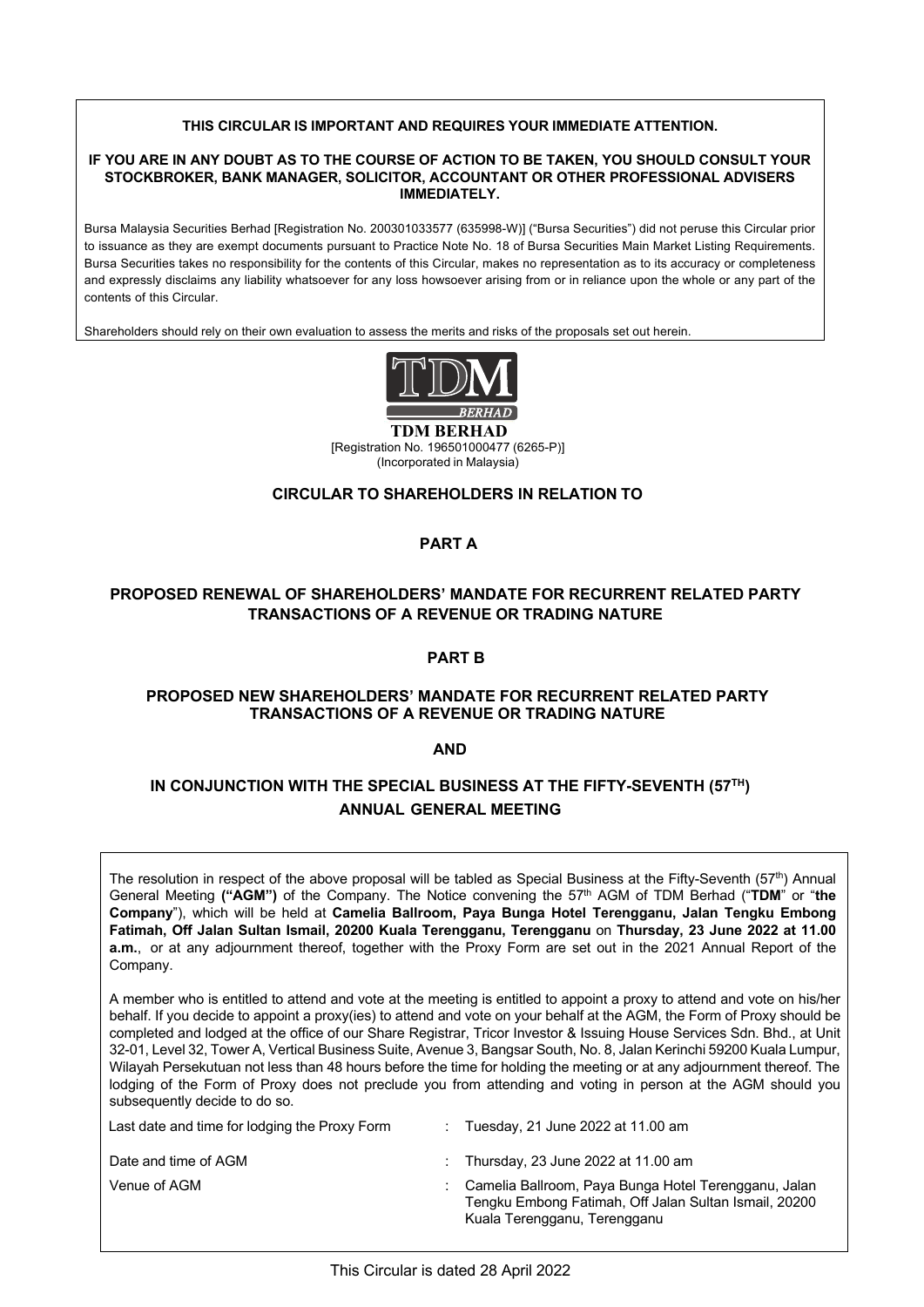# **PART A**

# **CIRCULAR TO SHAREHOLDERS IN RELATION TO THE PROPOSED RENEWAL OF SHAREHOLDERS' MANDATE FOR RECURRENT RELATED PARTY TRANSACTIONS OF A REVENUE OR TRADING NATURE**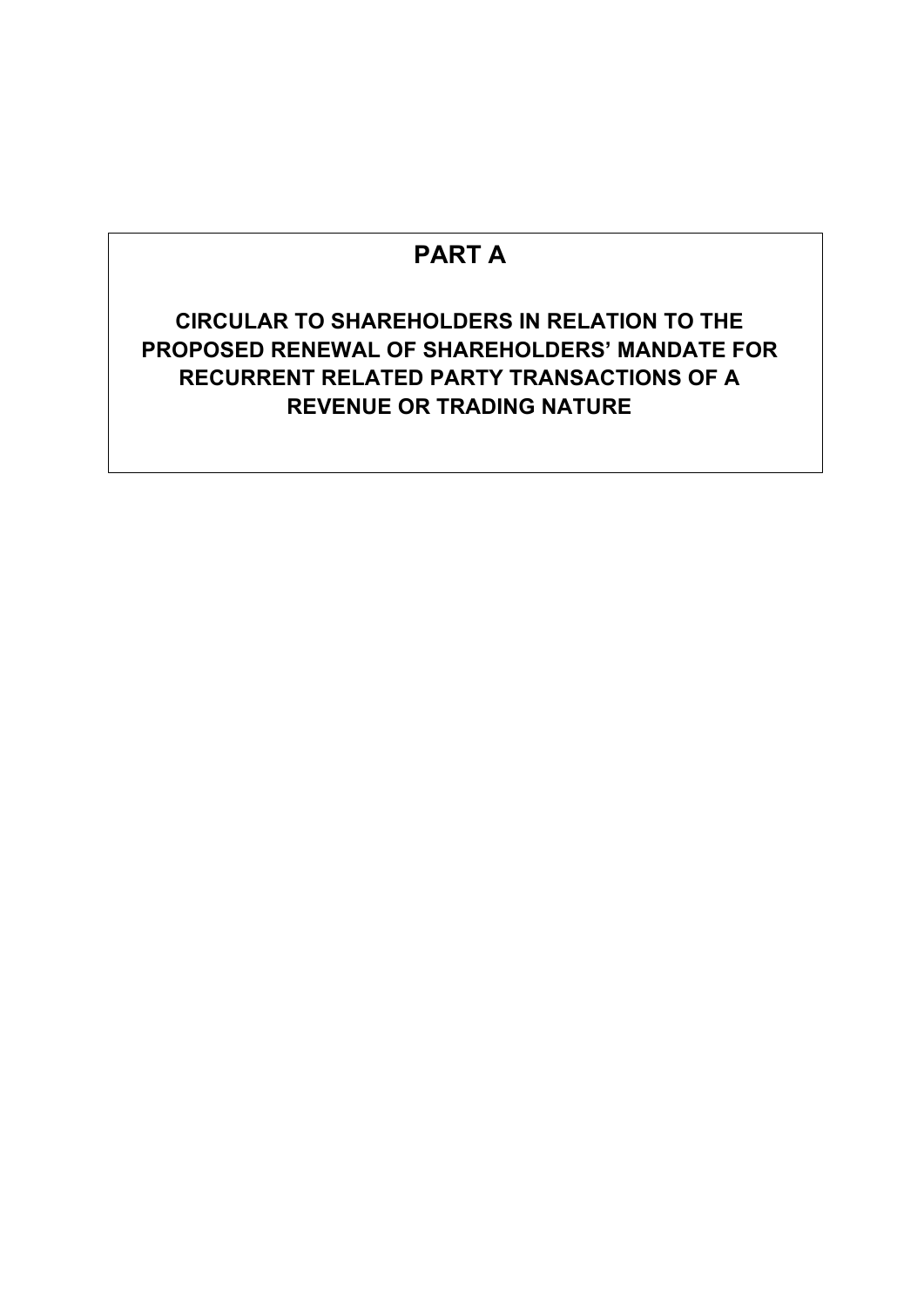## **DEFINITIONS**

For the purposes of this Circular, except where the context otherwise requires, the following definitions shall apply:

| Act                         |                              | Companies Act 2016, as amended from time to time including any<br>re-enactment thereof.                                                                                                                                                                                                 |
|-----------------------------|------------------------------|-----------------------------------------------------------------------------------------------------------------------------------------------------------------------------------------------------------------------------------------------------------------------------------------|
| <b>AGM</b>                  |                              | <b>Annual General Meeting</b>                                                                                                                                                                                                                                                           |
| <b>Board</b>                |                              | Board of Directors of TDM                                                                                                                                                                                                                                                               |
| <b>Bursa Depository</b>     | $\mathcal{L}_{\mathrm{max}}$ | Bursa Malaysia Depository Sdn. Bhd.<br>[Registration No. 198701006854 (165570-W)]                                                                                                                                                                                                       |
| <b>Bursa Securities</b>     | $\mathbb{Z}^{\mathbb{Z}}$    | <b>Bursa Malaysia Securities Berhad</b><br>[Registration No. 200301033577 (635998-W)]                                                                                                                                                                                                   |
| Circular                    |                              | This Part A of the Circular to Shareholders dated 28 April 2022 in<br>relation to the Proposed Renewal of Shareholders' Mandate                                                                                                                                                         |
| <b>CMSA</b>                 |                              | Capital Market and Services Act 2007, as amended from time to time<br>including any re-enactment thereof                                                                                                                                                                                |
| <b>Director</b>             | ÷                            | Director has the meaning given in Section 2 of the Act and<br>Section 2(1) of the CMSA and includes any person who is or was<br>within the preceding six (6) months of the date on which the terms of<br>the transaction were agreed upon -                                             |
|                             |                              | i)<br>a director of the listed corporation, its subsidiary or holding<br>company; or<br>a chief executive of the listed corporation, its subsidiary or<br>ii)<br>holding company                                                                                                        |
| <b>FYE</b>                  |                              | Financial year ended/ending                                                                                                                                                                                                                                                             |
| <b>KLLT</b>                 |                              | Kumpulan Ladang-Ladang Trengganu Sdn. Bhd. [Registration No.<br>197201001372 (13017-V)] a 100% wholly-owned subsidiary of TDM.                                                                                                                                                          |
| <b>Listing Requirements</b> | ÷                            | Bursa Securities Main Market Listing Requirements, including any<br>amendments thereto that may be made from time to time                                                                                                                                                               |
| <b>LPD</b>                  |                              | 11 April 2022, being the latest practicable date prior to the printing of<br>this Circular.                                                                                                                                                                                             |
| Major Shareholder           | ÷                            | Any person who is or was within the preceding six (6) months of the<br>date on which the terms of the transaction were agreed upon, a major<br>shareholder of the listed corporation as defined under Rule 1.01 or<br>any other corporation which is its subsidiary or holding company. |
| "Market Day"                |                              | A day on which Bursa Securities is open for trading in securities                                                                                                                                                                                                                       |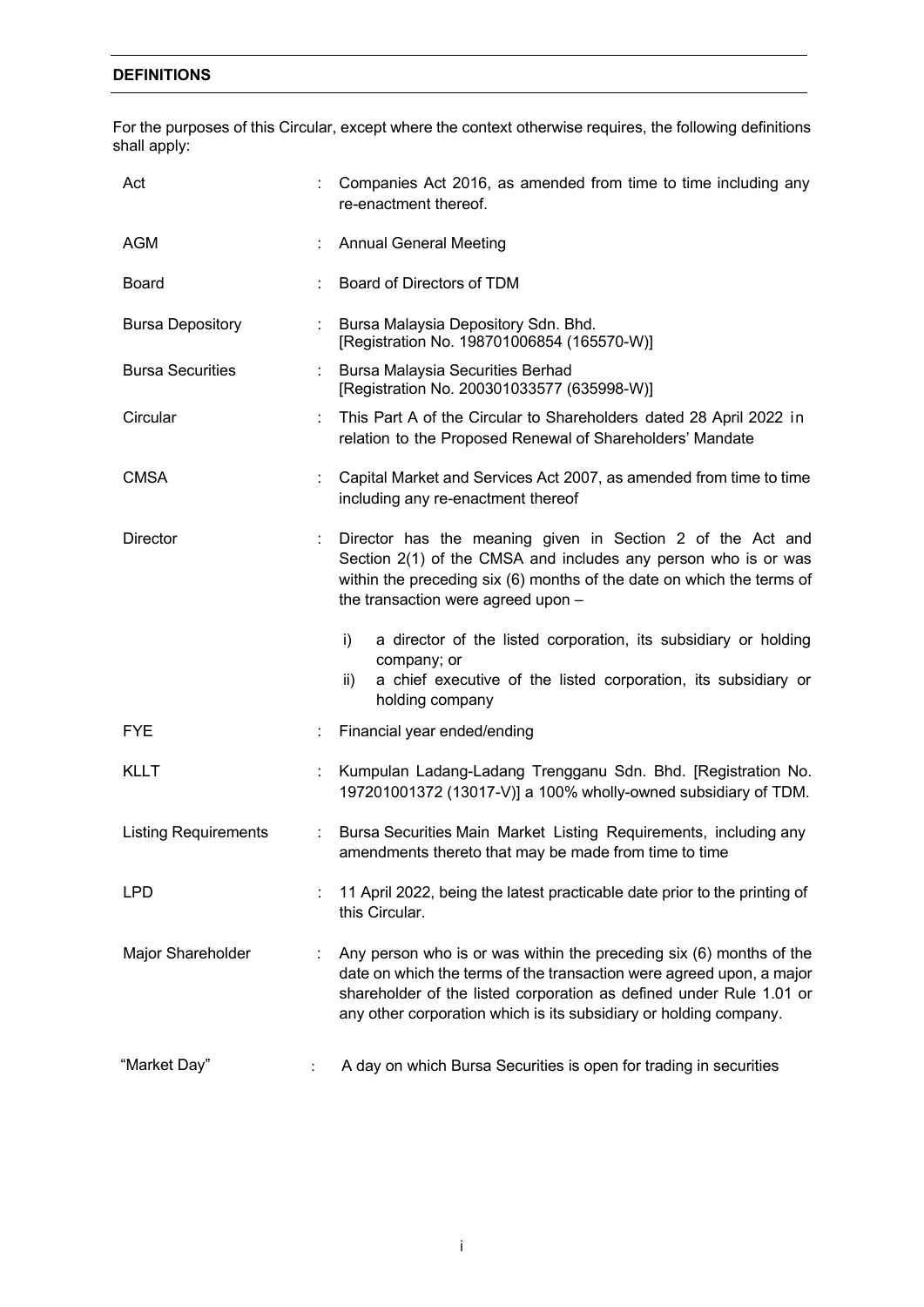| Person(s) connected                                        |    | In relation to a Director or Major Shareholder, means such person<br>who falls under any one (1) of the following categories:-                                                                                                                                                                                                                     |
|------------------------------------------------------------|----|----------------------------------------------------------------------------------------------------------------------------------------------------------------------------------------------------------------------------------------------------------------------------------------------------------------------------------------------------|
|                                                            |    | a family member of the Director or Major Shareholder (for the<br>(i)<br>purpose of this definition, "family" means and includes spouse,<br>parent, child including an adopted child and stepchild, brother or<br>sister, spouse of child including an adopted child and step-child,<br>and spouse of brother or sister);                           |
|                                                            |    | (ii) a trustee of a trust (other than a trustee for a share scheme for<br>employees or pension scheme) under which the Director, Major<br>Shareholder or their family member, is the sole beneficiary;                                                                                                                                             |
|                                                            |    | (iii) a partner of the Director or Major Shareholder, or a partner ofa<br>person connected with that Director or Major Shareholder;                                                                                                                                                                                                                |
|                                                            |    | (iv) a person, or where the person is a body corporate, the body<br>corporate or its directors, who is/are accustomed or under an<br>obligation, whether formal or informal, to act in accordance with<br>the directions, instructions or wishes of the Director or Major<br>Shareholder;                                                          |
|                                                            |    | (v) a person, or where the person is a body corporate, the body<br>corporate or its directors whose directions, in accordance with<br>whose directions, instructions or wishes the Director or Major<br>Shareholder is accustomed or is under an obligation, whether<br>formal or informal, to act;                                                |
|                                                            |    | (vi) a body corporate in which the Director, Major Shareholder or<br>persons connected with them are entitled to exercise or control<br>the exercise of, not less than 20% of the votes attached to voting<br>shares in the body corporate; or                                                                                                     |
|                                                            |    | (vii) a body corporate which is a related corporation (for the purpose<br>of this definition, "related corporation" means a corporation<br>which is the holding company of another corporation; a<br>subsidiary of another corporation; or a subsidiary of the holding<br>company of another corporation) of the Director or Major<br>Shareholder. |
| <b>PMINT</b>                                               |    | Perbadanan<br>Memajukan Iktisad<br>Negeri Terengganu<br>is a<br>Terengganu Government-Owned Corporation and was established<br>on 1 April 1965 under the State Government Enactment<br>(Bil.3/1965).                                                                                                                                               |
| Proposed renewal of<br>Shareholders' mandate               | t. | Proposed renewal of existing shareholders' mandate for RRPT of<br>a revenue or trading nature.                                                                                                                                                                                                                                                     |
| <b>Recurrent Related Party</b><br>Transaction(s) or "RRPT" | t  | Recurrent Related Party Transaction(s) of a revenue or trading<br>nature, which are recurrent and which is necessary for the day-to-<br>day operations and are in the ordinary course of business of the<br>Group.                                                                                                                                 |
| <b>Related Party(ies)</b>                                  |    | Director(s), Major Shareholder(s) and/or Person(s) Connected with<br>such Director(s) and/or Major Shareholder(s).                                                                                                                                                                                                                                 |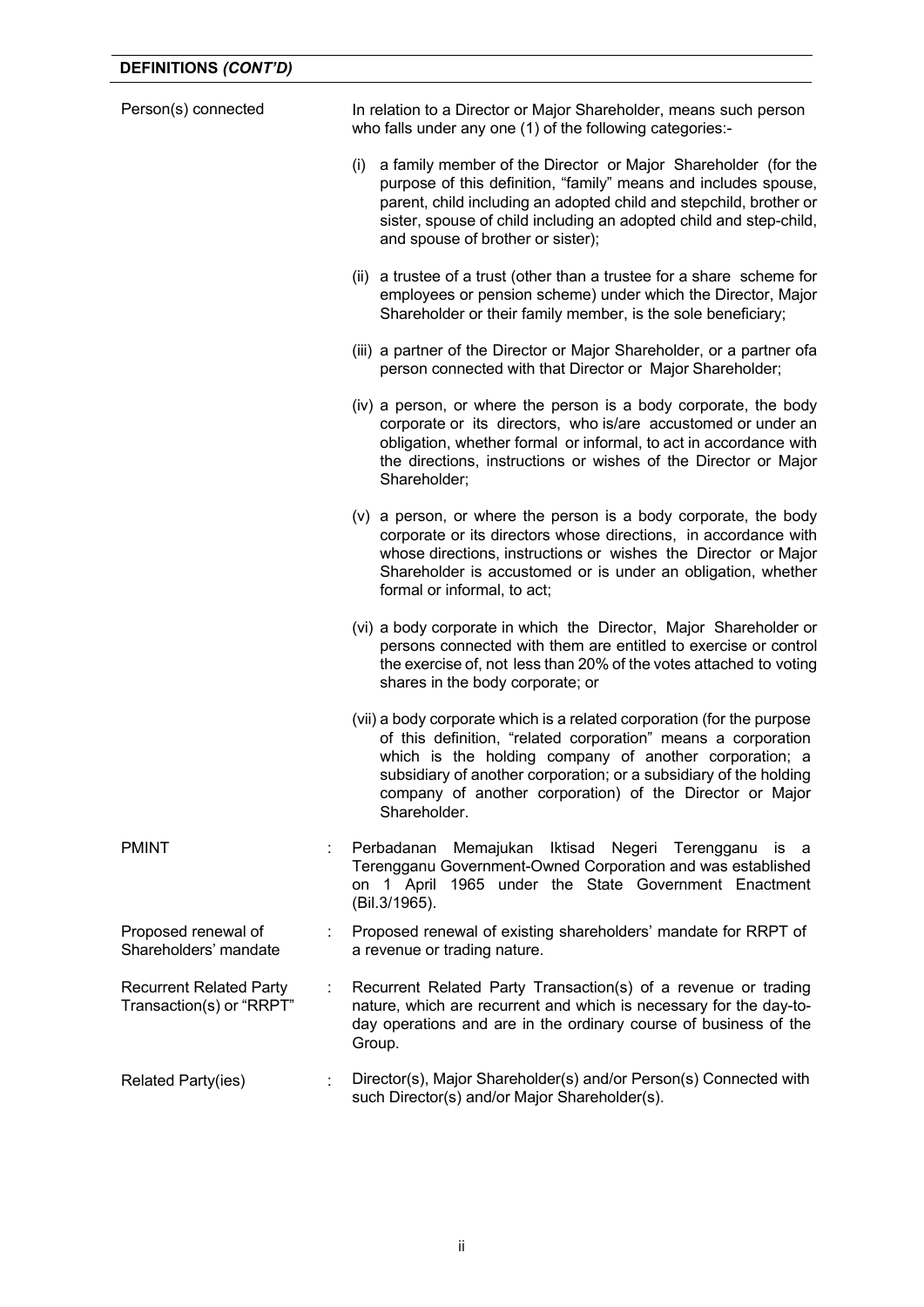| <b>Related Party</b><br>Transaction(s) | Transaction(s) entered into by TDM Group which involve(s) the<br>interest, direct or indirect, of the Related Party(ies) |
|----------------------------------------|--------------------------------------------------------------------------------------------------------------------------|
| RM and sen                             | Ringgit Malaysia and sen respectively                                                                                    |
| TDM or the Company                     | TDM Berhad [Registration No. 196501000477 (6265-P)]                                                                      |
| TDM Group or Group                     | TDM and its subsidiary companies, collectively                                                                           |
| TDM Share(s) or Share(s)               | Ordinary share(s) in the Company                                                                                         |
| <b>TISB</b>                            | Terengganu Incorporated Sdn. Bhd.<br>[Registration No. 200601005493 (725242-P)]                                          |

Words incorporating the singular shall, where applicable, include the plural and vice versa and words incorporating the masculine gender shall, where applicable, include the feminine and neuter genders and vice versa. Reference to persons shall include a corporation, unless otherwise specified.

Any references to "the Company" and "TDM" in this Circular are made to TDM, and all references to "the Group" and "TDM Group" are made to the Company and its subsidiary companies. All references to "we", "us" and "our" are made to the Company, save and where the context otherwise requires, shall include its subsidiaries.

All references to "you" in this Circular are to the shareholders of TDM.

Any reference in this Circular to any enactment is a reference to that enactment as for the time being amended or re-enacted. Any reference to a time of day in this Circular shall be a reference to Malaysian time, unless otherwise specified.

Any discrepancies in the tables included in this Circular between the amounts listed, the actual figures and the totals thereof are due to rounding.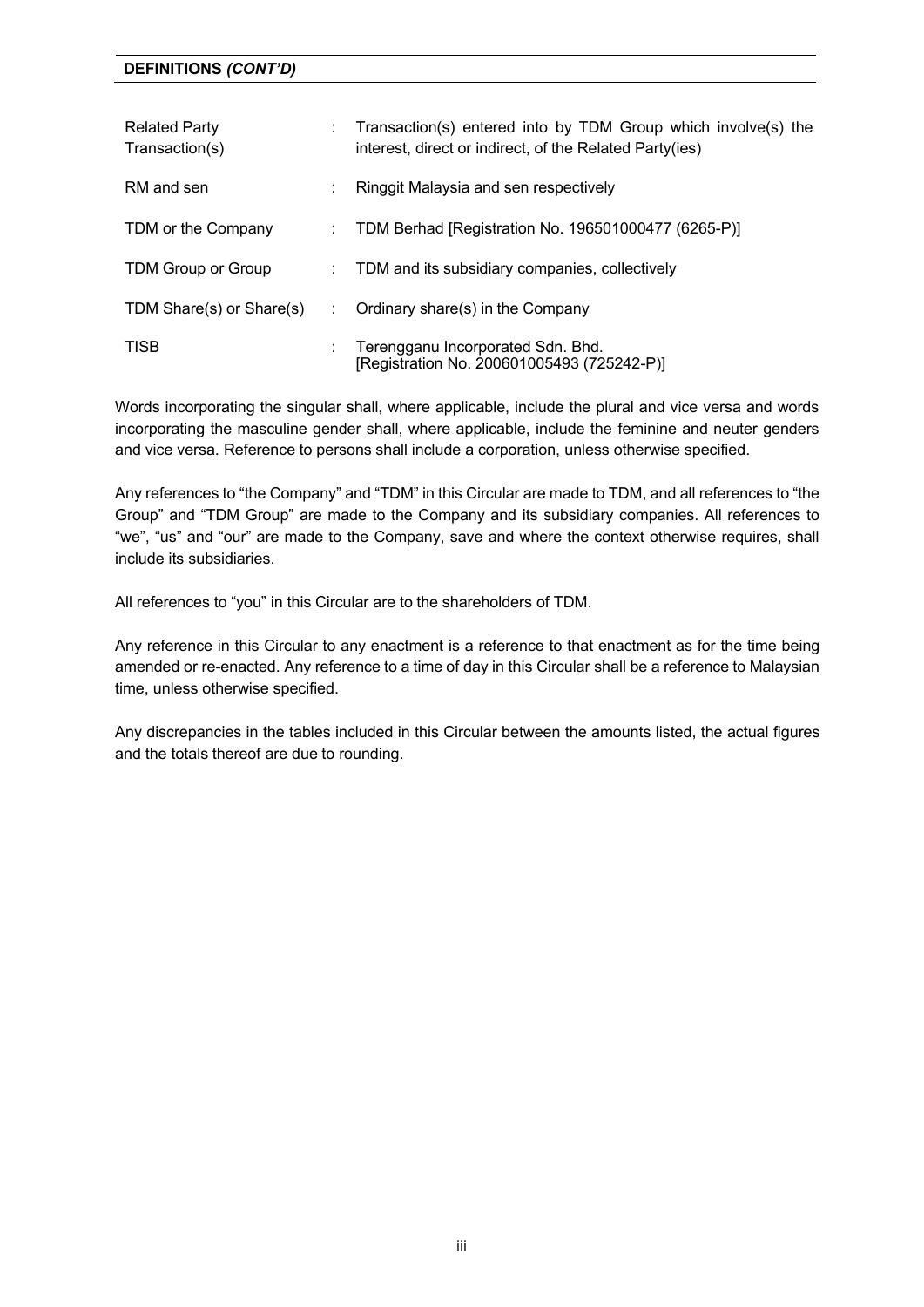# **LETTER TO THE SHAREHOLDERS IN RELATION TO THE PROPOSED RENEWAL OF SHAREHOLDERS' MANDATE FOR RECURRENT RELATED PARTY TRANSACTIONS OF A REVENUE OR TRADING NATURE CONTAINING:**

|                                  | NO. ITEMS                                                                            | <b>PAGE</b> |
|----------------------------------|--------------------------------------------------------------------------------------|-------------|
| 1.                               | <b>INTRODUCTION</b>                                                                  | $1 - 2$     |
| 2.                               | <b>BACKGROUND</b>                                                                    | 3           |
| 3.                               | DETAILS OF THE PROPOSED RENEWAL OF SHAREHOLDERS' MANDATE                             | $3 - 12$    |
| $4_{\cdot}$                      | REVIEW PROCEDURES IN RELATION TO RECURRENT RELATED PARTY<br><b>TRANSACTIONS</b>      | $13 - 14$   |
| 5.                               | AMOUNT DUE AND OWING TO TDM GROUP BY RELATED PARTIES                                 | 15          |
| 6.                               | AUDIT COMMITTEE STATEMENT                                                            | 15          |
| $7_{\scriptscriptstyle{\ddots}}$ | <b>DISCLOSURE</b>                                                                    | 15          |
| 8.                               | RATIONALE OF THE PROPOSED RENEWAL OF SHAREHOLDERS'<br><b>MANDATE</b>                 | 15          |
| 9.                               | EFFECTS OF THE PROPOSED RENEWAL OF SHAREHOLDERS' MANDATE                             | 16          |
| 10 <sub>1</sub>                  | APPROVAL REQUIRED                                                                    | 16          |
| 11.                              | INTERESTS OF DIRECTORS, MAJOR SHAREHOLDERS AND PERSONS<br><b>CONNECTED WITH THEM</b> | $16 - 17$   |
| 12.                              | DIRECTORS' RECOMMENDATION                                                            | 17          |
| 13.                              | <b>AGM</b>                                                                           | 17          |
| 14.                              | <b>FURTHER INFORMATION</b>                                                           | 18          |
| 15.                              | APPENDIX 1                                                                           | 19-22       |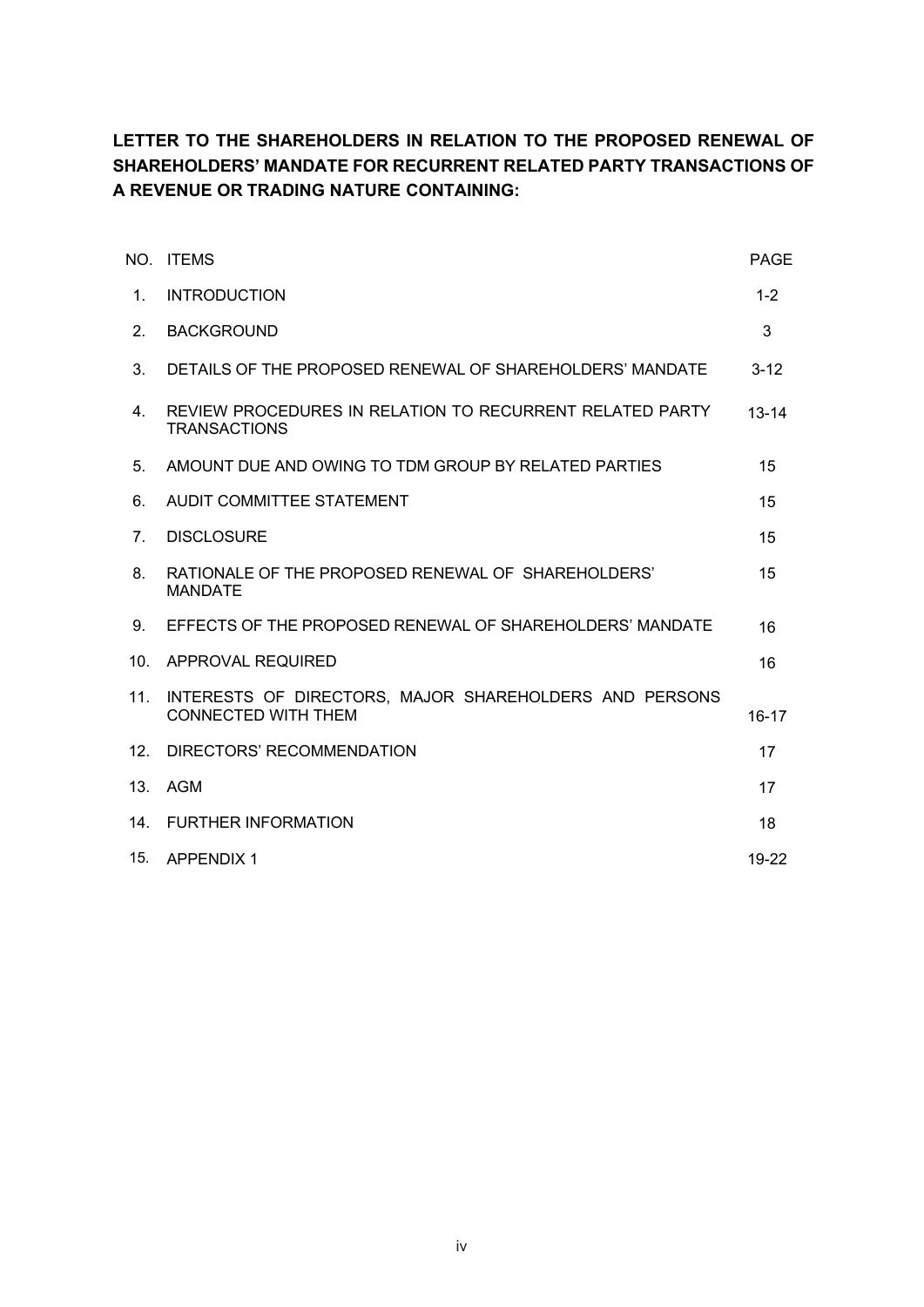

**TDM BERHAD** (6265-P)[Registration No. 196501000477 (6265-P)] (Incorporated in Malaysia)

> **Registered Office:** Aras 5, Bangunan UMNO Terengganu Lot 3224, Jalan Masjid Abidin 20100 Kuala Terengganu Terengganu Darul Iman

> > 28 April 2022

## **Board of Directors**

- 1. YM Raja Dato' Idris Raja Kamarudin (Non-Independent & Non-Executive Chairman)
- 2. Haji Mazli Zakuan Bin Mohd Noor (Non-Independent & Non-Executive Director)
- 3. Haji Burhanuddin Hilmi Bin Mohamed @ Harun (Non-Independent & Non-Executive Director)
- 4. Haji Azlan Bin Md Alifiah (Independent & Non-Executive Director)
- 5. Encik Mohd Kamaruzaman Bin A Wahab (Independent & Non-Executive Director)
- 6. Haji Samiun bin Salleh (Non-Independent & Non-Executive Director)
- 7. Haji Najman Bin Kamaruddin (Executive Director)

## **To: Our Shareholders**

Dear Sir/Madam,

## **TDM BERHAD**

## **PROPOSED RENEWAL OF SHAREHOLDERS' MANDATE FOR RECURRENT RELATED PARTY TRANSACTIONS OF A REVENUE OR TRADING NATURE**

## **1. INTRODUCTION**

At the Company's AGM held on 24 June 2021, the Company had obtained a shareholders' mandate for recurrent related party transactions ("RRPT") of a revenue or trading nature ("Existing Mandate") which are necessary for the day-to-day operations of TDM Group, with certain classes of related parties.

The Existing Mandate, shall in accordance with the Listing Requirements, expire at the conclusion of the forthcoming AGM of the Company, scheduled for 23 June 2022, unless it is renewed at the said AGM.

On 28 April 2022, the Board announced that TDM is proposing to seek your approval for the renewal of the Proposed Shareholders' Mandate.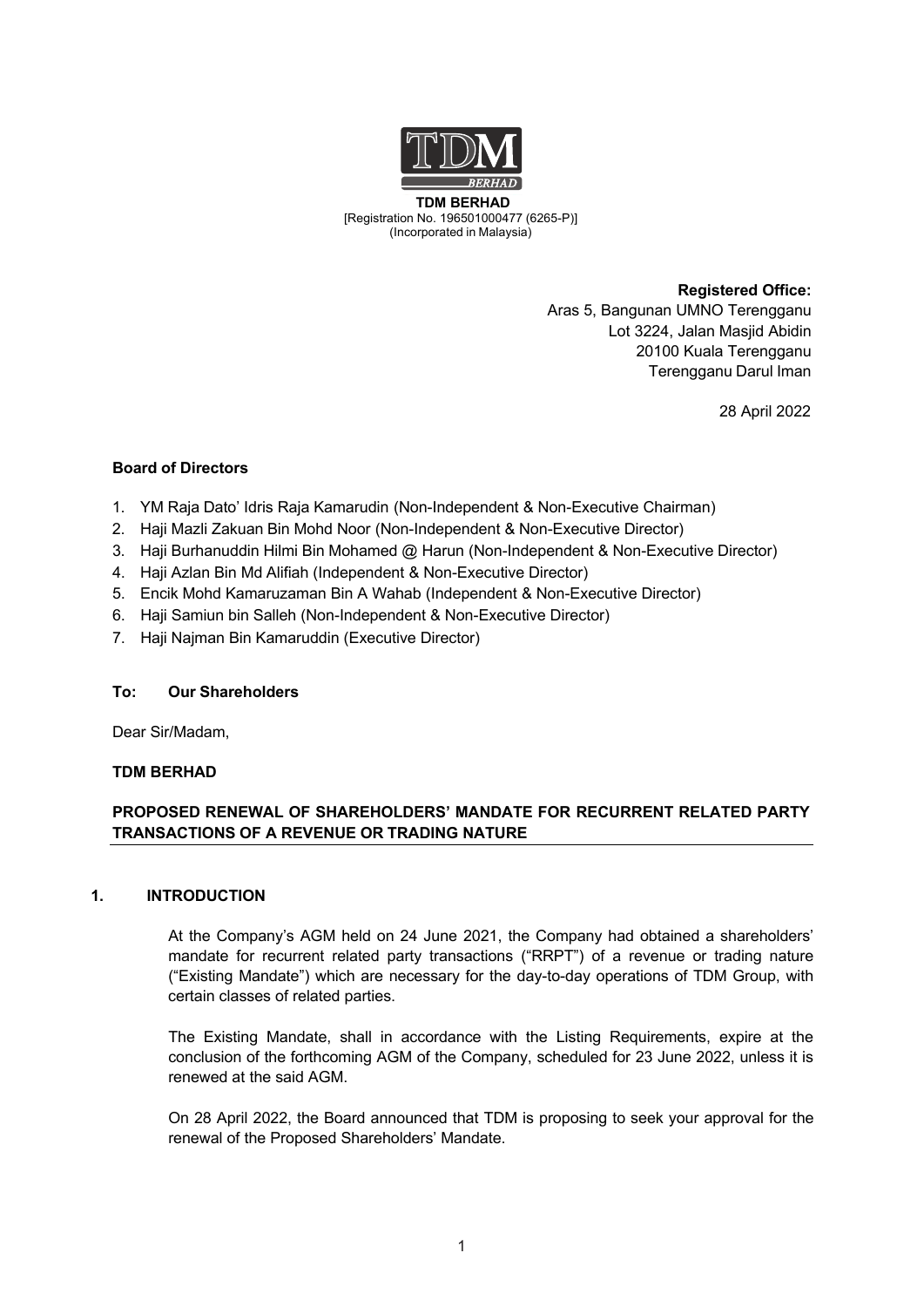The purpose of this Circular is to provide you with the relevant information on the Proposed Renewal of Shareholders' Mandate as well as to seek your approval for the ordinary resolution pertaining to the Proposed Renewal of Shareholders' Mandate to be tabled at the forthcoming AGM.

The Fifty-Seventh (57<sup>th</sup>) AGM of the Company is scheduled to be held at **Camelia Ballroom, Paya Bunga Hotel Terengganu, Jalan Tengku Embong Fatimah, Off Jalan Sultan Ismail, 20200 Kuala Terengganu, Terengganu** on **Thursday, 23 June 2022 at 11.00 a.m.**, or at any adjournment thereof, together with the Proxy Form are set out in the 2021 Annual Report of the Company.

**YOU ARE ADVISED TO READ AND CAREFULLY CONSIDER THE CONTENTS OF THIS CIRCULAR BEFORE VOTING ON THE RESOLUTION PERTAINING TO THE PROPOSED RENEWAL OF SHAREHOLDERS' MANDATE TO BE TABLED AT THE COMPANY'S FORTHCOMING FIFTY-SEVENTH (57th) AGM**.

# **THE REST OF THIS PAGE HAS BEEN INTENTIONALLY LEFT BLANK**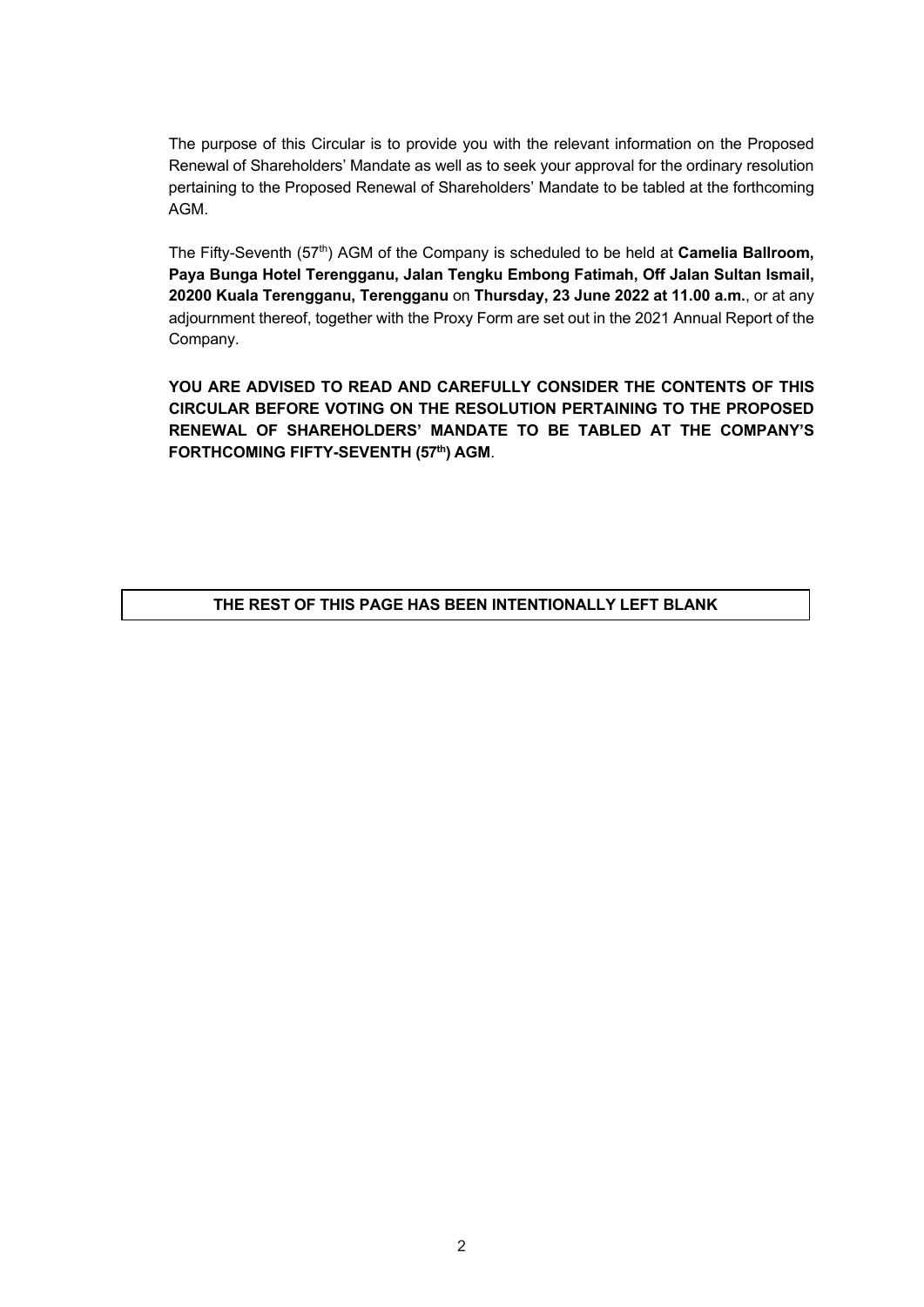## **2. BACKGROUND**

KLLT had on 7 February 2018 entered into a four (4) conditional lease agreements with PMINT as follows:-

- a) a conditional supplemental agreement to the lease agreement dated 8 December 1965 ("Principal Lease Agreement") for the renewal of lease for approximately 25,260.1849 acres of lands (after netting off land that has been compulsorily acquired) held under titles QT(R) Kemaman 1 Lot/PT. PTK 198/65, QT(R) Kemaman 2 Lot/PT. PTK 198/65, QT(R) Kemaman 3 Lot/PT. PTK 198/65, QT(R) Kemaman 4 Lot/PT. PTK 198/65, QT(R) Kemaman 11 Lot/PT.L.O. 28, QT(R) Kemaman 12 Lot/PT. L.O. 29 and QT(R) Kemaman 13 Lot/PT. L.O. 30 all located in the Mukim of Bundi or Tebak (whichever is applicable) in the District of Kemaman, Terengganu ("Kemaman Lands") for a second term of forty six (46) years ("Lease Renewal Agreement");
- b) a formalisation of conditional lease agreement for approximately 4,167.7174 acres of lands held under titles GM 1533 Lot 54, GM 1546 Lot 94, GM 617 Lot 97, GM 3157 Lot 1140, GM 3158 Lot 1141, GRN 8684 Lot 3040, GRN 8685 Lot 3041 and GRN 16181 Lot 10237 all located in the Mukim of Hulu Nerus in the District of Setiu, Terengganu ("Setiu Lands") ("Setiu Lease Formalisation Agreement");
- c) a formalisation of conditional lease agreement for approximately 2,653.9548 acres of lands held under titles PN 669 Lot 37 & 204 and PN 825 Lot 1157 all located in the Mukim of Penghulu Diman in the District of Hulu Terengganu, Terengganu ("Hulu Terengganu Lands") ("Hulu Terengganu Lease Formalisation Agreement"); and
- d) a formalisation of conditional lease agreement for approximately 28.2689 acres of land held under title PN 3380, Lot 2523 located in the Mukim of Tebak in the District of Kemaman, Terengganu ("PN 3380, Lot 2523") ("PN 3380, Lot 2523 Lease Formalisation Agreement").

The Kemaman Lands, Setiu Lands, Hulu Terengganu Lands and PN 3380, Lot 2523 shall collectively be referred to as the "Subject Properties".

The Setiu Lease Formalisation Agreement, Hulu Terengganu Lease Formalisation Agreement and PN 3380, Lot 2523 Lease Formalisation Agreement shall collectively be referred to as the "Lease Formalisation Agreements".

The above signing of Lease Renewal Agreement and Lease Formalisation Agreements would provide certainty to the Group's core business.

## **3. DETAILS OF THE PROPOSED RENEWAL OF SHAREHOLDERS' MANDATE**

## **3.1 Provisions under the Listing Requirements**

Paragraph 10.09(2) of the Listing Requirements provides that with regard to related party transactions involving recurrent transactions of a revenue or trading nature which are necessary for the day-to-day operations of a listed issuer or its subsidiaries, the listed issuer may seek a shareholders' mandate in respect of such transactions subject to the following: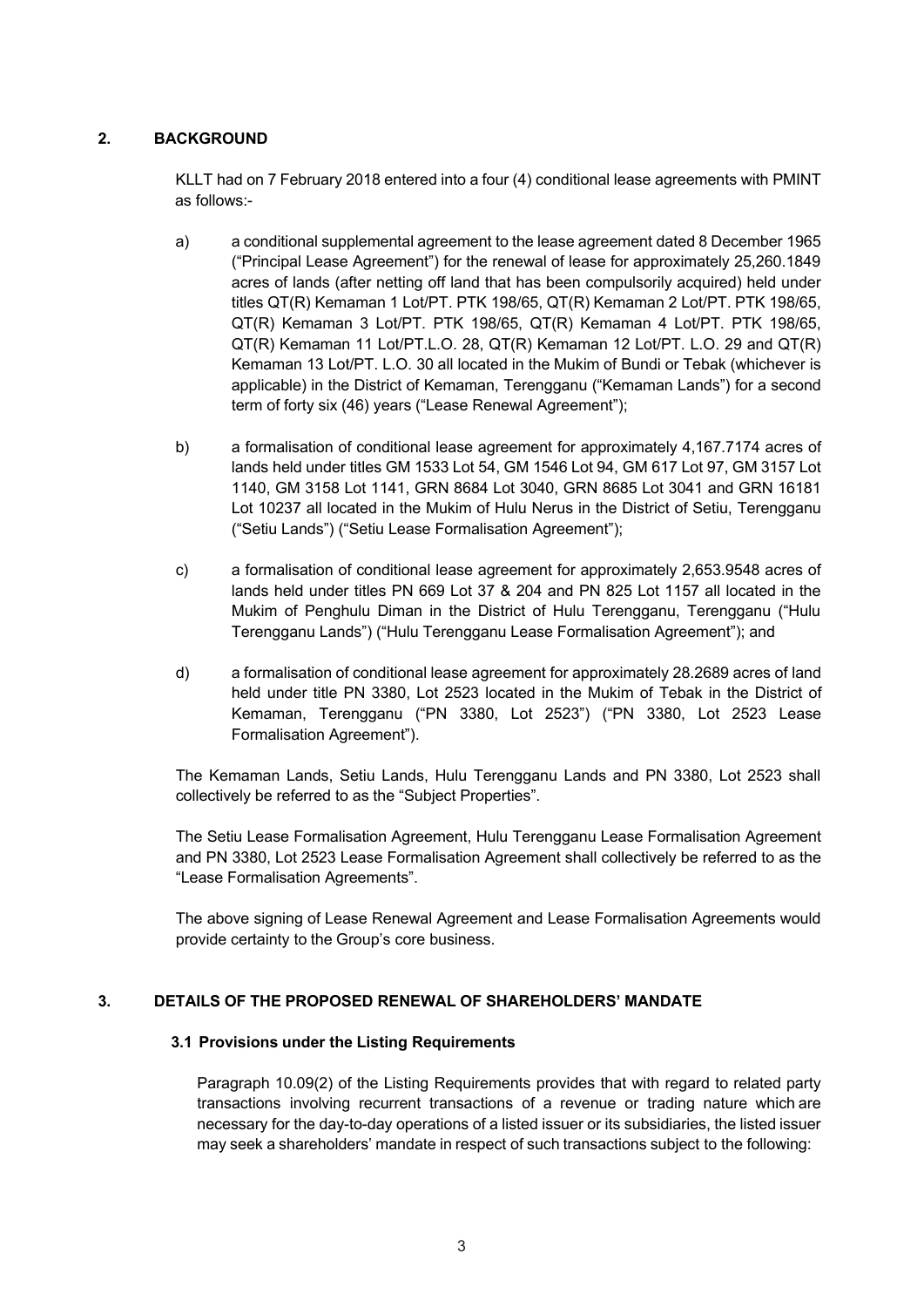- (i) the transactions are in the ordinary course of business and are on the terms not more favourable to the related party than those generally available to the public;
- (ii) the shareholder mandate is subject to annual renewal and disclosure is made in the annual report of the aggregate value of transactions conducted pursuant to the shareholder mandate during the financial year where the aggregate value is equal to or more than the below threshold in relation to a listed issuer with a share capital of RM60 million and above:-
	- (a) the consideration, value of the assets, capital outlay or costs of the RRPTis RM1 million or more; or
	- (b) the percentage ratio of such RRPT is 1% or more,

whichever is the higher;

- (iii) the issuance of a circular to shareholders by the listed issuer, which includes the information as may be prescribed by Bursa Securities, together with a checklist showing compliance with such information when submitting the circular to Bursa Securities;
- (iv) in a meeting to obtain shareholders' mandate, the interested Director, interested Major Shareholder or interested Person Connected to a Director or Major Shareholder and where the interest of an interested Person Connected to a Director or Major Shareholder is involved, such Director or Major Shareholder, must not vote on the resolution approving the transactions and an interested Director or interested Major Shareholder must ensure that Persons Connected with him abstain from voting on the resolution approving the transactions; and
- (v) the Company immediately announces to Bursa Securities when the actual value of a Recurrent Related Party Transaction entered into by the Company, exceeds the estimated value of the Recurrent Related Party Transaction disclosed in this Circular by 10% or more and must include the information asmay be prescribed by Bursa Securities in its announcement.

Where the Company has procured its shareholders' mandate pursuant to the Listing Requirement, the provisions of Rule 10.08, Part E of Chapter 10 of the Listing Requirements shall not apply during the period of validity of the shareholders' mandate.

Accordingly, the Board proposes to seek your approval for the Proposed Renewal of Shareholders' Mandate. The Proposed Renewal of Shareholders' Mandate will allow the TDM Group, in the ordinary course of business, to enter into the RRPT referred to in Section 3.6 with the Related Party, provided that such transactions are made at arms' length, on the Group's normal commercial terms and on terms not more favourable to the Related Party than those generally available to the public and are not to the detriment of the minority shareholders of TDM.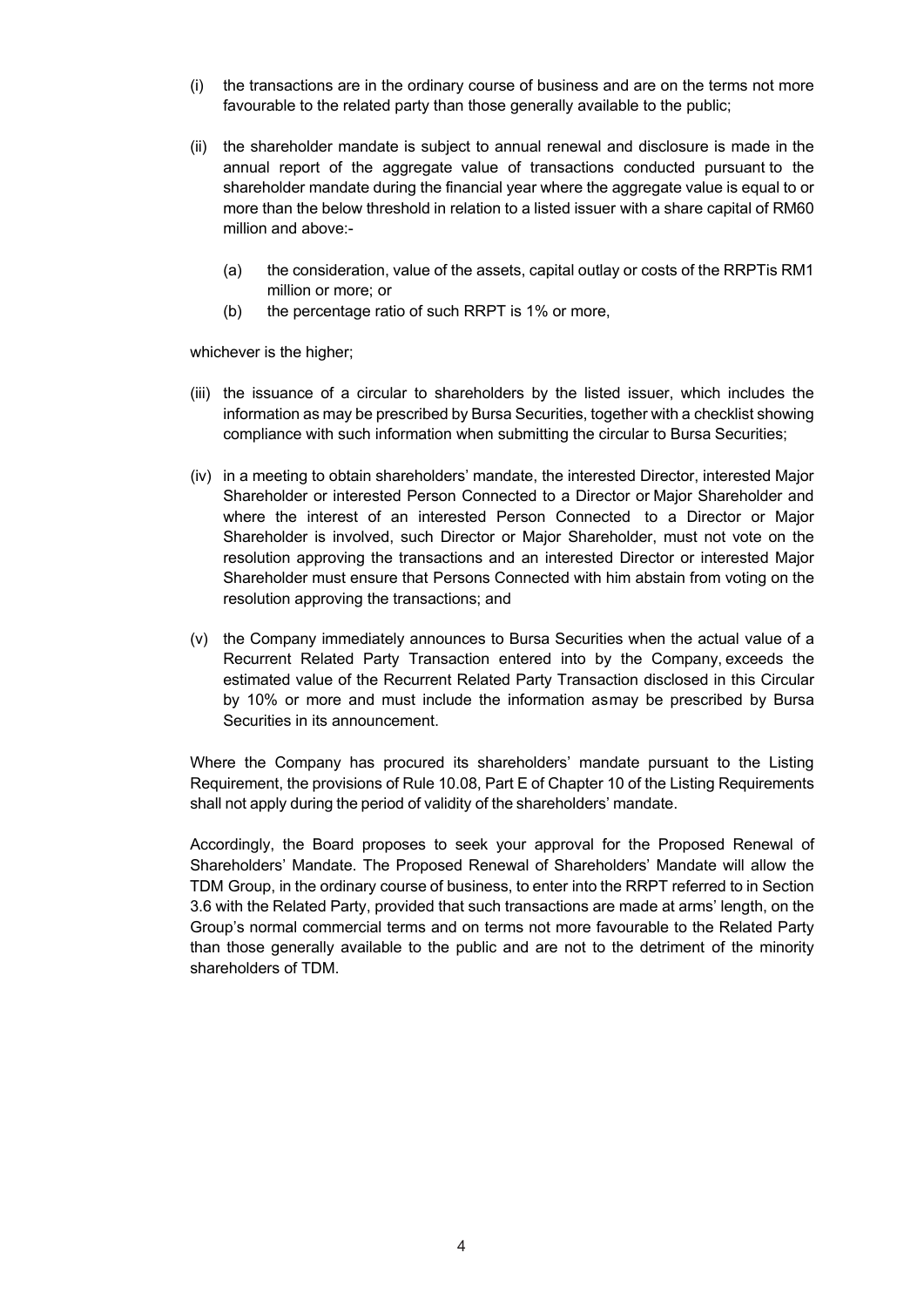## **3.2 Validity of the Proposed Renewal of Shareholder's Mandate**

The authority to be conferred pursuant to the Proposed Renewal of Shareholders' Mandate, if approved by the shareholders, shall take effect from the passing of the ordinary resolution proposed at the forthcoming Fifty-Seventh (57<sup>th</sup>) AGM and shall continue to be in force until:-

- (a) the conclusion of the next AGM of the Company following the AGM at which such Proposed Renewal of Shareholders' Mandate was passed, at which time it will lapse, unless by a resolution past at the meeting, the authority is renewed;
- (b) the expiration of the period within which the next AGM of the Company after the date it is required to be held pursuant to Section 340(2) of the Act (but shall not extend to such extension as may be allowed pursuant to Section 340(4) of the Act);or
- (c) revoked or varied by resolution passed by the shareholders in general meeting,

whichever is the earlier.

## **3.3 Disclosure in Annual Report**

Disclosure will be made in the Annual Report of the Company of the aggregate value of the RRPT based on the type of transactions, the names of the Related Parties and their relationship with the Company pursuant to the Proposed Renewal of Shareholders' Mandate in the Annual Report of the Company in the subsequent year during which the Proposed Renewal of Shareholders' Mandate is in force.

## **3.4 Classes of Related Parties**

The Proposed Renewal of Shareholders' Mandate will apply to the following classes of Related Parties:

- (a) Directors;
- (b) Major Shareholders; and
- (c) Persons Connected with the Directors and/or Major Shareholders.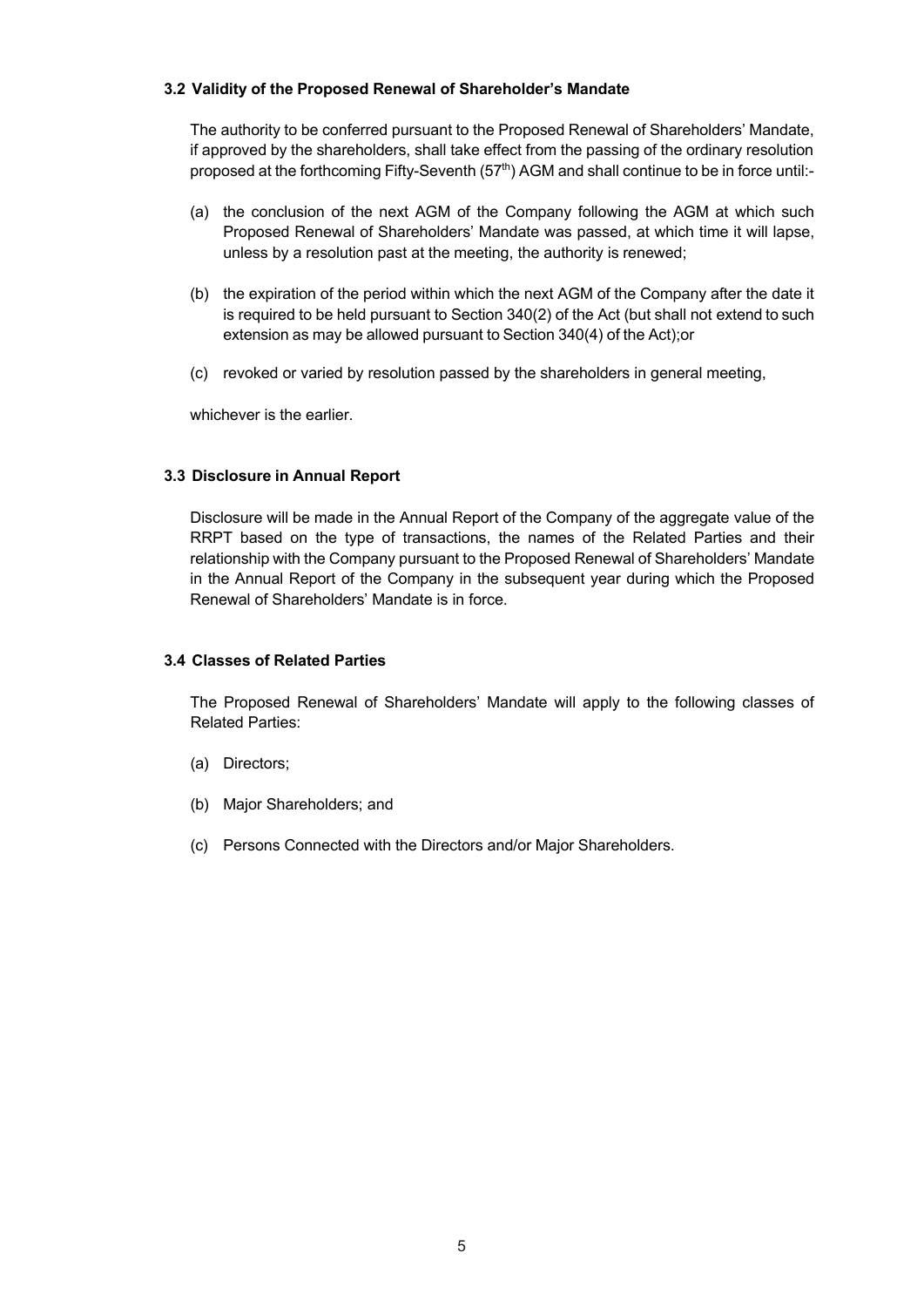## **3.5 Principal Activities of TDM Group**

The Company is principally engaged in investment holding activities and the provision of management services and cultivation of oil palms.

The particulars of the subsidiaries of TDM and their principal activities are as follows:

| <b>Subsidiaries</b>                                                           | <b>Country of</b><br>Incorporation | $\%$<br>held | <b>Principal activities</b>                                                                                                    |
|-------------------------------------------------------------------------------|------------------------------------|--------------|--------------------------------------------------------------------------------------------------------------------------------|
| <b>TDM Plantation</b><br>Sdn. Bhd.                                            | Malaysia                           | 100          | Management of oil palm plantation,<br>processing and trading of palm oil<br>and related products.                              |
| Kumpulan Ladang-<br>LadangTrengganu<br>Sdn. Bhd.                              | Malaysia                           | 100          | Cultivation of oil palms, trading of<br>palm oil and other related products.                                                   |
| TDM Trading Sdn.<br>Bhd.                                                      | Malaysia                           | 100          | Trading of crude palm oil and other<br>related products.                                                                       |
| TDM Capital Sdn.<br>Bhd.                                                      | Malaysia                           | 100          | Investment<br>holding,<br>trading,<br>cultivation of oil palms and other<br>related products.                                  |
| <b>TDM-YT Plantation</b><br>Sdn. Bhd.                                         | Malaysia                           | 70           | Cultivation of oil palms and trading<br>of fresh fruit bunches, crude palm<br>oil and palm kernels                             |
| Kumpulan Medic<br>Iman Sdn. Bhd.                                              | Malaysia                           | 99.28        | Investment holding and provision of<br>consultancy<br>and<br>management<br>specialist<br>medical<br>services<br>to<br>centres. |
| PT Rafi Kamajaya<br>Abadi                                                     | Indonesia                          | 93.75        | Cultivation of oil palms, trading of<br>palm oil and other related products.                                                   |
| <b>PT Sawit Rezki</b><br>Abadi                                                | Indonesia                          | 95           | Cultivation of oil palms, trading of<br>palm oil and other related products.                                                   |
| PT Rafi Sawit<br>Lestari<br>(In the process of<br>winding-up)                 | Indonesia                          | 95           | Dormant.                                                                                                                       |
| Kumpulan<br>Mediiman Sdn.Bhd.                                                 | Malaysia                           | 95.02        | Dormant.                                                                                                                       |
| Indah Sari Travel &<br>Tours Sdn. Bhd. (In<br>the process of<br>Striking Off) | Malaysia                           | 70           | Dormant.                                                                                                                       |
| TD Gabongan Sdn.<br>Bhd.                                                      | Malaysia                           | 51           | Dormant                                                                                                                        |
| Kemaman Capital<br>Sdn. Bhd.                                                  | Malaysia                           | 100          | Dormant                                                                                                                        |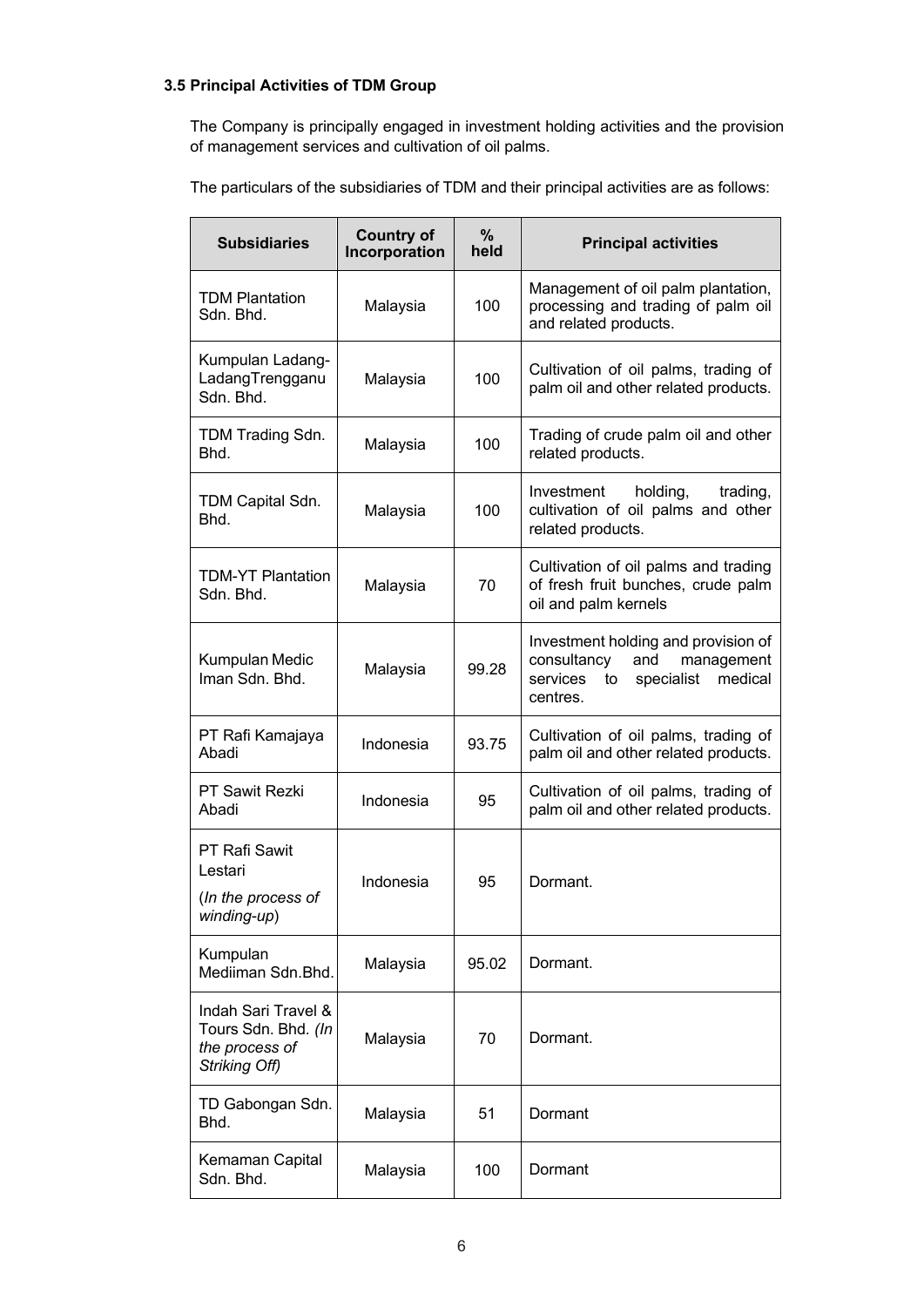| <b>Subsidiaries</b>                                        | <b>Country of</b><br>Incorporation | $\%$<br>held | <b>Principal activities</b>                                                          |
|------------------------------------------------------------|------------------------------------|--------------|--------------------------------------------------------------------------------------|
| <b>TDM Agrobiz</b><br>Sdn. Bhd.                            | Malaysia                           | 100          | Dormant                                                                              |
| Held by<br><b>Kumpulan Medic</b><br>Iman Sdn. Bhd.         |                                    |              |                                                                                      |
| Kuantan Medical<br>Centre Sdn. Bhd.                        | Malaysia                           | 92.33        | Specialist medical centre.                                                           |
| Kelana Jaya<br><b>Medical Centre</b><br>Sdn. Bhd.          | Malaysia                           | 99.54        | Specialist medical centre.                                                           |
| Kuala<br>Terengganu<br>Specialist<br>Hospital Sdn.<br>Bhd. | Malaysia                           | 100          | Specialist medical centre.                                                           |
| <b>TDMC Hospital</b><br>Sdn. Bhd.                          | Malaysia                           | 100          | Specialist medical centre.                                                           |
| <b>KMI Tawau</b><br><b>Medical Centre</b><br>Sdn. Bhd.     | Malaysia                           | 100          | Specialist medical centre.                                                           |
| <b>KMI Chukai</b><br><b>Medical Centre</b><br>Sdn. Bhd.    | Malaysia                           | 100          | Medical centre.                                                                      |
| <b>KMI Ambulatory</b><br>Care Centre Sdn.<br>Bhd.          | Malaysia                           | 100          | Ambulatory care centre.                                                              |
| <b>KMI Tunjong</b><br><b>Medical Centre</b><br>Sdn. Bhd.   | Malaysia                           | 100          | Medical centre.                                                                      |
| KMI Asset Sdn.<br>Bhd.                                     | Malaysia                           | 100          | Facility<br>management<br>and<br>maintenance, assets management<br>and real estates. |

It is envisaged that, in the normal course of the Group's businesses, transactions of a revenue or trading nature between the companies in TDM Group and the Related Parties which are necessary for its day-to-day operations. The details of the Recurrent Related Party Transactions under the Proposed Renewal Shareholders' Mandate are set out in Section 3.6 of this Circular.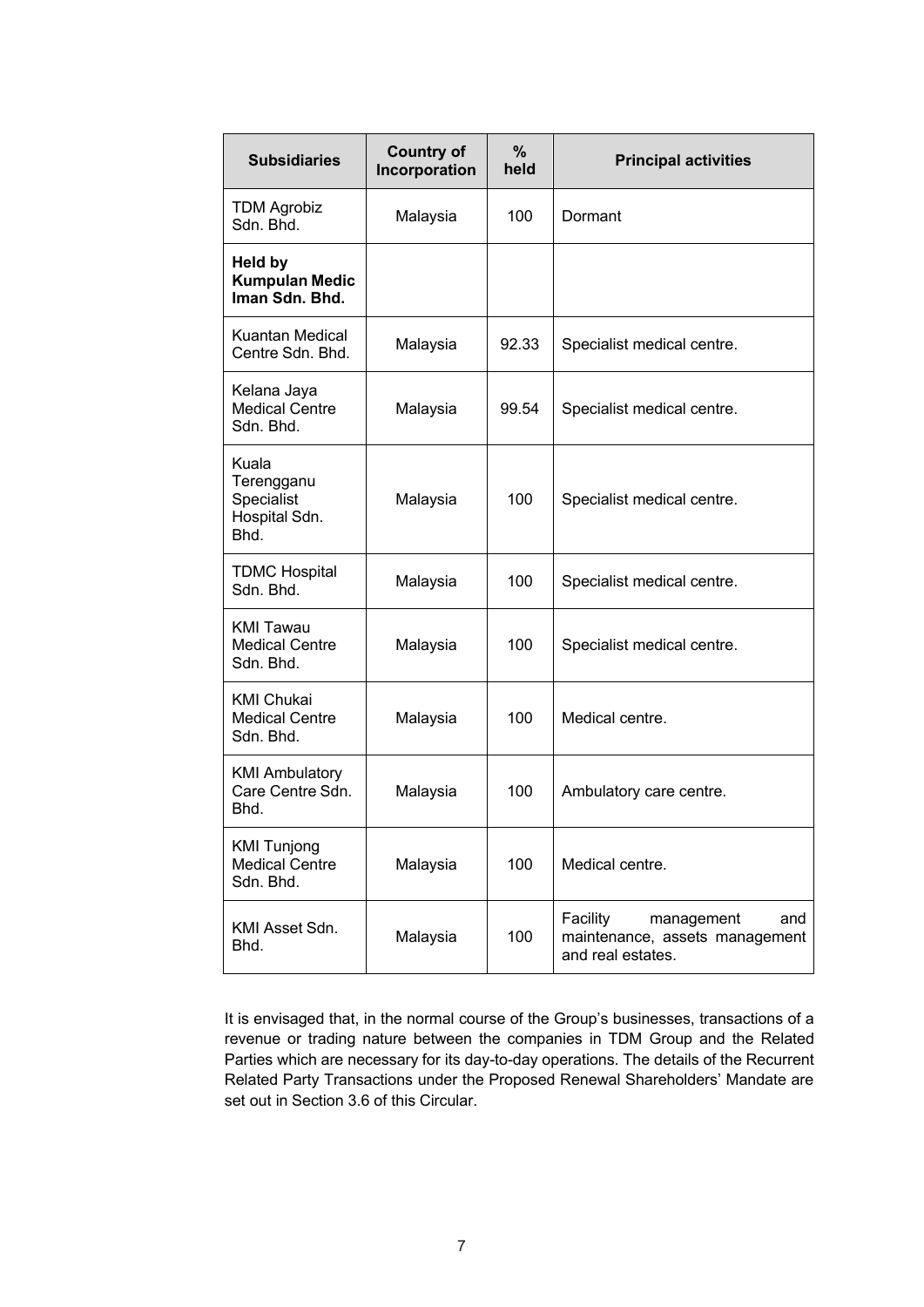Nature of the RRPT and Class of Related Party **3.6 Nature of the RRPT and Class of Related Party**  $3.\overline{6}$ 

| )<br>D<br>D<br>D<br>D<br>D |
|----------------------------|
|                            |
|                            |
| i<br>(<br>I                |
| .<br>.<br>.<br>.           |
|                            |
| l                          |
| I                          |
|                            |
|                            |
| )<br>)<br>)<br>)<br>j      |
|                            |
|                            |
| .<br>כ<br>ć<br>c<br>Í<br>ï |

| Mandate from 23<br>Estimated value<br>June 2022 (date<br>of the RRPT for<br>of 57 <sup>th</sup> AGM) to<br>Shareholders'<br>the next AGM<br>the Proposed<br>Renewal of<br>(RM) | 3,814,000.00 <sup>(2)</sup>                                                                                                                                                                                                                                                                                                                                                                                                                                                                                                                                                                                                                                                                                       |
|--------------------------------------------------------------------------------------------------------------------------------------------------------------------------------|-------------------------------------------------------------------------------------------------------------------------------------------------------------------------------------------------------------------------------------------------------------------------------------------------------------------------------------------------------------------------------------------------------------------------------------------------------------------------------------------------------------------------------------------------------------------------------------------------------------------------------------------------------------------------------------------------------------------|
| transacted from<br>last AGM on 24<br>the date of the<br>LPD (11 April<br><b>Actual Value</b><br>June 2021 to<br>2022)<br>(RM)                                                  | 3,814,000.00 <sup>(2)</sup>                                                                                                                                                                                                                                                                                                                                                                                                                                                                                                                                                                                                                                                                                       |
| <b>Existing Mandate</b><br>Estimated value of<br>dated 25 May 2021<br>preceding year's<br>disclosed in the<br><b>Shareholders</b><br>the RRPT as<br>Circular to<br>(RM)        | $3,814,000.00^{(2)}$                                                                                                                                                                                                                                                                                                                                                                                                                                                                                                                                                                                                                                                                                              |
| transactions<br>Nature of                                                                                                                                                      | of Kemaman<br>Lease/rental<br>Lands                                                                                                                                                                                                                                                                                                                                                                                                                                                                                                                                                                                                                                                                               |
| <b>Interested Related Parties</b>                                                                                                                                              | major shareholder of TDM<br>Haji Mazli Zakuan Bin Mohd Noor is the<br>Non-Independent & Non-<br>Idris Raja Kamarudin is the<br>interest in the Proposals by<br>undertaking the Proposals<br>with PMINT, being a person connected to<br>Non-Independent & Non-Executive Director<br>of TDM and a Non-Independent & Non-<br>Haji Burhanuddin Hilmi Bin Mohamed @<br>Non-Independent & Non-Executive Director<br>of TDM and an Independent & Non-<br>Executive Director of TDM and a President<br>& Executive Director of TISB.<br>Executive Director of TISB.<br>Executive Director of TISB.<br>virtue of TDM<br>TISB who is a<br>and is deemed<br>Harun is the<br>YM Raja Dato'<br>TISB.<br>$\bullet$<br>$\bullet$ |
| Transacting<br><b>Related</b><br>Parties                                                                                                                                       | PMINT <sup>(1)</sup>                                                                                                                                                                                                                                                                                                                                                                                                                                                                                                                                                                                                                                                                                              |
| party within<br>Transacting<br>the Group                                                                                                                                       | KLLT                                                                                                                                                                                                                                                                                                                                                                                                                                                                                                                                                                                                                                                                                                              |
| ġ                                                                                                                                                                              | $\div$                                                                                                                                                                                                                                                                                                                                                                                                                                                                                                                                                                                                                                                                                                            |

 $\infty$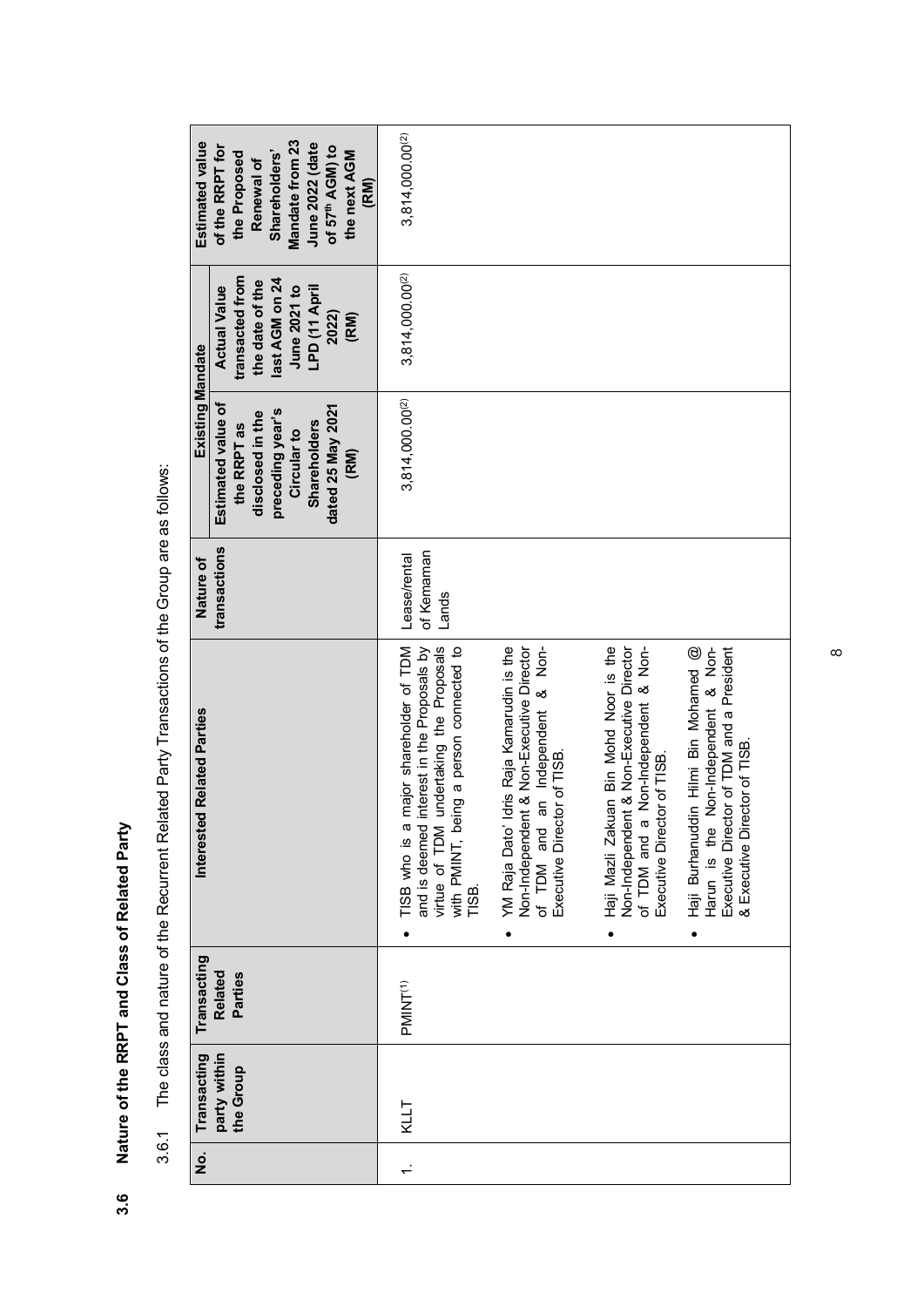| Estimated value<br>of the RRPT for<br>Shareholders'<br>Mandate from<br>the Proposed<br>23 June 2022<br>Renewal of                   | date of 57th<br>AGM) to the<br>next AGM<br>(RM) | 663,000.00 <sup>(2)</sup>                                                                                                                                                              |                                                                                                                                                         |                                                                                                                                                              |                                                                                                                                                                  |  |
|-------------------------------------------------------------------------------------------------------------------------------------|-------------------------------------------------|----------------------------------------------------------------------------------------------------------------------------------------------------------------------------------------|---------------------------------------------------------------------------------------------------------------------------------------------------------|--------------------------------------------------------------------------------------------------------------------------------------------------------------|------------------------------------------------------------------------------------------------------------------------------------------------------------------|--|
| of the last AGM<br>on 24 June 2021<br>from the date<br><b>Actual Value</b><br>transacted<br>$\mathbf{c}$                            | LPD (11 April<br>2022) (RM)                     | 663,000.00 <sup>(2)</sup>                                                                                                                                                              |                                                                                                                                                         |                                                                                                                                                              |                                                                                                                                                                  |  |
| Existing Mandate<br>Estimated value of<br>preceding year's<br>disclosed in the<br><b>Shareholders</b><br>the RRPT as<br>Circular to | dated 25 May 2021<br>(RM)                       | 663,000.00 <sup>(2)</sup>                                                                                                                                                              |                                                                                                                                                         |                                                                                                                                                              |                                                                                                                                                                  |  |
| transactions<br>Nature of                                                                                                           |                                                 | Lease/rental of<br>Setiu Lands                                                                                                                                                         |                                                                                                                                                         |                                                                                                                                                              |                                                                                                                                                                  |  |
| <b>Interested Related Parties</b>                                                                                                   |                                                 | is a major shareholder of<br>is deemed interest in the<br>Proposals by virtue of TDM undertaking<br>the Proposals with PMINT, being<br>person connected to TISB<br>TISB who<br>TDM and | YM Raja Dato' Idris Raja Kamarudin is<br>the Non-Independent & Non-Executive<br>Director of TDM and an Independent &<br>Non-Executive Director of TISB. | Non-Executive<br>Directorof TDM and a Non-Independent<br>Haji Mazli Zakuan Bin Mohd Noor is the<br>& Non-Executive Director of TISB.<br>∞<br>Non-Independent | @ Harun is the Non-Independent &<br>Non-Executive Director of TDM and a<br>nuddin Hilmi Bin Mohamed<br>Executive Director of TISB.<br>President &<br>Haji Burhar |  |
| Transacting<br>Related<br>Parties                                                                                                   |                                                 | PMINT <sup>(1)</sup>                                                                                                                                                                   |                                                                                                                                                         |                                                                                                                                                              |                                                                                                                                                                  |  |
| party within<br>Transacting<br>the Group                                                                                            |                                                 | KLLT                                                                                                                                                                                   |                                                                                                                                                         |                                                                                                                                                              |                                                                                                                                                                  |  |
| No.                                                                                                                                 |                                                 | $\sim$                                                                                                                                                                                 |                                                                                                                                                         |                                                                                                                                                              |                                                                                                                                                                  |  |

 $\circ$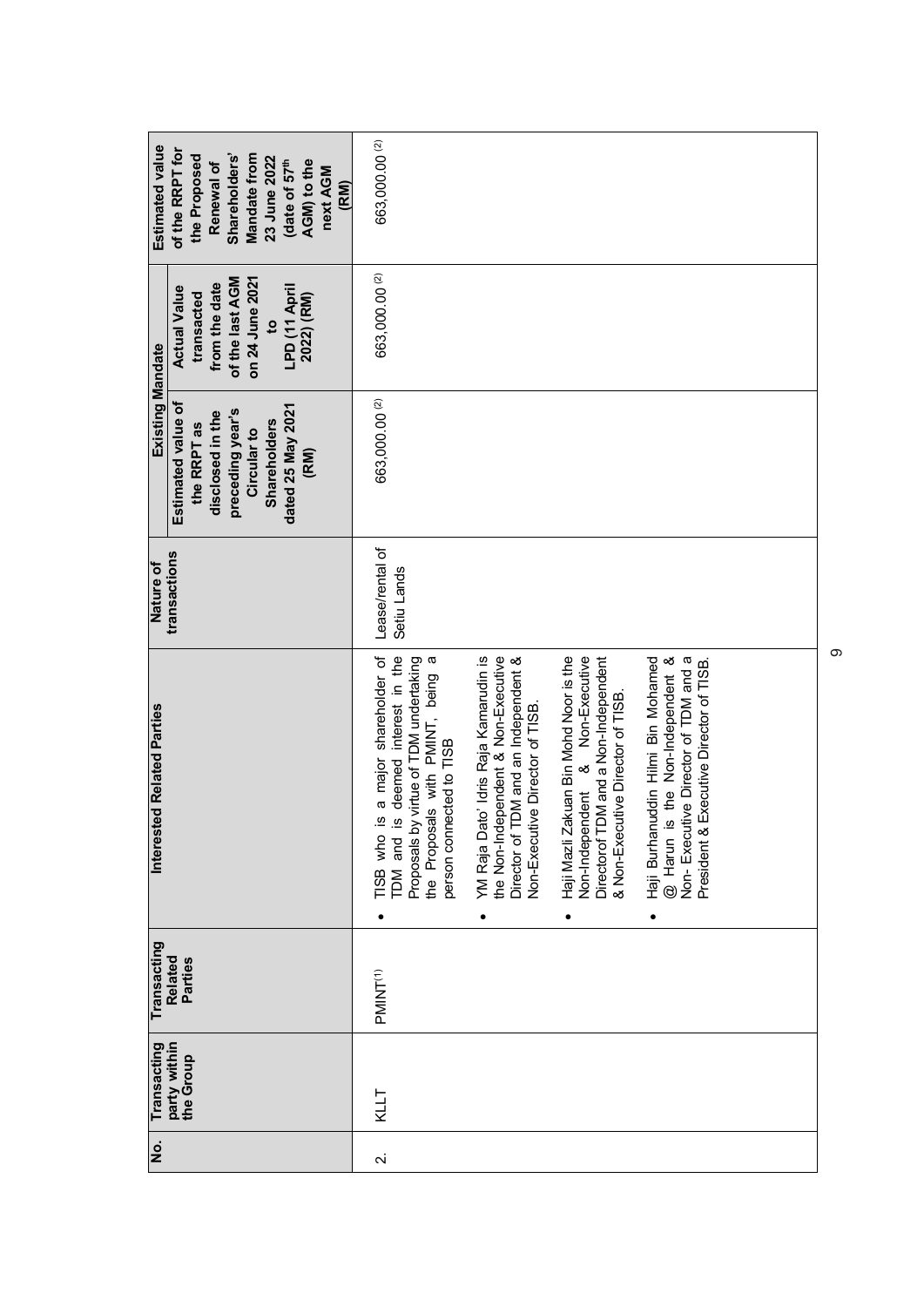| ιė. | Transacting               | Transacting          | <b>Interested Related Parties</b>                                                                                                                                                         | Nature of                                           | Existing Mandate                                                                                                                             |                                                                                                                           | <b>Estimated value</b>                                                                                                                                         |
|-----|---------------------------|----------------------|-------------------------------------------------------------------------------------------------------------------------------------------------------------------------------------------|-----------------------------------------------------|----------------------------------------------------------------------------------------------------------------------------------------------|---------------------------------------------------------------------------------------------------------------------------|----------------------------------------------------------------------------------------------------------------------------------------------------------------|
|     | party within<br>the Group | Related<br>Parties   |                                                                                                                                                                                           | transactions                                        | Estimated value of<br>dated 25 May 2021<br>preceding year's<br>disclosed in the<br><b>Shareholders</b><br>the RRPT as<br>Circular to<br>(RM) | transacted from<br>last AGM on 24<br>the date of the<br>LPD (11 April<br><b>Actual Value</b><br>June 2021 to<br>2022)(RM) | of the RRPT for<br>Shareholders'<br>the Proposed<br>Mandate from<br>23 June 2022<br>(date of 57 <sup>th</sup><br>AGM) to the<br>Renewal of<br>next AGM<br>(RM) |
| က   | KLLT                      | PMINT <sup>(1)</sup> | is a major shareholder of<br>TDM and is deemed interest in the<br>by virtue of TDM<br>undertaking the Proposals with<br>TISB who<br>Proposals                                             | Lease/rental of<br>Terengganu<br>Lands<br>Hulu<br>H |                                                                                                                                              |                                                                                                                           |                                                                                                                                                                |
|     |                           |                      | PMINT, being a person connected to<br>TISB                                                                                                                                                | PN 669, Lot 37<br>& 204                             | 194,000.00(2)                                                                                                                                | 194,000.00(2)                                                                                                             | 194,000.00 <sup>(2)</sup>                                                                                                                                      |
|     |                           |                      | YM Raja Dato' Idris Raja Kamarudin<br>is the Non-Independent & Non-<br>Non-Executive<br>Executive Director of TDM and an<br>∞<br>Director of TISB.<br>Independent                         | PN 825, Lot<br>1157                                 | 228,000.00(2)                                                                                                                                | 228,000.00(2)                                                                                                             | 228,000.00 <sup>(2)</sup>                                                                                                                                      |
|     |                           |                      | Zakuan Bin Mohd Noor is<br>Non-<br>Non-Independent & Non-Executive<br>Executive Director of TDM and a<br>the Non-Independent &<br>Director of TISB.<br>Haji Mazli                         |                                                     |                                                                                                                                              |                                                                                                                           |                                                                                                                                                                |
|     |                           |                      | Independent & Non- Executive<br>iã<br>@ Harun is the Non-<br>Director of TDM and a President &<br>Hilmi<br>Director of TISB.<br>Burhanuddin<br>Mohamed<br>Executive<br>$\frac{1}{2}$<br>٠ |                                                     |                                                                                                                                              |                                                                                                                           |                                                                                                                                                                |

 $\tilde{0}$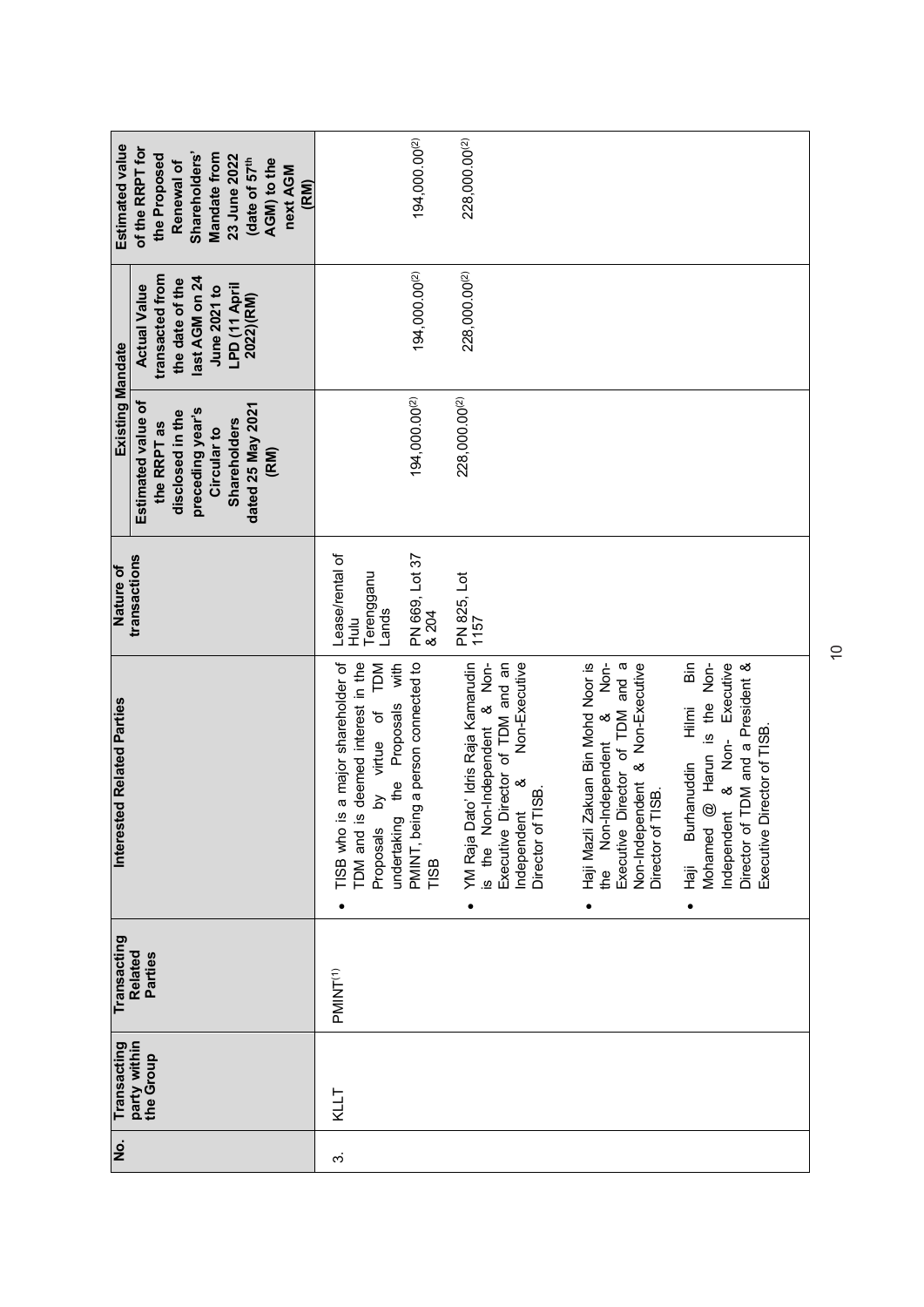| Estimated value                   | of the RRPT for<br>Shareholders'<br>Mandate from<br>the Proposed<br>23 June 2022<br>AGM) to the<br>(date of 57 <sup>th</sup><br>Renewal of<br>next AGM<br>(RM) | 4,000.00 (2)                                                                                                                                                   |                                                                                                                                                                                                 |                                                                                                                                                                             |                                                                                                                                                           | 4,903,000.00 |
|-----------------------------------|----------------------------------------------------------------------------------------------------------------------------------------------------------------|----------------------------------------------------------------------------------------------------------------------------------------------------------------|-------------------------------------------------------------------------------------------------------------------------------------------------------------------------------------------------|-----------------------------------------------------------------------------------------------------------------------------------------------------------------------------|-----------------------------------------------------------------------------------------------------------------------------------------------------------|--------------|
|                                   | transacted from<br>last AGM on 24<br>the date of the<br>June 2021 to<br>LPD (11 April<br><b>Actual Value</b><br>2022)(RM)                                      | 4,000.00 (2)                                                                                                                                                   |                                                                                                                                                                                                 |                                                                                                                                                                             |                                                                                                                                                           | 4,903,000.00 |
| Existing Mandate                  | Estimated value of<br>dated 25 May 2021<br>preceding year's<br>disclosed in the<br><b>Shareholders</b><br>the RRPT as<br>Circular to<br>(RM)                   | 4,000.00 (2)                                                                                                                                                   |                                                                                                                                                                                                 |                                                                                                                                                                             |                                                                                                                                                           | 4,903,000.00 |
| Nature of                         | transactions                                                                                                                                                   | PN 3380,<br>Lot 2523                                                                                                                                           |                                                                                                                                                                                                 |                                                                                                                                                                             |                                                                                                                                                           | TOTAL        |
| <b>Interested Related Parties</b> |                                                                                                                                                                | s deemed interest in the<br>by virtue of TDM<br>s a major shareholder of<br>with<br>Proposals<br>the<br>E<br>undertaking<br>TDM and i<br>TISB who<br>Proposals | Independent & Non-<br>Director of TDM and an<br>YM Raja Dato' Idris Raja Kamarudin is<br>Non-Executive<br>the Non-Independent<br>Independent &<br>Director of TISB.<br>Executive I<br>$\bullet$ | Non-Independent & Non-<br>Haji Mazli Zakuan Bin Mohd Noor is<br>Executive Directorof TDM and a Non-<br>Independent & Non-Executive Director<br>of TISB.<br>the<br>$\bullet$ | Haji Burhanuddin Hilmi Bin Mohamed<br>@ Harun is the Non-Independent &<br>Non- Executive Director of TDM and a<br>President & Executive Director of TISB. |              |
| Transacting                       | Related<br>Parties                                                                                                                                             | PMINT <sup>(1)</sup>                                                                                                                                           |                                                                                                                                                                                                 |                                                                                                                                                                             |                                                                                                                                                           |              |
| Transacting                       | party within<br>the Group                                                                                                                                      | <b>KLLT</b>                                                                                                                                                    |                                                                                                                                                                                                 |                                                                                                                                                                             |                                                                                                                                                           |              |
| $\frac{1}{2}$                     |                                                                                                                                                                | 4.                                                                                                                                                             |                                                                                                                                                                                                 |                                                                                                                                                                             |                                                                                                                                                           |              |

 $\overline{1}$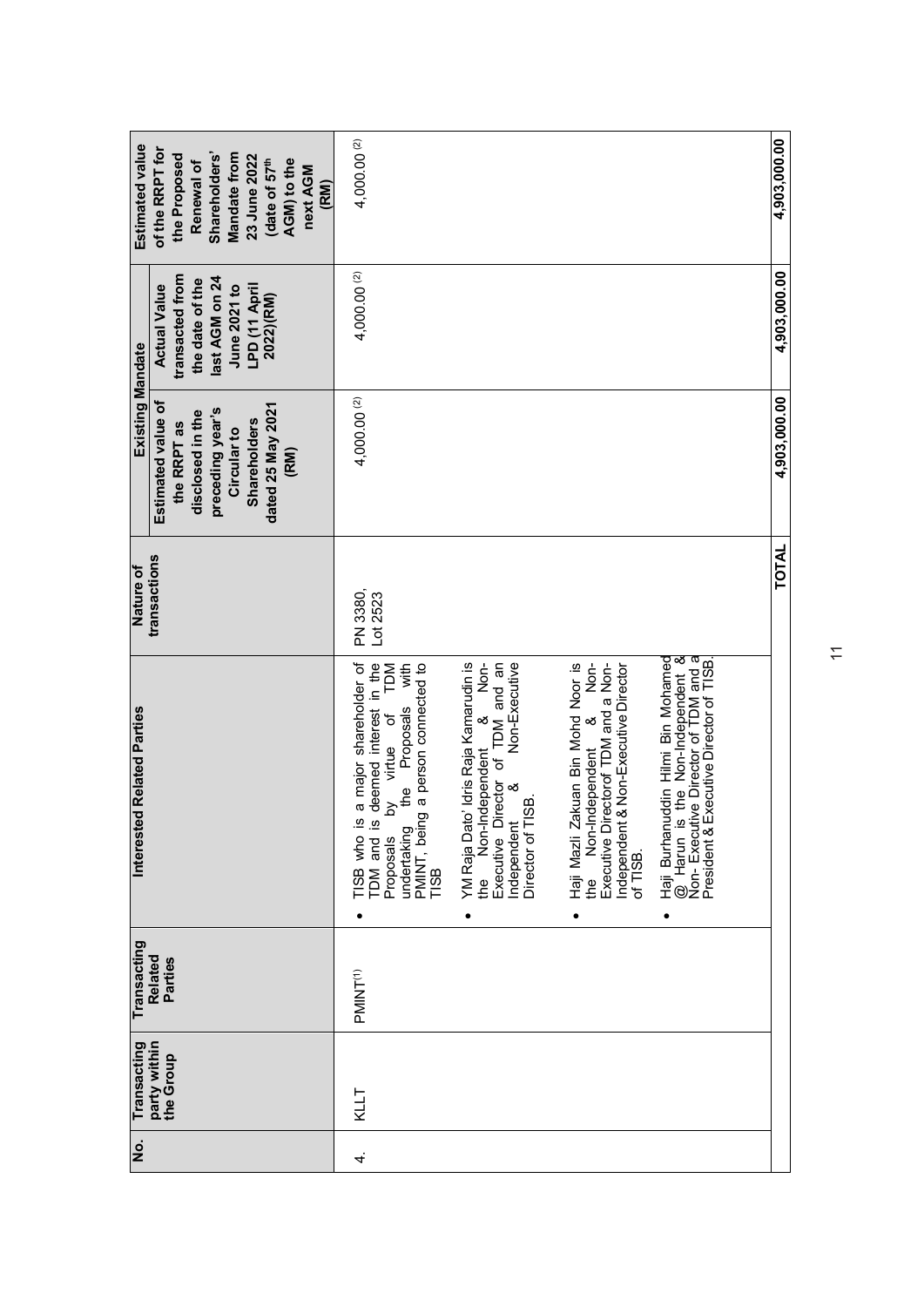#### *Notes:*

*(1) PMINT is a Terengganu government-owned corporation and was established on 1 April, 1965 under the State Government Enactment (Bil.3/1965). PMINT was established as the main state agency to implement and to accelerate socio-economic growth in the state of Terengganu. As at LPD, the directors of PMINT are as follows:*

| No             | <b>Name</b>                                                                        | <b>Designation</b> |
|----------------|------------------------------------------------------------------------------------|--------------------|
| 1.             | YAB Dato' Seri Dr. Ahmad Samsuri Bin Mokhtar                                       | Chairman           |
| 2.             | YBM. Tengku Seri Bijaya Raja (Datuk Tengku<br>Farok Hussin Bin Tengku Abdul Jalil) | Deputy Chairman    |
| 3.             | YB. Dato' Haji Shahidan Bin Embak                                                  | Director           |
| 4.             | YB Dr. Haji Alias Bin Razak                                                        | Director           |
| 5.             | YB Dr. Haji Mamad Bin Puteh                                                        | <b>Director</b>    |
| 6.             | Y, Bhg. Dato' Zulkifli Bin Ali                                                     | Director           |
| 7 <sub>1</sub> | YH. Dato' Indera Nik Nasarudin Bin Mohd<br>Zawawi                                  | Director           |
| 8.             | Y. Bhg. Dato' Haji Wan Abdul Mutalib @ Wan<br>Musa bin Embong                      | Director           |
| 9.             | Encik Che Rahim bin Daud                                                           | Director           |
| 10.            | Encik Mohd Shalemy Bin Long Ahmad                                                  | Director           |

- *(2) The estimated value is based on the Lease Renewal Agreement and Lease Formalisation Agreements dated 7 February 2018 based on 12 months from 23 June 2022 until the next AGM. The estimated value is subject to changes if the actual AGM is held earlier or later than the expected date of the next AGM.*
- *(3) The Lease period of the Subject Properties exceeds three (3) years and the payment of annual rent is payable on the last day of the quarterly period of each financial year and not on alump sum basis.*
- 3.6.2 The summary of term period for the lease of the Subject Properties shall be as follows:-

| No.          | Land                     | <b>Lease Period</b>   |
|--------------|--------------------------|-----------------------|
| 1            | Kemaman Lands            | 139 years             |
| $\mathbf{2}$ | Setiu Lands              | 198 years             |
| 3            | Hulu Terengganu<br>Lands | 30 years &<br>40years |
|              | PN 3380, Lot 2523        | vears                 |

The total annual rent of approximately RM4.9 million is payable on the last day of the quarterly period of each financial year of KLLT during the lease period ("Rental").

3.6.3 Save as disclosed in the above, the actual value of the above transactions that were transacted from the date on which the existing mandate was obtained at the last AGM of the Company i.e. 24 June 2021, up to LPD did not exceed the estimated value by 10% or more.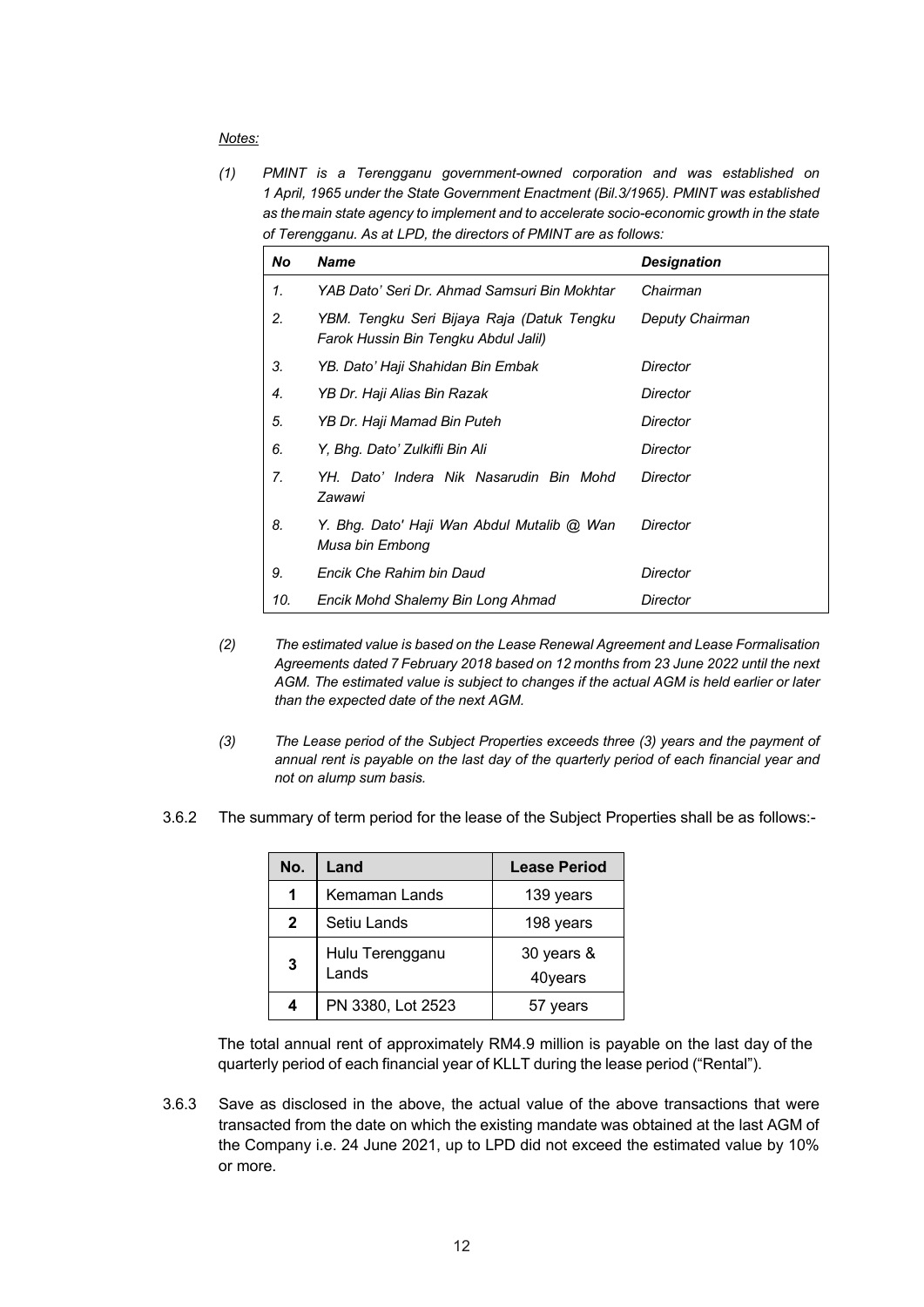## **4. REVIEW PROCEDURES IN RELATION TO RECURRENT RELATED PARTY TRANSACTIONS**

TDM Group has established various procedures to ensure that such Recurrent Related Party Transactions undertaken on an arm's length basis and on the Group's normal commercial terms and consistent with the Group's usual business practices and policies and on the transaction price and terms not more favourable to the Related Parties than those generally available to the public and will not be detrimental to the minority shareholders. There are no specific thresholds for approval of Recurrent Related Party Transactions within the Group. All Recurrent Related PartyTransactions will be reviewed by the Audit Committee and approved by the Board.

Therefore, disclosure and approval procedures with regard to Recurrent Related Party Transactions are as follows:

- a) a list of the Related Parties will be established and circulated to the heads of each finance division within the Group, who shall monitor and ensure that all Recurrent Related Party Transactions to be entered into by the Group are reported and forwarded to the Audit Committee, who then ensures that the Recurrent Related Party Transactions are to be undertaken on an arm's length basis, on the Group's normal commercial terms, on terms which are not more favourable to the Related Parties other than those generally available to the public and which are not to be detrimental to the minority shareholders. These include transacting at prevailing market rates/ prices of the service provider's usual commercial terms or otherwise in accordance with the applicable industry norm. Transactions refer to both sales and purchases of services of the Group;
- b) the Group is made to aware of the requirements to monitor, and shall put in place proper processes or systems to record and report on all Recurrent Related Party Transactions for compilation and reporting to the Audit Committee;
- c) proper records are maintained at the Company and each of its subsidiaries to capture all Recurrent Related Party Transactions so that all Recurrent Related Party Transactions entered pursuant to the mandate will be adequately discussed;
- d) all Recurrent Related Party Transactions will be reviewed by the Audit Committee on an annual basis. In its review of such transactions, the Audit Committee may, as it deems fit, request for additional information from independent source;
- e) the internal audit plan shall incorporate a review of Related Party Transactions to ensure that all the relevant approvals for the Recurrent Related Party Transactions have been obtained;
- f) the Audit Committee shall review, on an annual basis, the internal audit reports pertainingto the Recurrent Related Party Transactions to ascertain that the approved procedures and guidelines to monitor the Recurrent Related Party Transactions have been complied with;
- g) the Board and Audit Committee shall have overall responsibility for determination of the review procedures and guidelines including addition of new review procedures, where applicable. An annual review of the Recurrent Related Party Transactions procedures and guidelines will be carried out by the Audit Committee.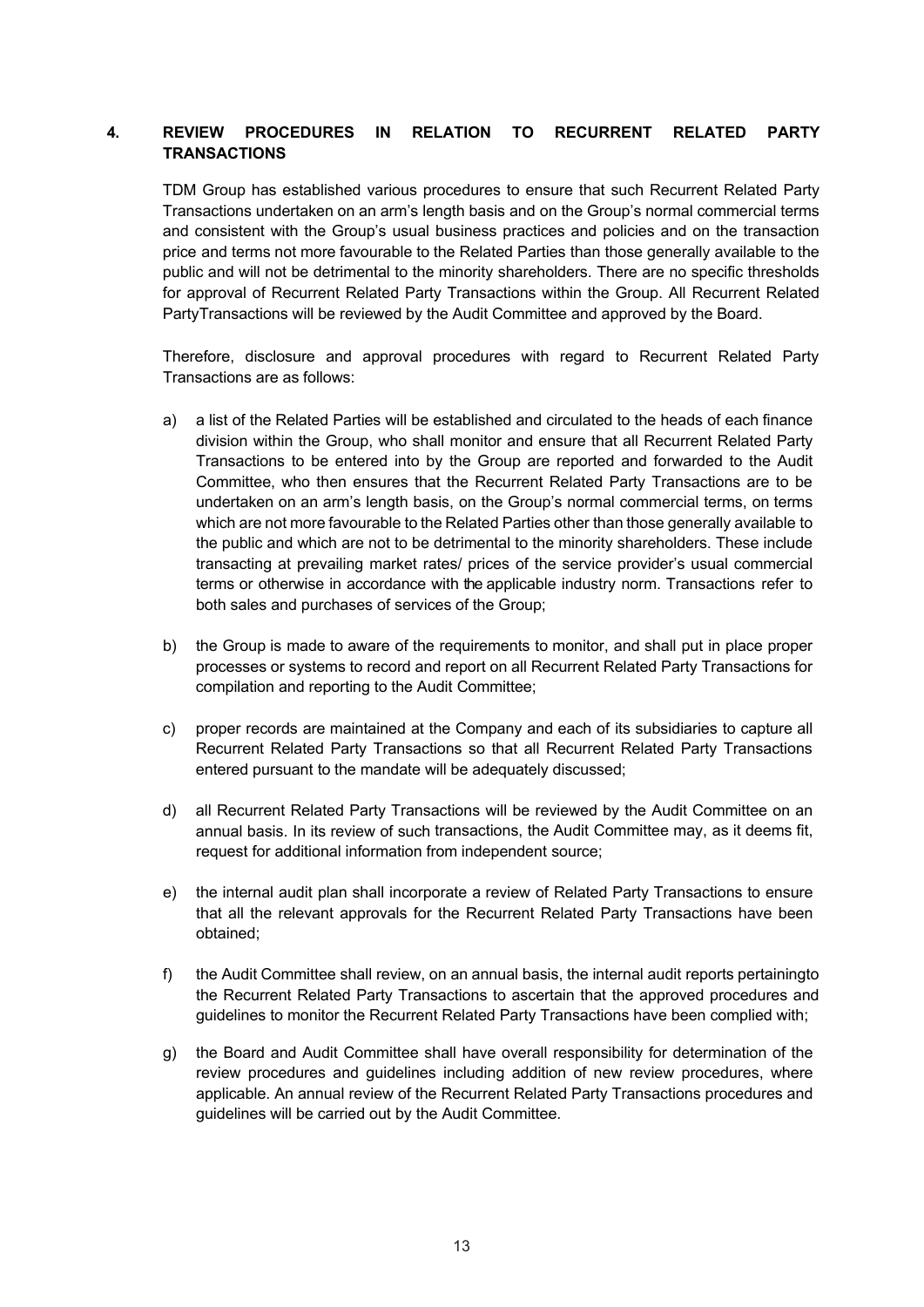If during the annual review, the Audit Committee is of the view that the Recurrent Related Party Transactions procedures and guidelines are no longer valid or inadequate to ensure that the Recurrent Related Party Transactions are made on an arm's length basis on the Group's normal commercial terms, on terms not more favourable to the Related Parties than those generally available to the public and not to the detrimental of our minority shareholders, the Audit Committee shall have the discretion to discharge, vary, modify the existing procedures and guidelines or implement new or additional procedures and guidelines, without management's prior approval, provided that such amended, varied, modified, new or additional procedures and guidelines are no less stringent than the existing ones;

- h) at least 2 other contemporaneous transactions with unrelated third parties for similar products/services and/or quantities will be used as a comparison to determine whether the price and terms offered to/by the Related Parties are fair and reasonable and comparable to those offered to/by other unrelated third parties for the same or substantially similar type of products/services and/or quantities;
- i) in the event that quotation or comparative pricing from unrelated third parties cannot be obtained, the pricing of any Recurrent Related Party Transactions entered into will be determined based on usual business practices and policies of the Group to ensure that the Recurrent Related Party Transactions are not detrimental to the Group;
- j) in accordance with the Listing Requirements, disclosure in relation to a breakdown of the aggregate value of the Recurrent Related Party Transactions entered into during the financial year based on amongst others, the following information:
	- (a) the type of the Recurrent Related Party Transactions; and
	- (b) the names of the Related Parties involved in each type of Recurrent Related Party Transactions made and their relationship with the Company;

will be made in the Company's annual report for the financial year during which the shareholders' mandate are in force;

- k) where any Director or Audit Committee has an interest (directly or indirectly) in any Recurrent Related Party Transactions, he/she must declare his/her interest in the Recurrent Related Party Transactions and abstain from participation in the decision making of the Board or Audit Committee on the said Recurrent Related Party Transactions;
- l) pursuant to Paragraph 10.09 of the Listing Requirements, in a meeting to obtain the Proposed Renewal of Shareholders' Mandate, the interested Director, Major Shareholders orPersons Connected with them must not vote on the resolution in respect of the Recurrent Related Party Transactions; and where it involves the interest of an interested person connected with a Director or Major Shareholders, such Director or Major Shareholders must not vote on the resolution approving the transactions. An interested Director or interested Major Shareholder must ensure that persons connected with them will abstain from voting on the resolution approving the transactions; and
- m) interested Director shall also abstain from deliberating at Board meetings in respect of the Recurrent Related Party Transactions in which they or Persons Connected with them are interested.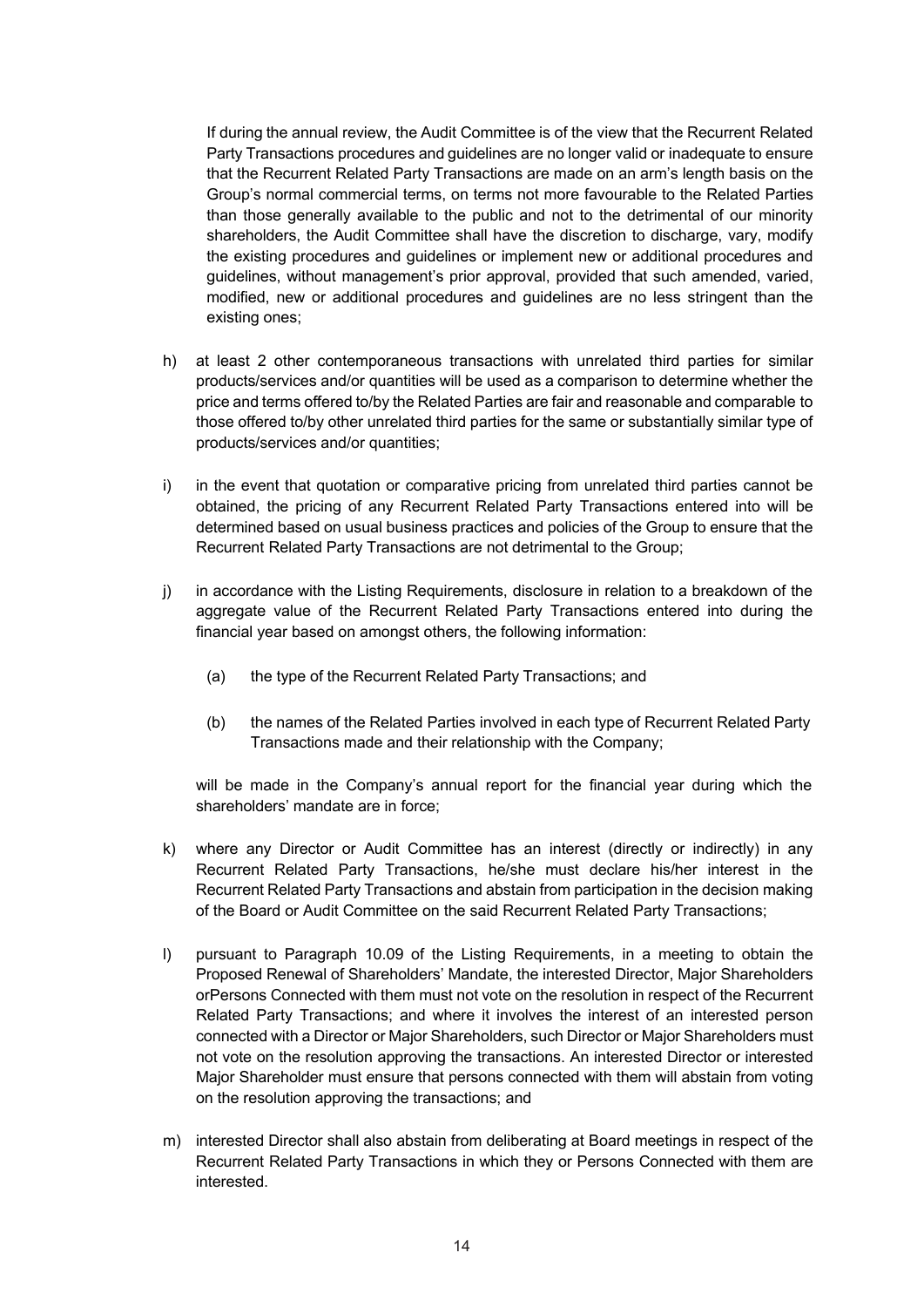## **5. AMOUNT DUE AND OWING TO TDM GROUP BY RELATED PARTIES**

As at the LPD, there is no amount due and owing to TDM Group by its Related Parties.

## **6. AUDIT COMMITTEE STATEMENT**

The Audit Committee has reviewed the procedures of the Proposed Renewal of Shareholders' Mandate set out in Section 4 of this Circular and is of the view that the procedures are sufficient to ensure that the Recurrent Related Party Transactions are made on an arms' length basis on the Group's normal commercial terms not more favourable to the Related Parties than those generally available to the public and are not to the detriment of the minority shareholders.

The Audit Committee is of the further view that TDM Group has in place adequate procedures and processes to monitor, track and identify the Recurrent Related Party Transactions in a timely and orderly manner. The Audit Committee shall review these procedures and processes on a yearly basis or whenever the need arises.

## **7. DISCLOSURE**

Disclosure will be made in the Company's Annual Report of the breakdown of the aggregate value of transactions conducted, types of transactions made, names of the related parties involved and their relationship with the Company pursuant to the Proposed Renewal of Shareholders' Mandate during the financial year in accordance with Paragraph 10.09(2) and Practice Note 12 of the Listing Requirements.

## **8. RATIONALE OF THE PROPOSED RENEWAL OF SHAREHOLDERS' MANDATE**

The Related Party Transactions envisaged in the Proposed Renewal of Shareholders' Mandate are in the ordinary course of business and necessary for the day-to-day operations of TDM Group and recurring in nature. The Proposed Renewal of Shareholders' Mandate will eliminate the need to convene separate general meetings on each occasion to seek shareholders' prior approval for entry by TDM Group into such transactions.

This will substantially reduce the expenses associated with the convening of general meetings on an ad-hoc basis, improve administration efficiency and allow manpower resources and time to be channeled towards attaining other corporate objectives.

The Proposed Renewal of Shareholders' Mandate, is intended to facilitate transactions entered into the ordinary course of business of TDM Group which are transacted from time to time with Related Parties at arm's length, on TDM Group's normal commercial terms which are not more favourable to the Related Parties than those generally available to the public and are not detrimental to the minority shareholders of the Company.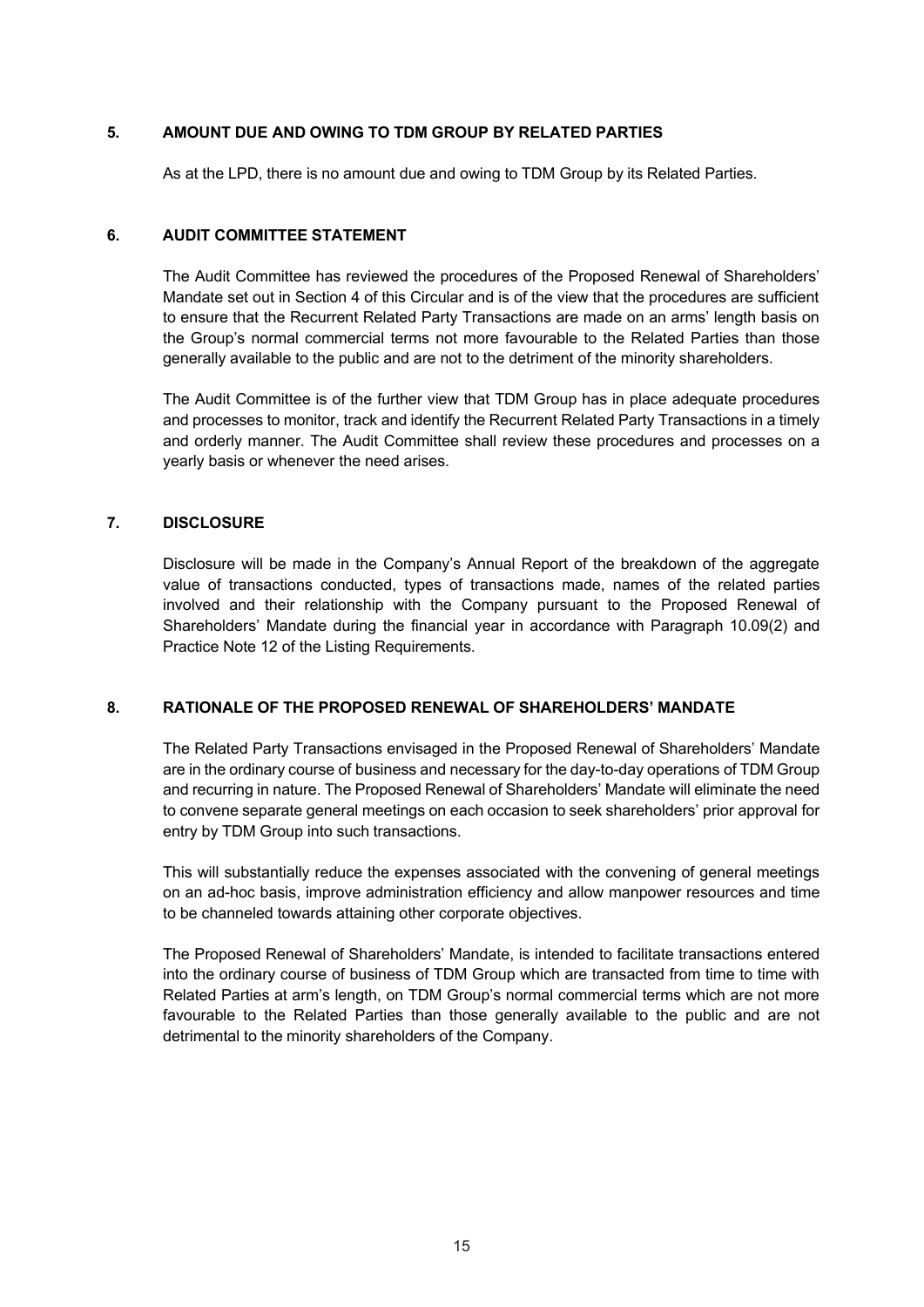## **9. EFFECTS OF THE PROPOSED RENEWAL OF SHAREHOLDERS' MANDATE**

## **Share capital**

The Proposed Renewal of Shareholders' Mandate will not have any effect on the share capital of TDM as it does not involve any new issuance of TDM Shares.

## **Net assets ("NA"), NA per share and gearing**

The Proposed Renewal of Shareholders' Mandate will not have any effect on the NA, NA per share and gearing of TDM Group.

## **Earnings and earnings per share ("EPS")**

The Proposed Renewal of Shareholders' Mandate will not have material effect on the earnings and EPS of TDM as no change in the rental amount to be paid for the Subject Properties.

Notwithstanding, the earnings and EPS of TDM for the financial year ending 31 December 2022 will be dependent on the price of crude palm oil and other factors affecting revenue which will eventually determine the profitability of the Company.

## **Substantial shareholders' shareholdings**

The Proposed Renewal of Shareholders' Mandate will not have any effect on the substantial shareholders' shareholdings in TDM as it does not involve any new issuance of TDM Shares.

## **10. APPROVAL REQUIRED**

The Proposed Renewal of Shareholders' Mandate is subject to the shareholders' approval being obtained at the forthcoming AGM to be convened.

## **11. INTERESTS OF DIRECTORS, MAJOR SHAREHOLDERS AND PERSONS CONNECTED WITH THEM**

TISB who is a major shareholder of TDM, is deemed to be interested in the Proposals by virtue of TDM undertaking the Proposals with PMINT, being a person connected to TISB.

TISB's direct and indirect shareholding in TDM as at the LPD is set out below:

| No. of TDM shares |        |          |      |  |
|-------------------|--------|----------|------|--|
| <b>Direct</b>     | %      | Indirect | $\%$ |  |
| 1,028,077,553     | 59.672 |          |      |  |

YM Raja Dato' Idris Raja Kamarudin, Haji Mazli Zakuan Bin Mohd Noor and Haji Burhanuddin Hilmi Bin Mohamed @ Harun, Directors of TDM (collectively, "Interested Directors") who are Directors of TISB, are deemed interested in the Proposed Renewal of Shareholders' Mandate.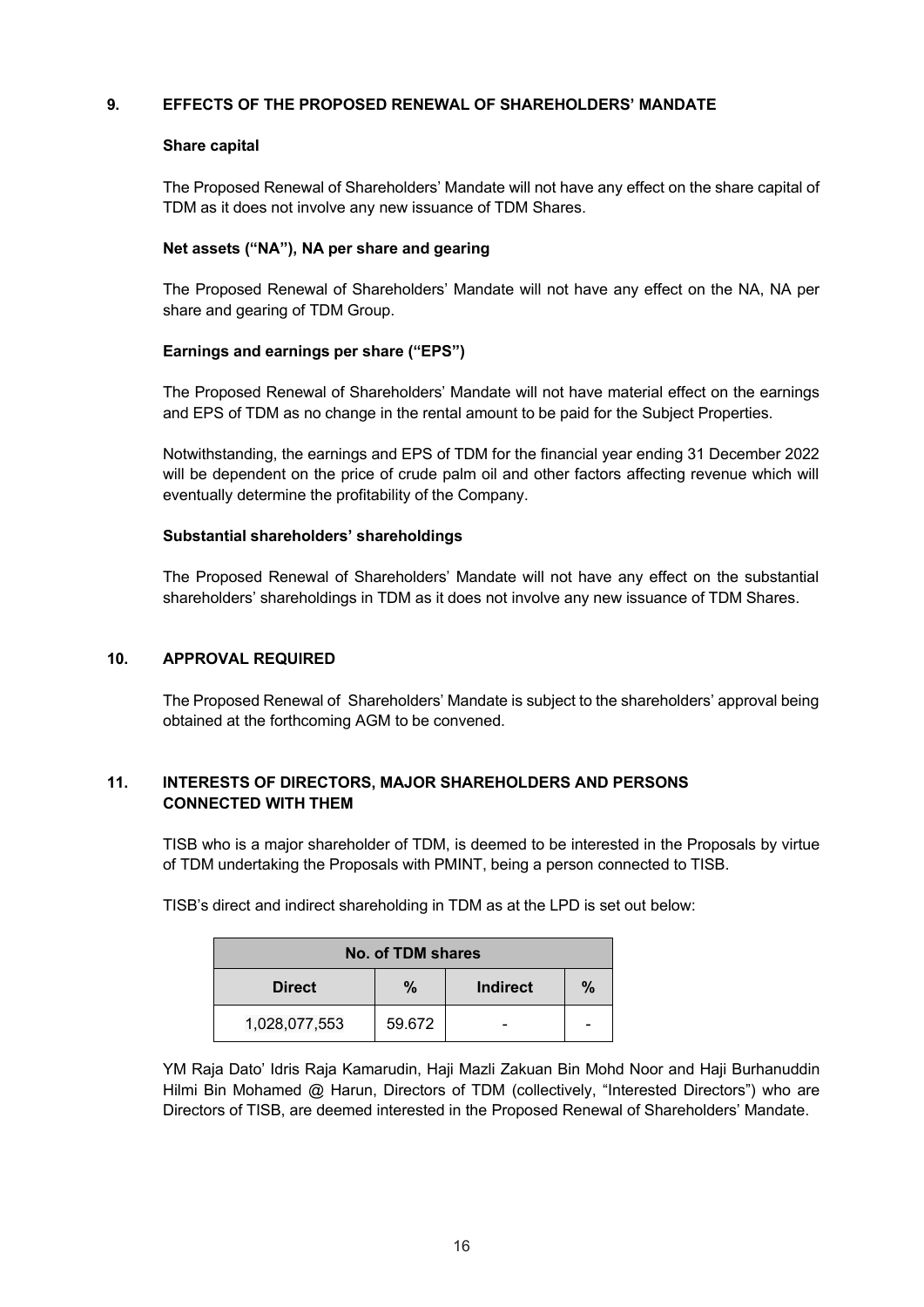They have abstained and will continue to abstain from deliberating and voting on the Proposed Renewal of Shareholders' Mandate at the relevant Board meetings, nor will they make recommendations on the Proposed Renewal of Shareholders' Mandate at the AGM to be convened. The interested Directors have undertaken to ensure that the Persons Connected to them will abstain from voting in respect of their direct and indirect shareholdings on the resolution pertaining to the Proposed Renewal of Shareholders' Mandate at the AGM to be convened.

Save as disclosed, none of the directors, major shareholders of TDM and/or persons connected to them have any interest, direct and/or indirect, in the Proposed Renewal of Shareholders' Mandate.

The Board is not aware of any Persons Connected to the Directors or Major Shareholders has any interest, direct or indirect in the Proposed Renewal of Shareholders' Mandate.

## **12. DIRECTORS' RECOMMENDATION**

The Board (save for the Interested Directors), having taken into consideration all aspects of the Proposed Renewal of Shareholders' Mandate including but not limited to the rationale and effects of the Proposed Renewal of Shareholders' Mandate, and after careful deliberation, is of the opinion that the Proposed Renewal of Shareholders' Mandate is in the best interest of TDM. Accordingly, the Board with the exception of the Interested Directors who have abstained from expressing any recommendations in relation to the Proposed Renewal of Shareholders' Mandate, recommend that shareholders vote in favour of the resolution pertaining to the Proposed Renewal of Shareholders' Mandate to be tabled at the forthcoming AGM.

## **13. AGM**

The resolution in respect of the above proposal will be tabled as Special Business at the Fifty-Seventh (57th) Annual General Meeting ("AGM") of the Company. The Notice convening the 57th AGM of TDM Berhad ("TDM" or "the Company"), or of any adjournment thereof, which will be held at **Camelia Ballroom, Paya Bunga Hotel Terengganu, Jalan Tengku Embong Fatimah, Off Jalan Sultan Ismail, 20200 Kuala Terengganu, Terengganu** on **Thursday, 23 June 2022 at 11.00 a.m.,** together with the Proxy Form are set out in the 2021 Annual Report of the Company.

A member who is entitled to attend and vote at the meeting is entitled to appoint a proxy to attend and vote on his/her behalf. If you decide to appoint a proxy(ies) to attend and vote on your behalf at the AGM, the Form of Proxy should be completed and lodged at the office of our Share Registrar, Tricor Investor & Issuing House Services Sdn. Bhd., at Unit 32-01, Level 32, Tower A, Vertical Business Suite, Avenue 3, Bangsar South, No. 8, Jalan Kerinchi 59200 Kuala Lumpur, Wilayah Persekutuan **not less than 48 hours before the time for holding the meeting or at any adjournment thereof**. The lodging of the Form of Proxy does not preclude you from attending and voting in person at the AGM should you subsequently decide to do so.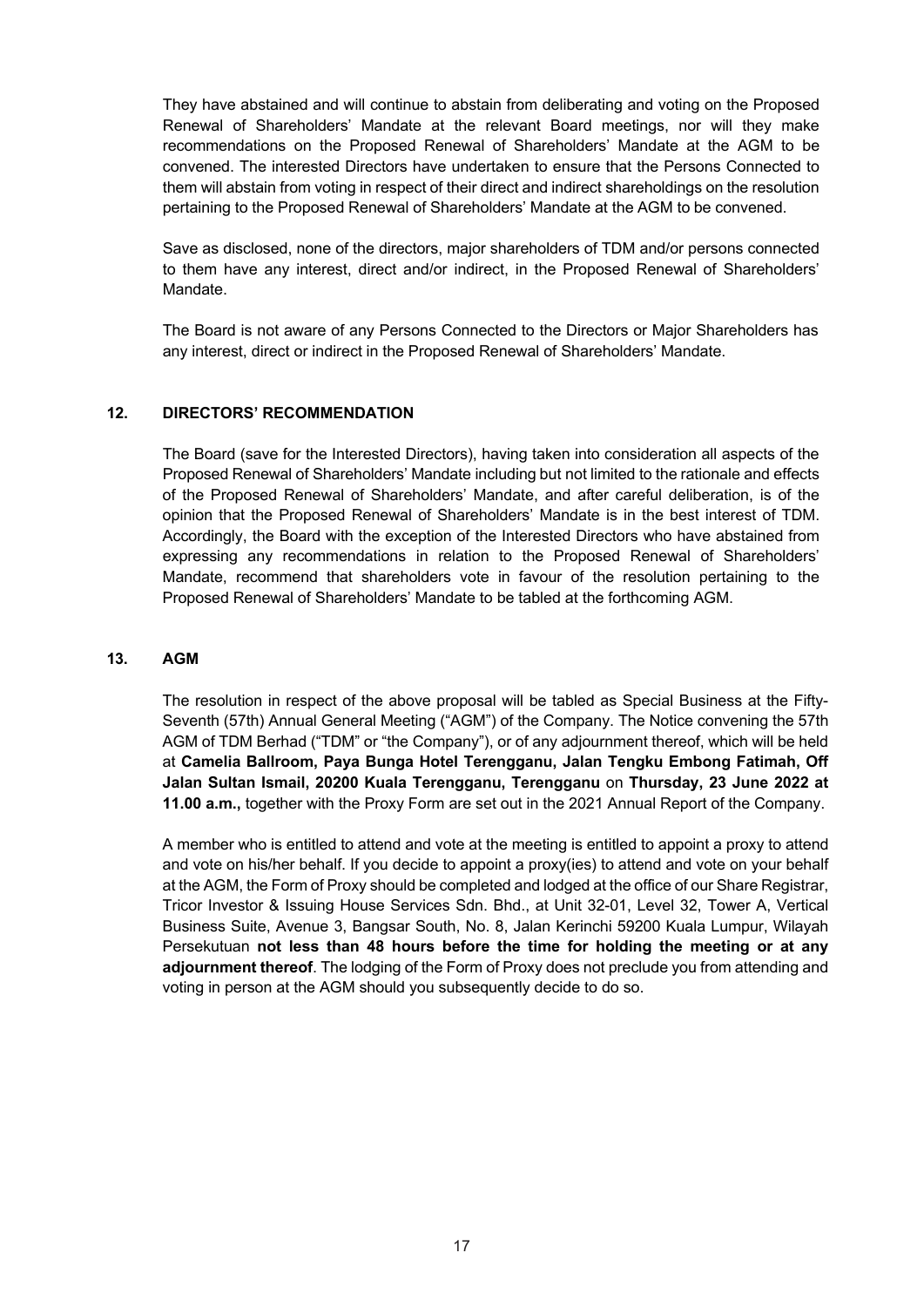## **14. FURTHER INFORMATION**

Shareholders are advised to refer to the attached Appendix 1 of this Circular for further information.

Yours faithfully, For and on behalf of the Board of Directors of **TDM BERHAD**

## **HAJI AZLAN BIN MD ALIFIAH**

Independent & Non-Executive Director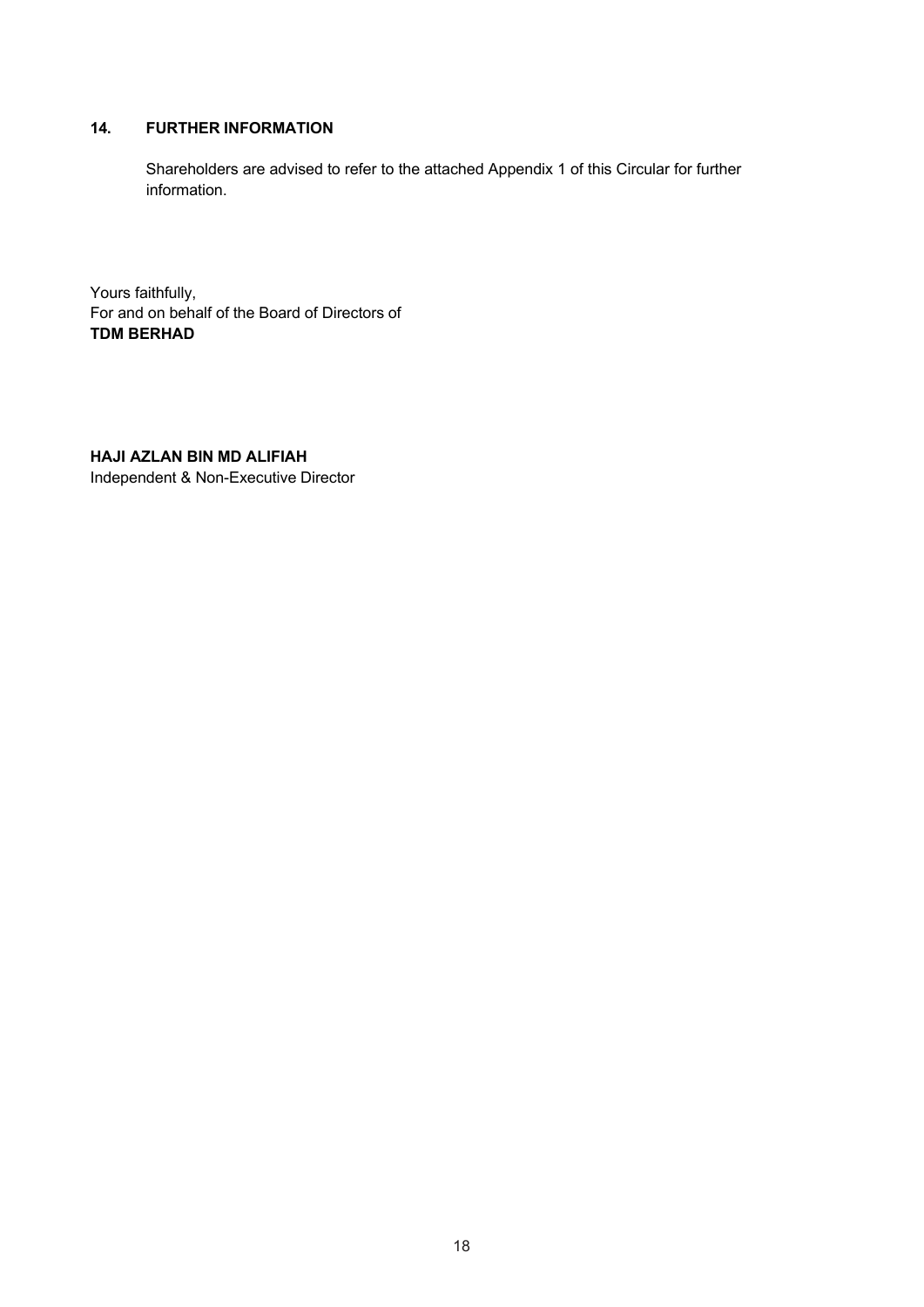#### **FURTHER INFORMATION**

#### **1. RESPONSIBILITY STATEMENT**

This Circular has been seen and approved by our Directors and they individually and collectively accept full responsibility for the accuracy of the information contained herein and confirm that after having made all reasonable enquiries and to the best of their knowledge and belief, there isno statement or information in this Circular which is false or misleading or any fact, the omissionof which would make any statement in this Circular false or misleading.

## **2. MATERIAL LITIGATION**

As at the LPD, save for the following material litigations, neither the Company nor any of its subsidiaries are engaged in any material litigation, claims, or arbitration, either as plaintiff or defendant, and the Board is not aware of any proceedings pending or threatened against the Group or of any facts likely to give rise to any proceedings which may materially and adversely affect the financial position or business operations of the Group:-

#### **2.1 Kuantan High Court of Malaya : CA-22NCVC-46-11/2019 Tunas Capital Sdn. Bhd. vs Dr Kuantan Medical Centre Sdn. Bhd.**

Plaintiff claim against Defendant for the sum of RM1,298.415.43 being rental arrears from September 2018 to September 2019 for building known as No 1-9, Jalan Tun Ismail 9, Kuantan, Pahang ("the said premise").

The Plaintiff also claims for the sum of RM187,420.00 being cost of repair and/or rectify the defect the said premise.

The court had fixed new Hearing date from 25 to 27 October 2022.

## **2.2 Pengadilan Negeri Sintang No. 44.pdt. G/LH/2021/PN stg, Kalimantan Barat, Republic of Indonesia Ministry of Environment & Forest Indonesia vs PT. Rafi Kamajaya Abadi**

PTRKA (Defendant) has been served with summon and statement of claim dated 27 December by the Ministry of Environment & Forest Indonesia (Plaintiff).

The Plaintiff is claiming against PTRKA/Defendant for the alleged action against the law committed by PTRKA in the fire incident case occurred in 2019. The total damages claimed is IDR270,807,710.959 (approximately RM79,381,562.00).

On top of the above, the Plaintiff is also claiming a total compensation of IDR731,036,640.00 **(approximately RM214,287,963.00)** against the Defendant in order to make good of an area of 2560 hectares affected by the fire incident.

The Court had fixed this matter for the next Mention date on 9 May 2022 and for the parties to produce any additional documentary evidence.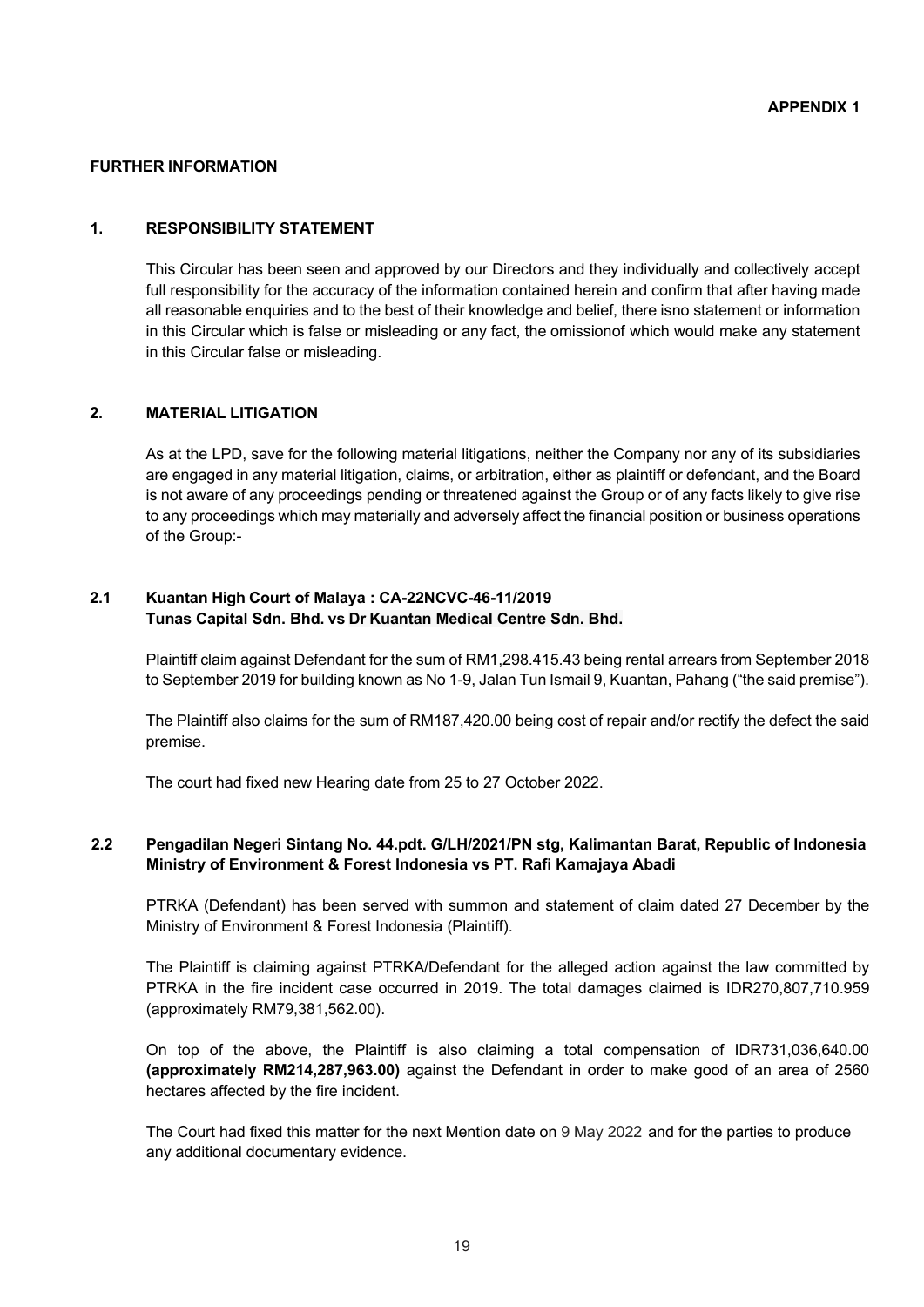# **2.3 Pengadilan Negeri Sintang No. Reg. Perkara PDM-5/STAG/Eku.2/2/2022, Kalimantan Barat, Republic Indonesia**

# **Public Prosecutor of Sintang vs PT. Rafi Kamajaya Abadi**

PTRKA is charged under Article 99(1) and Article 116(1) of Indonesian Laws No. 32 year 2009 on Enviromental Protection and Management where upon conviction will subject to imprisonment of not less than 1 year and not more than 3 years, and fine of not less than IDR1,000,000,000.00 and not more than IDR3,000,000,000.00

The Court has fixed this matter for the next Mention date on 9 May 2022 for the prosecution to file its reply to the defence.

## **3. MATERIAL CONTRACTS**

Save as disclosed below, there are no material contracts (not being contracts entered into in the ordinary course of business), that have been entered into by the Group within the past two (2) years immediately preceding the LPD of this Circular:-

## **3.1 Letter of Offer in respect of the Proposed Disposal by TDM Berhad (TDM) and the minority shareholder of the entire equity interest in PT Rafi Kamajaya Abadi ("RKA") and PT Sawit Rezeki Abadi ("SRA") ("Disposal Companies") ("Offer Letter")**

TDM had, on 21 March 2022, accepted an offer from Ikhasas CPO Sdn Bhd ("Purchaser" or "Ikhasas") to acquire:

- i. 93.75% and 95.00% equity interests in RKA and SRA, respectively from TDM; and
- ii. 6.25% and 5.00% equity interests in RKA and SRA, respectively from the minority shareholder, being Andri as the appointed representative of the legal heirs of Haji Rahman, for an aggregate cash consideration of RM115,000,000 ("Offer") ("Proposed Disposal").

The appointed representative of the legal heirs of Haji Rahman, had on 18 March 2022 provided undertaking to TDM to, amongst others, tag along/ join TDM in the Proposed Disposal. The Offer is subject to, amongst others, certain conditions, due diligence process and further negotiations on the terms and conditions of the definitive agreement, namely the Sale and Purchase Agreement ("SPA"). There is no assurance that the Proposed Disposal will materialise and the SPA will be entered into by the transacting parties following the acceptance of the Offer Letter, or if they proceed, the final terms and conditions of the Proposed Disposal will be similar to the terms and conditions of the Offer stated in the Offer Letter.

The Purchaser shall pay to TDM a sum of RM2,300,000, representing 2% of the Disposal Consideration, within seven (7) business days from the date of receipt of TDM's acceptance of the Offer, as earnest money which shall be refundable in accordance with Section 2.3 below ("Earnest Money").

The acceptance of the Offer Letter allows the parties to negotiate exclusively during the Exclusivity Period and sets out the understanding and intention of the parties. The Proposed Disposal provides an opportunity for TDM and its subsidiaries to exit its Indonesian operations and focus its resources in its Malaysian operation.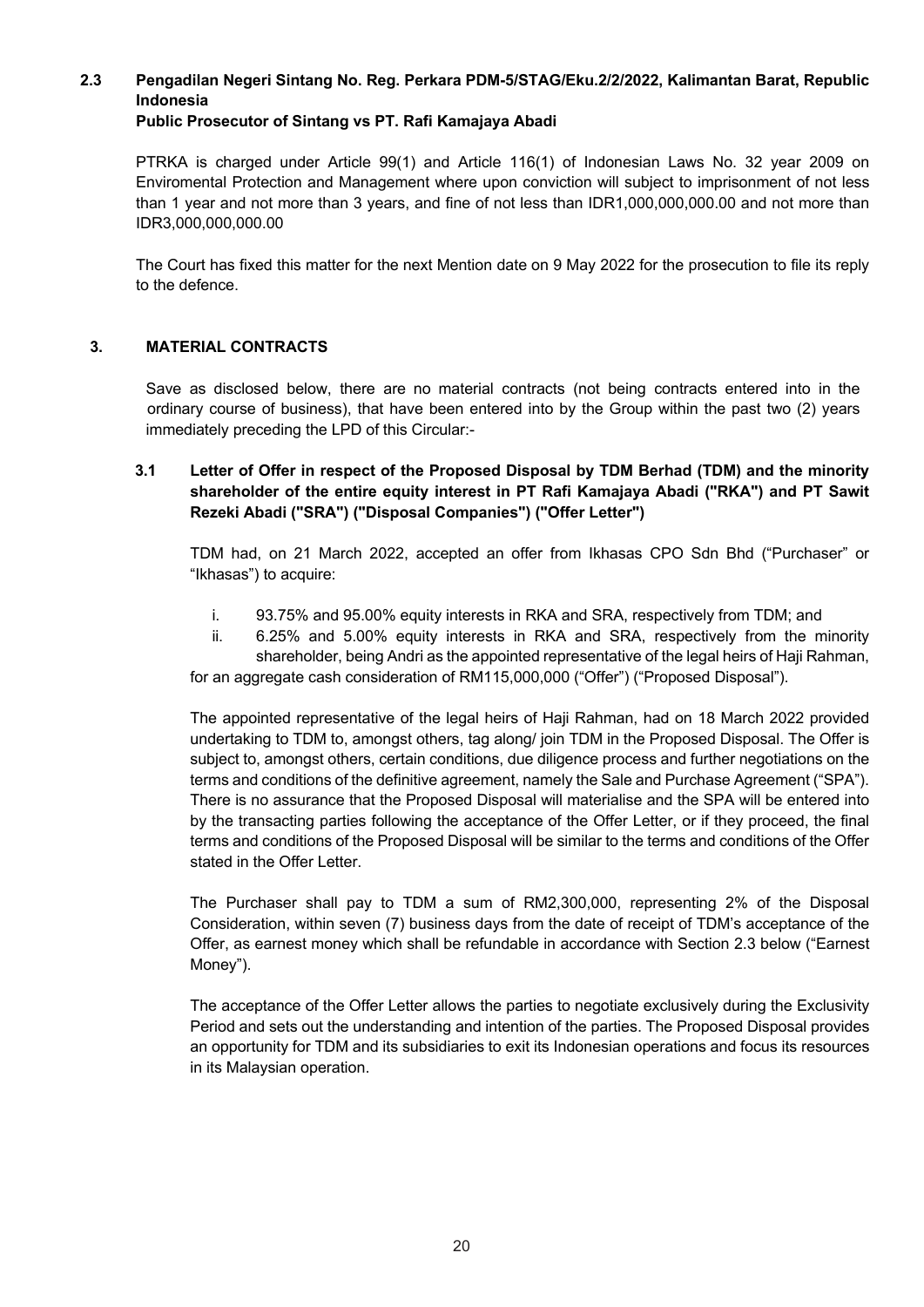## **3.2 Head of Agreement between Mutiara Premier Sdn. Bhd. ("MPSB") and Kumpulan Medic Iman Sdn. Bhd. ("KMI") for the proposed build and lease of a specialist hospital building in Bandar Baru Tunjong, Kota Bharu, Kelantan Darul Naim.**

KMI, a subsidiary of TDM, had on 7 April 2022 entered into the Head of Agreement with MPSB, a wholly owned subsidiary of Pelaburan Hartanah Berhad for the proposed build and lease of a Specialist Hospital Building in Bandar Baru Tunjong, Kota Bharu, Kelantan Darul Naim ("Proposed Project")

Under the Proposed Project, MPSB will construct a specialist hospital building which is able to accommodate 94 beds of single rooms ("Specialist Hospital Building") on a piece of land held under title no. H.S.(D) 10169, PT 130 Mukim Kota, District of Kota Bharu, measuring approximately 9.56 acres and located in Bandar Baru Tunjong, Kota Bharu Kelantan Darul Naim ("Land") with a minimum of 300 parking bays for Phase 1 of the Proposed Project. Upon completion of the construction of the Specialist Hospital Building, MPSB shall lease the Specialist Hospital Building to KMI ("Lease").

At a later stage and subject to viability, MPSB and KMI shall discuss a potential expansion of the Specialist Hospital Building for additional 100 beds and 300 parking bays ("Phase 2 Project") and the requirement for Phase 2 Proposed Project shall be mutually agreed by the parties.

The Head of Agreement sets out the principal terms which shall form a basis of current negotiations and preliminary understanding between MPSB and KMI concerning the terms of the definitive agreements, viz the Agreement to Build and Lease ("ATBL") and the Lease Agreement ("LA") (collectively the "Definitive Agreements").

The ATBL governs the parties' relationship and respective obligations during the construction period of Hospital Building and the LA sets out the principal terms of which form the basis of the parties' intention whereby MPSB shall lease the Specialist Hospital to KMI upon the hand over date. ATBL and LA are to be conditional to each other and shall be finalised and executed simultaneously.

**3.3 Business Transfer Agreement with Tawau Specialist Hospital Sdn Bhd ("TSH") for the acquisition of the business of operating Tawau Specialist Hospital together with the assets related to the Business and assets for ambulatory care services; and Sub-Lease Agreement with Tawau Specialist Hospital Sdn Bhd for the grant by Tawau Specialist Hospital Sdn Bhd to KMI Tawau Medical Centre Sdn Bhd ("KTMC") of a sub-lease of the Hospital Land together with the Hospital building.**

KTMC, a wholly-owned subsidiary of Kumpulan Medic Iman Sdn. Bhd., which in turn is a subsidiary of TDM, had on 30 September 2021 entered into:

- a. Business Transfer Agreement with TSH ("BTA") for the acquisition of the business of operating Tawau Specialist Hospital ("Business") which is located at the postal address of TB 4551, Jalan Abaca, P.O. Box 61873, Tawau, Sabah, together with the assets related to the Business and assets for ambulatory care services ("Ambulatory Care Assets") (collectively the "Purchased Assets") at a purchase consideration of RM8,000,000.00, but subject to adjustment; and
- b. Sub-Lease Agreement with TSH ("SLA") for the grant by TSH to KTMC of a sublease of the Hospital Land together with the Hospital building ("Sub-Leased Property") for an initial period of 15 years and may be renewed for a further term of 15 years at the option of KTMC ("Sub-Lease").

The acquisition is to catalyse KMI expansion of its regional capabilities in healthcare business into East Malaysia and is expected to increase the overall revenue of the group and its regional capabilities in healthcare.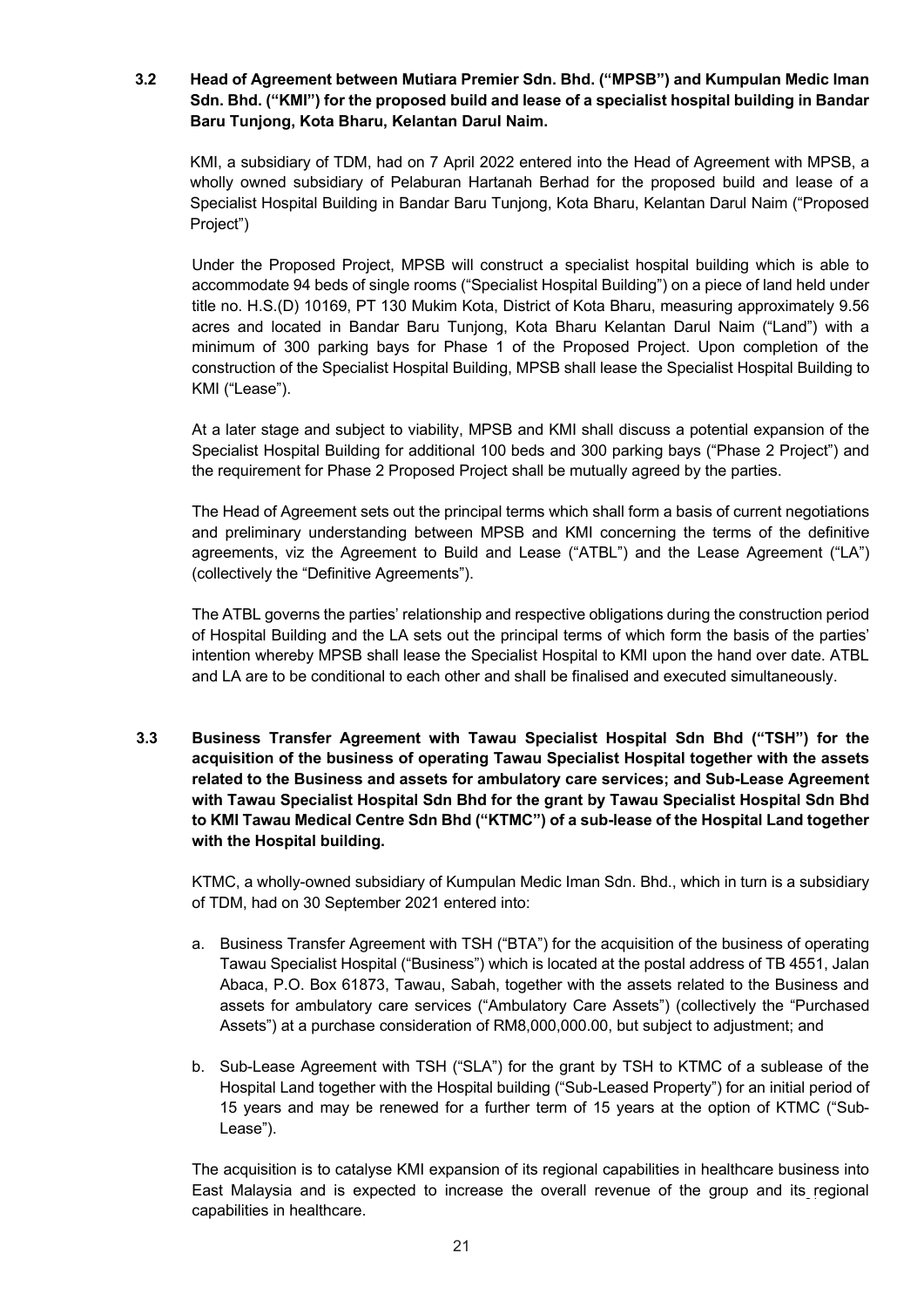## **4. DOCUMENTS AVAILABLE FOR INSPECTION**

Copies of the following documents will be made available for inspection at the registered office of our Company at Aras 5, Bangunan UMNO Terengganu, Lot 3224, Jalan Masjid Abidin, 20100 Kuala Terengganu, Terengganu Darul Iman, during normal business hours from Sunday to Thursday (excluding public holidays) from the date of this Circular up to the date of the AGM:-

- i) our Constitution.
- ii) our audited consolidated financial statements for the past two (2) financial years ended 31 December 2020 and 2021.
- iii) Copies of the Lease Renewal Agreement, Lease Formalisation Agreements, valuation reports.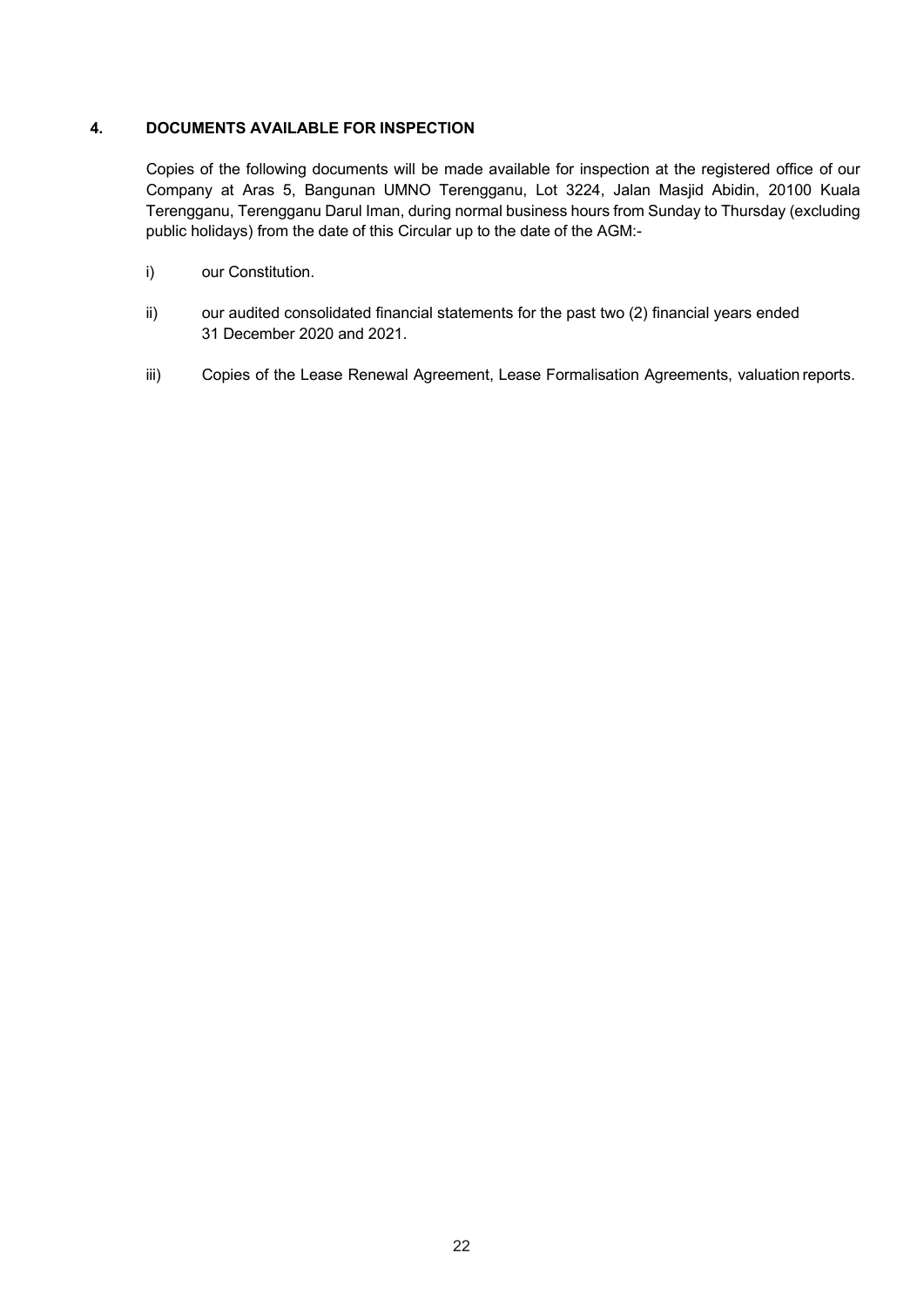# **PART B**

# **CIRCULAR TO SHAREHOLDERS IN RELATION TO THE PROPOSED NEW SHAREHOLDERS' MANDATE FOR RECURRENT RELATED PARTY TRANSACTIONS OF A REVENUE OR TRADING NATURE**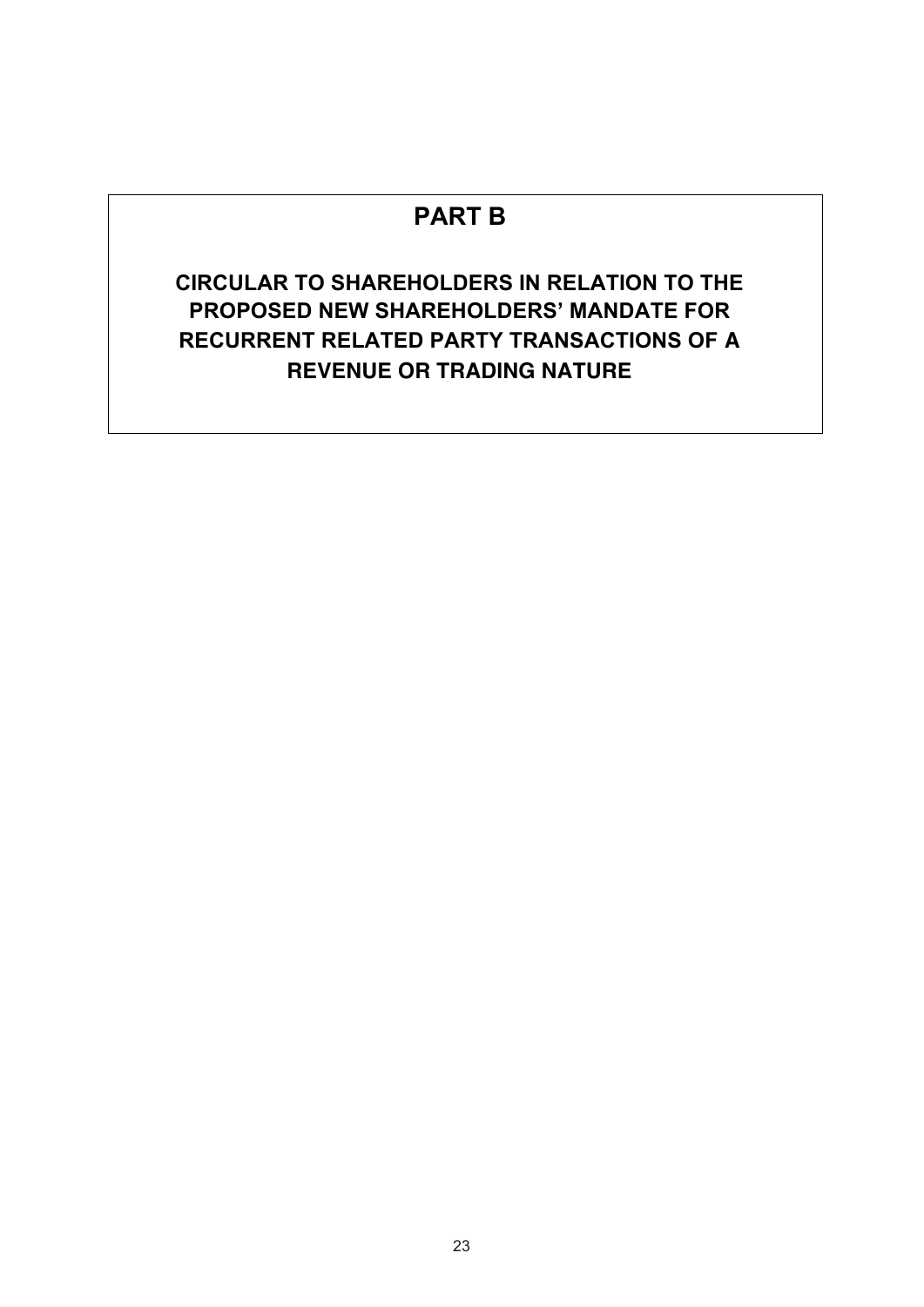# **DEFINITIONS**

For the purposes of this Circular, except where the context otherwise requires, the following definitions shall apply:

| Act                         |   | Companies Act 2016, as amended from time to time including any<br>re-enactment thereof.                                                                                                                                                                                                                                                  |
|-----------------------------|---|------------------------------------------------------------------------------------------------------------------------------------------------------------------------------------------------------------------------------------------------------------------------------------------------------------------------------------------|
| AGM                         |   | <b>Annual General Meeting</b>                                                                                                                                                                                                                                                                                                            |
| Board                       |   | Board of Directors of TDM                                                                                                                                                                                                                                                                                                                |
| <b>Bursa Depository</b>     |   | : Bursa Malaysia Depository Sdn. Bhd.<br>[Registration No. 198701006854 (165570-W)]                                                                                                                                                                                                                                                      |
| <b>Bursa Securities</b>     |   | : Bursa Malaysia Securities Berhad<br>[Registration No. 200301033577 (635998-W)]                                                                                                                                                                                                                                                         |
| Circular                    |   | : This Part B of the Circular to Shareholders dated 28 April 2022 in<br>relation to the Proposed New Shareholders' Mandate                                                                                                                                                                                                               |
| <b>CMSA</b>                 |   | Capital Market and Services Act 2007, as amended from time to time<br>including any re-enactment thereof                                                                                                                                                                                                                                 |
| <b>Director</b>             |   | : Director has the meaning given in Section 2 of the Act and<br>Section 2(1) of the CMSA and includes any person who is or was within<br>the preceding six (6) months of the date on which the terms of the<br>transaction were agreed upon -                                                                                            |
|                             |   | i)<br>a director of the listed corporation, its subsidiary or holding<br>company; or<br>a chief executive of the listed corporation, its subsidiary or<br>ii)<br>holding company                                                                                                                                                         |
| <b>FYE</b>                  |   | Financial year ended/ending                                                                                                                                                                                                                                                                                                              |
| <b>ECF</b>                  |   | : East Coast Fertilizer Sdn. Bhd. is a company incorporated in Malaysia<br>which is a subsidiary of MBI Modal Sdn. Bhd. which in turn is a wholly<br>owned subsidiary of Menteri Besar, Terengganu (Incorporated)<br>("MBI"). MBI is the shareholder of Terengganu Incorporated Sdn. Bhd.<br>("TI"), the substantial shareholder of TDM. |
| TDMP                        |   | TDM Plantation Sdn. Bhd. (198301015286 (110679-W)), a 100%<br>wholly-owned subsidiary of TDM Berhad                                                                                                                                                                                                                                      |
| <b>Listing Requirements</b> | ÷ | Bursa Securities Main Market Listing Requirements, including any<br>amendments thereto that may be made from time to time                                                                                                                                                                                                                |
| <b>LPD</b>                  |   | 11 April 2022, being the latest practicable date prior to the printing of<br>this Circular.                                                                                                                                                                                                                                              |
| Major Shareholder           | ÷ | Any person who is or was within the preceding six (6) months of the<br>date on which the terms of the transaction were agreed upon, a major<br>shareholder of the listed corporation as defined under Rule 1.01 or any<br>other corporation which is its subsidiary or holding company.                                                  |
| "Market Day"                |   | A day on which Bursa Securities is open for trading in securities                                                                                                                                                                                                                                                                        |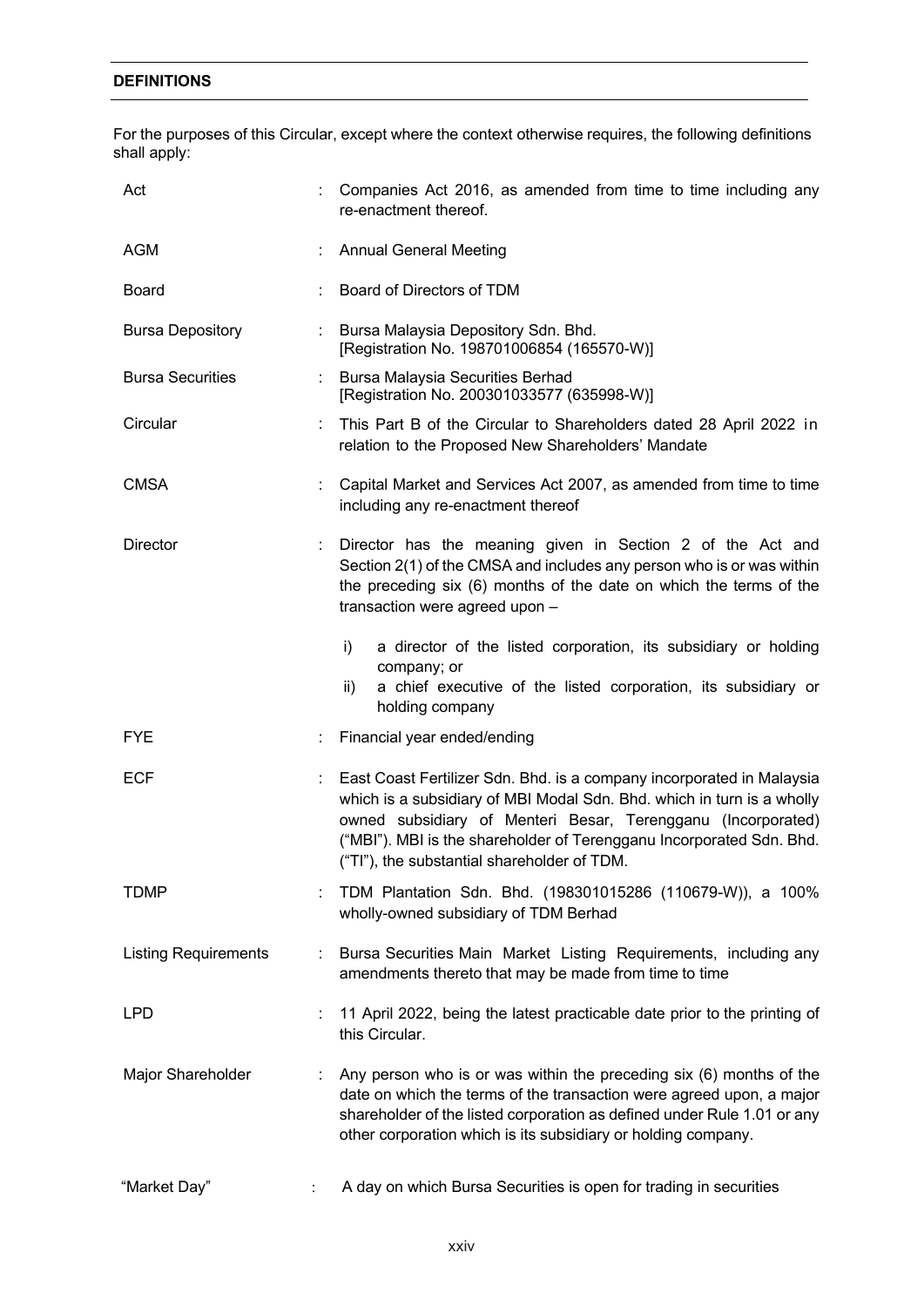| Person(s) connected                                        | In relation to a Director or Major Shareholder, means such person<br>who falls under any one (1) of the following categories:- |                                                                                                                                                                                                                                                                                                                                              |  |  |
|------------------------------------------------------------|--------------------------------------------------------------------------------------------------------------------------------|----------------------------------------------------------------------------------------------------------------------------------------------------------------------------------------------------------------------------------------------------------------------------------------------------------------------------------------------|--|--|
|                                                            | i)                                                                                                                             | a family member of the Director or Major Shareholder (for the<br>purpose of this definition, "family" means and includes spouse,<br>parent, child including an adopted child and stepchild, brother<br>or sister, spouse of child including an adopted child and step-<br>child, and spouse of brother or sister);                           |  |  |
|                                                            | ii)                                                                                                                            | a trustee of a trust (other than a trustee for a share scheme for<br>employees or pension scheme) under which the Director, Major<br>Shareholder or their family member, is the sole beneficiary;                                                                                                                                            |  |  |
|                                                            | iii)                                                                                                                           | a partner of the Director or Major Shareholder, or a partner ofa<br>person connected with that Director or Major Shareholder;                                                                                                                                                                                                                |  |  |
|                                                            | iv)                                                                                                                            | a person, or where the person is a body corporate, the body<br>corporate or its directors, who is/are accustomed or under an<br>obligation, whether formal or informal, to act in accordance with<br>the directions, instructions or wishes of the Director or Major<br>Shareholder;                                                         |  |  |
|                                                            | V)                                                                                                                             | a person, or where the person is a body corporate, the body<br>corporate or its directors whose directions, in accordance with<br>whose directions, instructions or wishes the Director or Major<br>Shareholder is accustomed or is under an obligation, whether<br>formal or informal, to act;                                              |  |  |
|                                                            | vi)                                                                                                                            | a body corporate in which the Director, Major Shareholder or<br>persons connected with them are entitled to exercise or control<br>the exercise of, not less than 20% of the votes attached to voting<br>shares in the body corporate; or                                                                                                    |  |  |
|                                                            | vii)                                                                                                                           | a body corporate which is a related corporation (for the purpose<br>of this definition, "related corporation" means a corporation<br>which is the holding company of another corporation; a<br>subsidiary of another corporation; or a subsidiary of the holding<br>company of another corporation) of the Director or Major<br>Shareholder. |  |  |
| Proposed new<br>Shareholders' mandate                      |                                                                                                                                | Proposed New Shareholders' Mandate for RRPT of a revenue or<br>trading nature                                                                                                                                                                                                                                                                |  |  |
| <b>Recurrent Related Party</b><br>Transaction(s) or "RRPT" | Group.                                                                                                                         | Recurrent Related Party Transaction(s) of a revenue or trading<br>nature, which are recurrent and which is necessary for the day-to-<br>day operations and are in the ordinary course of business of the                                                                                                                                     |  |  |
| <b>Related Party(ies)</b>                                  |                                                                                                                                | Director(s), Major Shareholder(s) and/or Person(s) Connected with<br>such Director(s) and/or Major Shareholder(s).                                                                                                                                                                                                                           |  |  |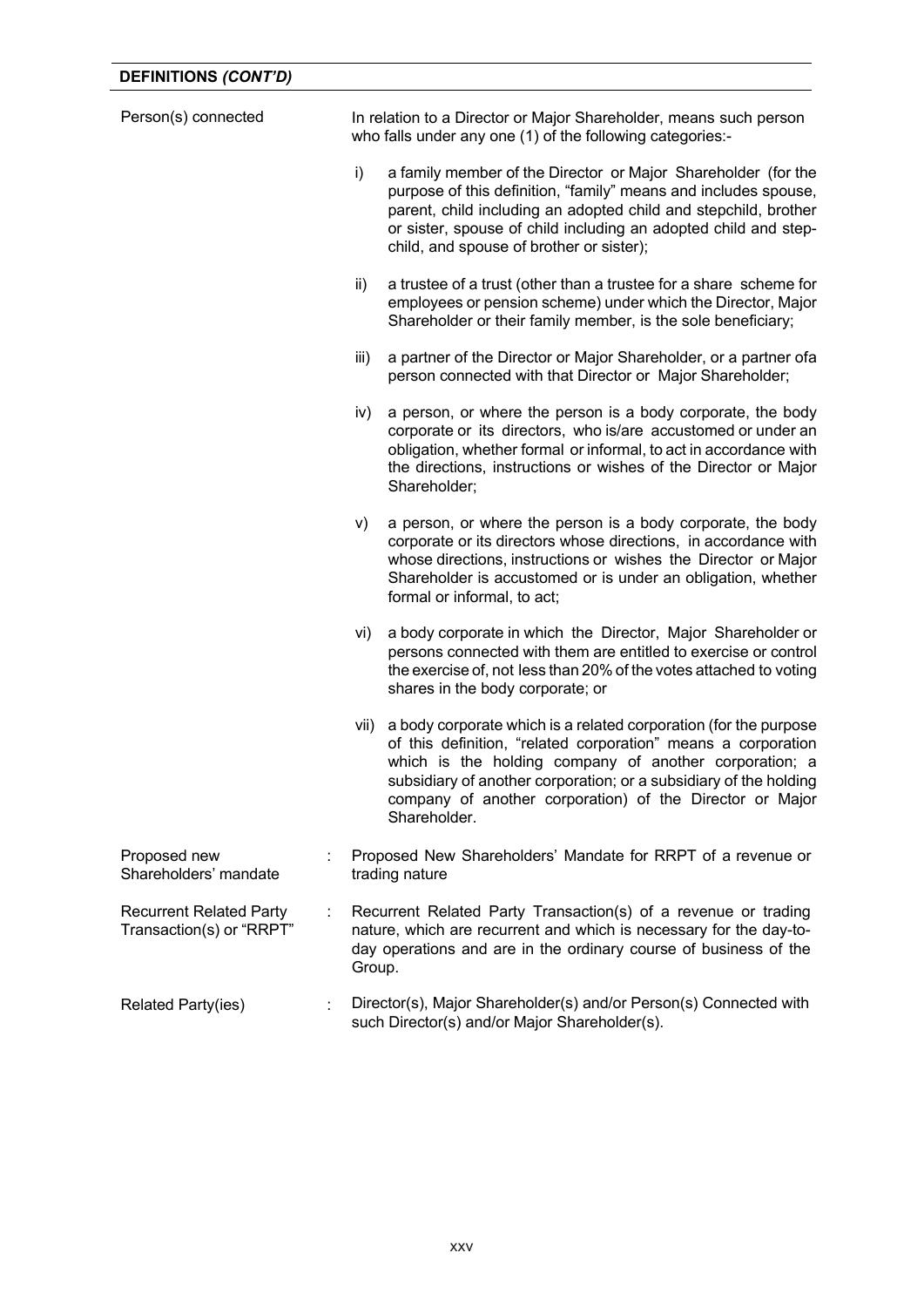| <b>Related Party</b><br>Transaction(s) |   | Transaction(s) entered into by TDM Group which involve(s) the<br>interest, direct or indirect, of the Related Party(ies) |
|----------------------------------------|---|--------------------------------------------------------------------------------------------------------------------------|
| RM and sen                             |   | Ringgit Malaysia and sen respectively                                                                                    |
| TDM or the Company                     |   | TDM Berhad [Registration No. 196501000477 (6265-P)]                                                                      |
| TDM Group or Group                     | ÷ | TDM and its subsidiary companies, collectively                                                                           |
| TDM Share(s) or Share(s)               |   | Ordinary share(s) in the Company                                                                                         |
| <b>TISB</b>                            |   | Terengganu Incorporated Sdn. Bhd.<br>[Registration No. 200601005493 (725242-P)]                                          |

Words incorporating the singular shall, where applicable, include the plural and vice versa and words incorporating the masculine gender shall, where applicable, include the feminine and neuter genders and vice versa. Reference to persons shall include a corporation, unless otherwise specified.

Any references to "the Company" and "TDM" in this Circular are made to TDM, and all references to "the Group" and "TDM Group" are made to the Company and its subsidiary companies. All references to "we", "us" and "our" are made to the Company, save and where the context otherwise requires, shall include its subsidiaries.

All references to "you" in this Circular are to the shareholders of TDM.

Any reference in this Circular to any enactment is a reference to that enactment as for the time being amended or re-enacted. Any reference to a time of day in this Circular shall be a reference to Malaysian time, unless otherwise specified.

Any discrepancies in the tables included in this Circular between the amounts listed, the actual figures and the totals thereof are due to rounding.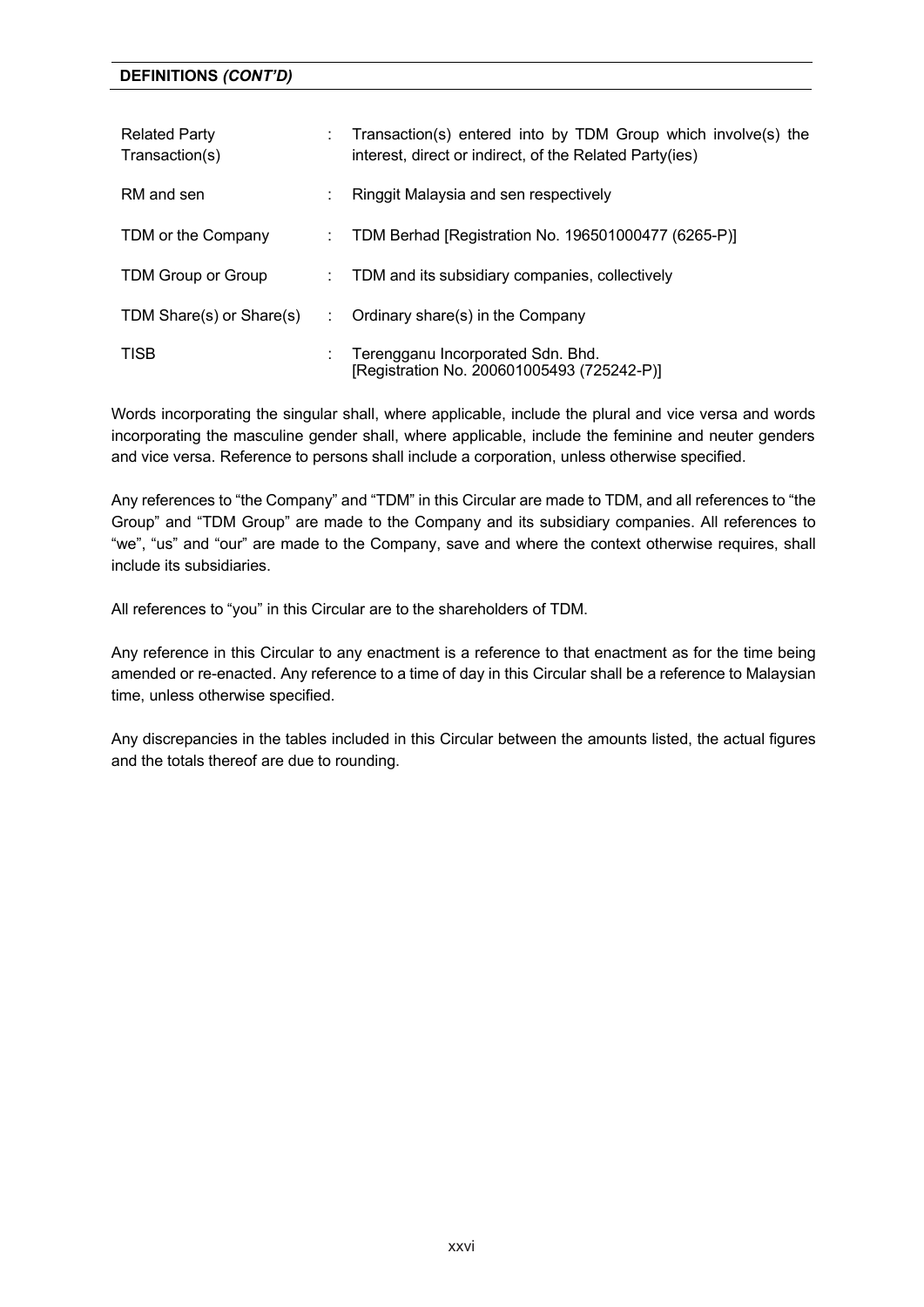# **LETTER TO THE SHAREHOLDERS IN RELATION TO THE PROPOSED NEW SHAREHOLDERS' MANDATE FOR RECURRENT RELATED PARTY TRANSACTIONS OF A REVENUE OR TRADING NATURE:**

|                                | NO ITEMS                                                                      | <b>PAGE</b> |
|--------------------------------|-------------------------------------------------------------------------------|-------------|
| $1_{-}$                        | <b>INTRODUCTION</b>                                                           | 28-29       |
| 2 <sub>1</sub>                 | <b>BACKGROUND</b>                                                             | 30          |
| $3_{-}$                        | STATEMENT BY THE AUDIT COMMITTEE                                              | 30          |
| $4_{\cdot}$                    | <b>DISCLOSURE</b>                                                             | 30          |
| 5.                             | RATIONALE AND PROSPECTS                                                       | 30          |
| 6.                             | EFFECTS OF THE PROPOSED NEW SHAREHOLDERS' MANDATE                             | 31          |
| $7_{\scriptscriptstyle{\sim}}$ | APPROVAL REQUIRED                                                             | 31          |
| 8.                             | INTERESTS OF DIRECTORS, MAJOR SHAREHOLDERS AND PERSONS<br>CONNECTED WITH THEM | 31          |
|                                | 9. STATEMENT BY DIRECTORS                                                     | 32          |
| 10 <sub>1</sub>                | AGM                                                                           | 32          |
|                                | 11. FURTHER INFORMATION                                                       | 33          |
|                                | 12. APPENDIX 1                                                                | 34-37       |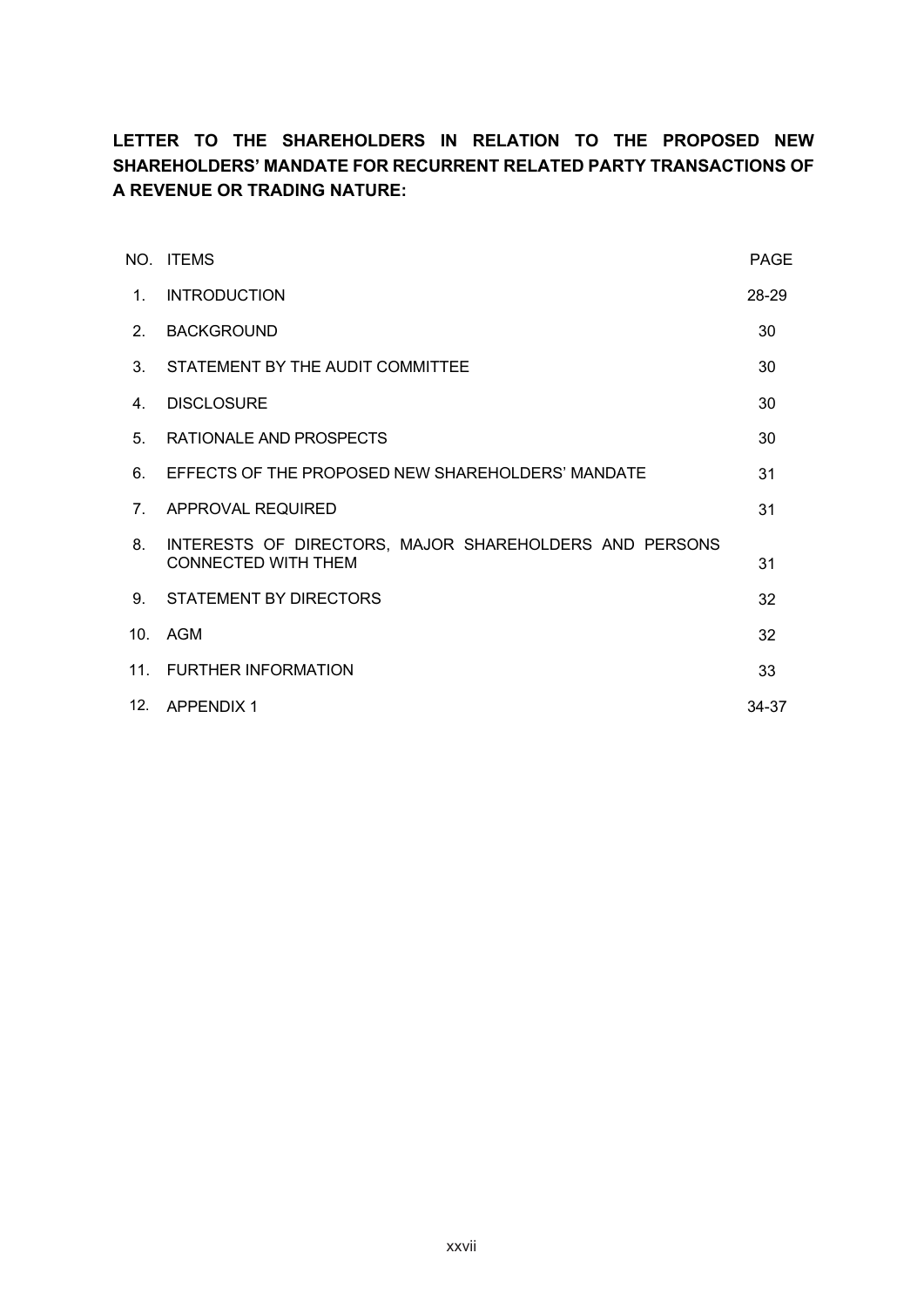

**TDM BERHAD** (6265-P)[Registration No. 196501000477 (6265-P)] (Incorporated in Malaysia)

> **Registered Office:** Aras 5, Bangunan UMNO Terengganu Lot 3224, Jalan Masjid Abidin 20100 Kuala Terengganu Terengganu Darul Iman

> > 28 April 2022

## **Board of Directors**

- 8. YM Raja Dato' Idris Raja Kamarudin (Non-Independent & Non-Executive Chairman)
- 9. Haji Mazli Zakuan Bin Mohd Noor (Non-Independent & Non-Executive Director)
- 10. Haji Burhanuddin Hilmi Bin Mohamed @ Harun (Non-Independent & Non-Executive Director)
- 11. Haji Azlan Bin Md Alifiah (Independent & Non-Executive Director)
- 12. Encik Mohd Kamaruzaman Bin A Wahab (Independent & Non-Executive Director)
- 13. Haji Samiun bin Salleh (Non-Independent & Non-Executive Director)
- 14. Haji Najman Bin Kamaruddin (Executive Director)

## **To: Our Shareholders**

Dear Sir/Madam,

## **TDM BERHAD**

## **PROPOSED NEW SHAREHOLDERS' MANDATE FOR RECURRENT RELATED PARTY TRANSACTIONS OF A REVENUE OR TRADING NATURE**

## **1. INTRODUCTION**

The Board of Directors ("Board") of TDM BERHAD ("TDM" or "the Company") wishes to announce the following:

i. TDM Plantation Sdn Bhd ("TDMP"), a wholly owned subsidiary of TDM has on 7 November 2021 issued a letter of award ("LOA") to East Coast Fertilizer Sdn Bhd ("ECF") to purchase 1,000.00 mt of fertilizer CRF-2 from ECF at the price of RM2,845.00/mt or RM2,845,000.00 ("Transaction").

In view of the interests of certain director and major shareholder of the Company in the Transaction as set out in Section 10 of this announcement, the Transaction is deemed to be a related party transaction pursuant to Paragraph 10.08 of the Main Market Listing Requirements ("Listing Requirements") of Bursa Malaysia Securities Berhad ("Bursa Securities").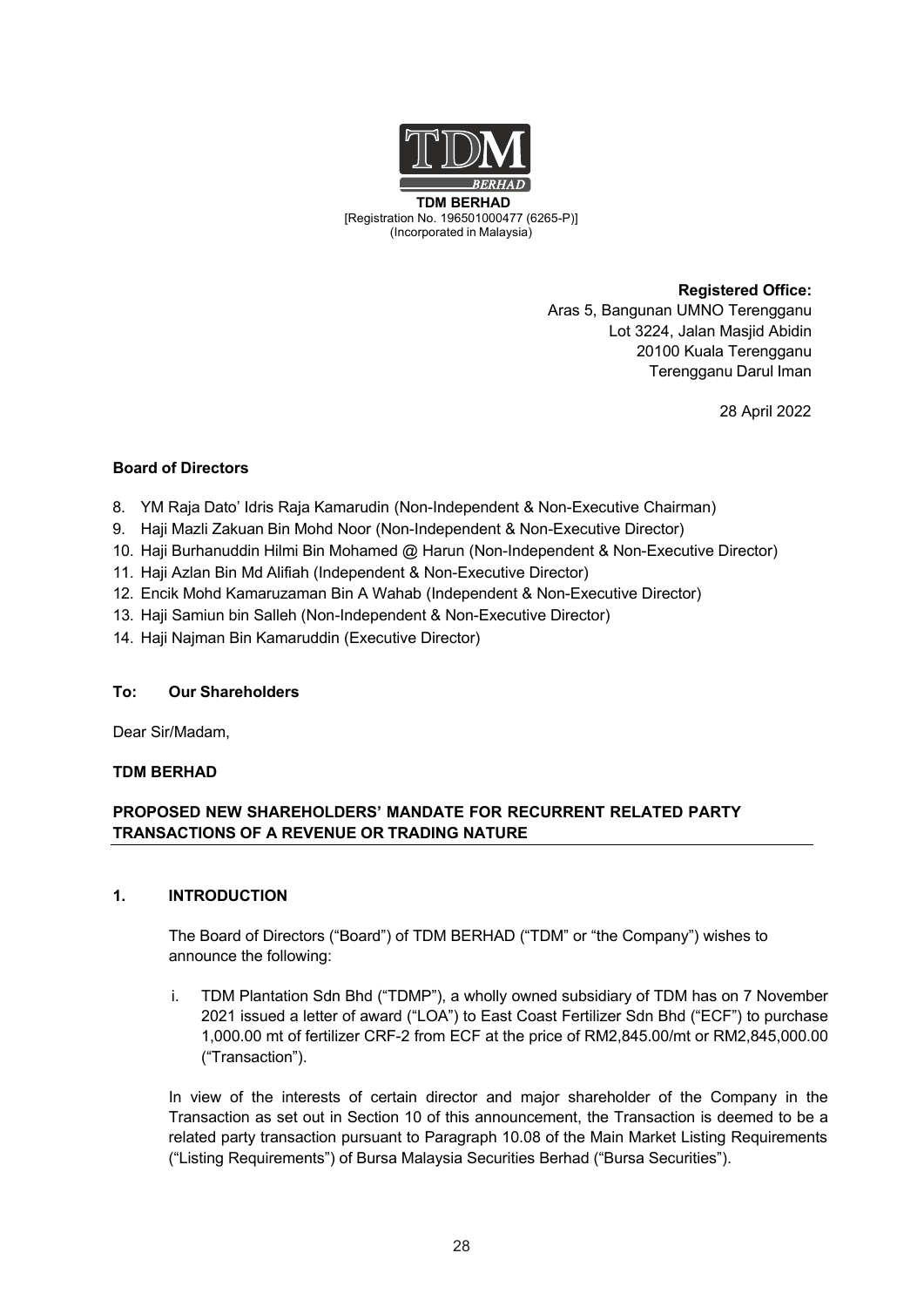ECF had on 20 November 2021 submitted the letter of acceptance of the appointment to supply 1,000.00 mt of fertilizer CRF-2 for the FY2022 to TDMP.

(TDMP and ECF are referred to individually as the "Party" and collectively as the "Parties".)

The purpose of this Circular is to provide you with the relevant information on the Proposed New Shareholders' Mandate as well as to seek your approval for the ordinary resolution pertaining to the Proposed New Shareholders' Mandate to be tabled at the forthcoming AGM.

The Fifty-Seventh (57<sup>th</sup>) AGM of the Company is scheduled to be held at **Camelia Ballroom. Paya Bunga Hotel Terengganu, Jalan Tengku Embong Fatimah, Off Jalan Sultan Ismail, 20200 Kuala Terengganu, Terengganu** on **Thursday, 23 June 2022 at 11.00 a.m.** or at any adjournment thereof. The Notice of AGM together with the Form of Proxy, are set out in the 2021 Annual Report of the Company.

**YOU ARE ADVISED TO READ AND CAREFULLY CONSIDER THE CONTENTS OF THIS CIRCULAR BEFORE VOTING ON THE RESOLUTION PERTAINING TO THE PROPOSED NEW SHAREHOLDERS' MANDATE TO BE TABLED AT THE COMPANY'S FORTHCOMING FIFTY-SEVENTH (57th) AGM**.

## **THE REST OF THIS PAGE HAS BEEN INTENTIONALLY LEFT BLANK**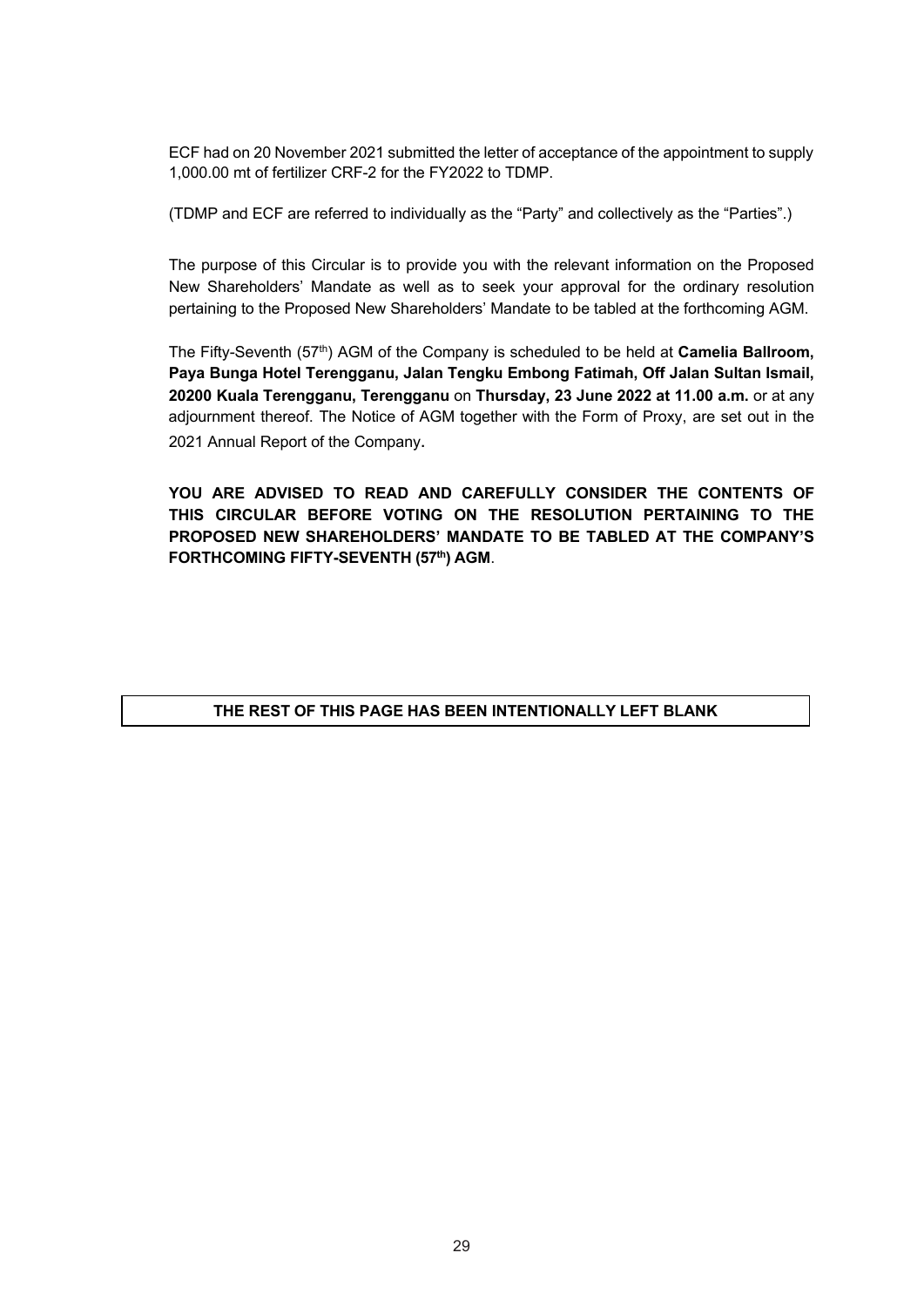## **2. BACKGROUND**

TDMP had on 7 November 2021 issued a letter of award ("LOA") to ECF to purchase 1,000.00 mt of fertilizer CRF-2 from ECF at the price of RM2,845.0/mt or RM2,845,000 ("Transaction"). ECF had on 20 November 2021 submitted the letter of acceptance of the appointment to supply 1,000.00 mt of fertilizer CRF-2 for the FY2022 to TDMP.

The principal terms and conditions of the LOA are as follows:

| <b>LOA</b>           | ECF agrees to sell and TDMP agrees to purchase the fertilizers on the<br>terms and subject to the conditions set out in the LOA. |
|----------------------|----------------------------------------------------------------------------------------------------------------------------------|
| Basis of<br>purchase | 1,000.00 mt of fertilizer CRF-2 from ECFSB                                                                                       |
| Consideration        | The total consideration for the purchase is RM2,845,000.00 being<br>RM2,845.00/mt.                                               |
| Payment terms        | 60 days upon receiving all the Documents.                                                                                        |

## **3. STATEMENT BY THE AUDIT COMMITTEE**

The Audit Committee of the Company, having considered and deliberated on all aspects of the LOA, is of the opinion that the LOA: -

- (i) is in the best interest of TDM;
- $(iii)$  is fair, reasonable and on normal commercial terms; and
- (iii) is not detrimental to the interest of the non-interested shareholders. The opinion of the Audit Committee was arrived at after having considered, among others, the terms and conditions of the LOA, the rationale of the LOA.

## **4. DISCLOSURE**

Disclosure will be made in the Company's Annual Report of the breakdown of the aggregate value of transactions conducted, types of transactions made, names of the related parties involved and their relationship with the Company pursuant to the Proposed New Shareholders' Mandate during the financial year in accordance with Paragraph 10.09(2) and Practice Note 12 of the Listing Requirements.

## **5. RATIONALE AND PROSPECTS**

Fertilizer CRF-2 of the required specification is a patented product under Brand name ÄJIB". The polimer coating used also helps reduce nutrient losses due to surface run-off and leaching resulting from heavy rainfall, hence, suitable for Terengganu weather condition.

Due to its superiority, the number of field application rounds can be reduced from 3-4 rounds to only 2 rounds per year, hence savings in labor cost. Furthermore, the dosage can also be reduced giving a combined possible reduction of 20-25%.

In addition, there are micronutrients present in the formulation giving extra nutrients to the palms.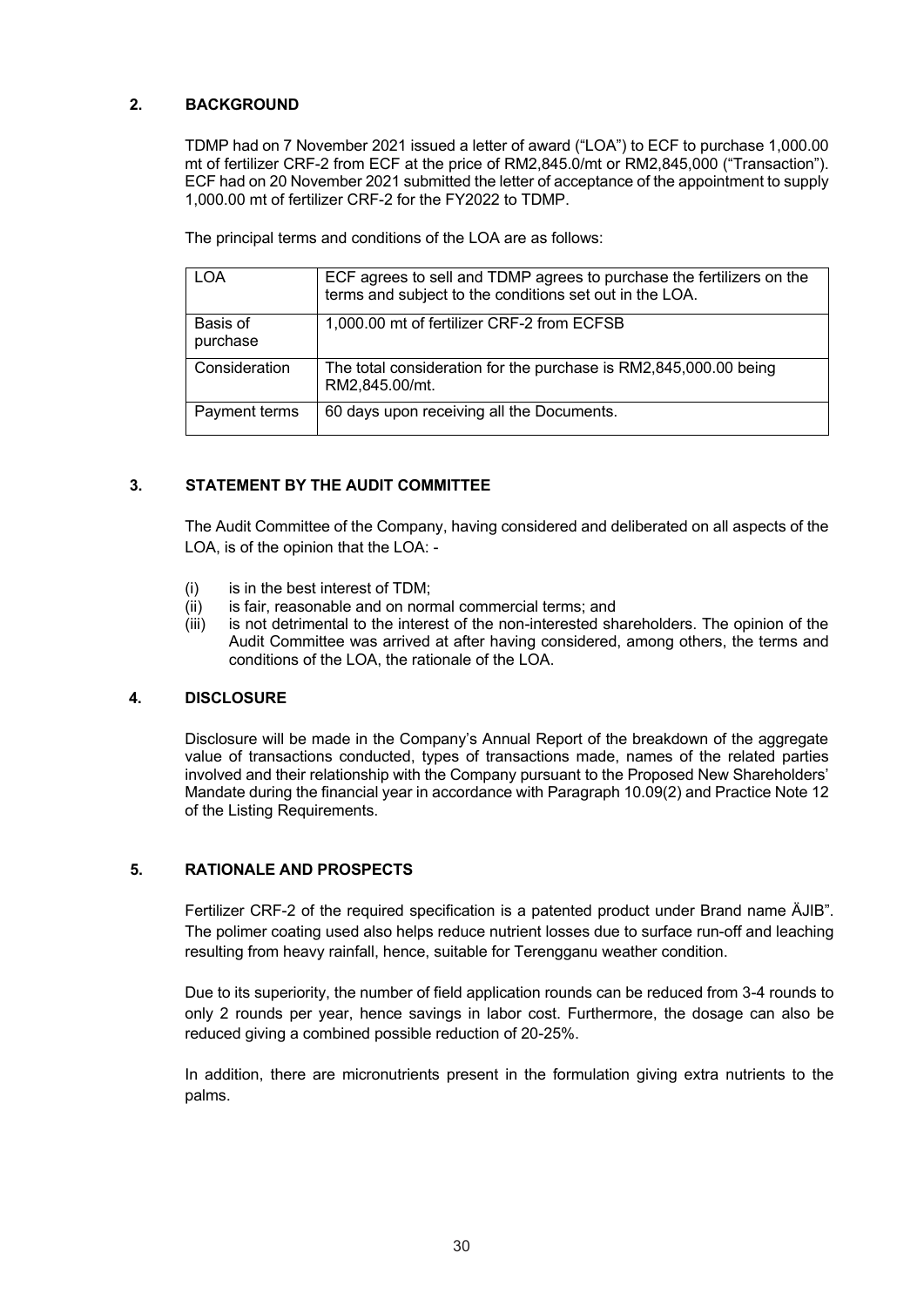## **6. EFFECTS OF THE PROPOSED NEW SHAREHOLDERS' MANDATE**

## **Share capital**

The Proposed New Shareholders' Mandate will not have any effect on the share capital of TDM as it does not involve any new issuance of TDM Shares.

## **Net assets ("NA"), NA per share and gearing**

The Proposed New Shareholders' Mandate will not have any effect on the NA, NA per share and gearing of TDM Group.

## **Earnings and earnings per share ("EPS")**

The Proposed New Shareholders' Mandate will not have material effect on the earnings and EPS of TDM as no change in the rental amount to be paid for the Subject Properties.

Notwithstanding, the earnings and EPS of TDM for the financial year ending 31 December 2022 will be dependent on the price of crude palm oil and other factors affecting revenue which will eventually determine the profitability of the Company.

## **Substantial shareholders' shareholdings**

The Proposed New Shareholders' Mandate will not have any effect on the substantial shareholders' shareholdings in TDM as it does not involve any new issuance of TDM Shares.

## **7. APPROVAL REQUIRED**

The Proposed New Shareholders' Mandate is subject to the shareholders' approval being obtained at the forthcoming AGM to be convened.

## **8. INTERESTS OF DIRECTORS, MAJOR SHAREHOLDERS AND PERSONS CONNECTED WITH THEM**

Save as disclosed below, none of the directors and/or major shareholders of the Company and/or any person connected to them has any interest, directly or indirectly, in the LOA:

- (i) TDMP is a wholly owned subsidiary of TDM.<br>(ii) TDM is a subsidiary of Tl. a company inc
- TDM is a subsidiary of TI, a company incorporated in Malaysia. The ultimate holding corporation is MBI, a corporation incorporated in Malaysia under the Menteri Besar (Incorporation), Enactment No.1, 1951.
- (iii) ECF is a subsidiary of MBI Modal Sdn. Bhd. (MMSB). The ultimate holding corporation is MBI.
- (iv) Tuan Haji Mazli Zakuan Bin Mohd Noor ("MZMN"), is a director of TDM, TI, ECF and MMSB. MZMN also is the Corporate Advisor of MBI.
- (v) Haji Najman Bin Kamaruddin ("NK"), the Executive Director of TDM is the brother of Haji Mohd Kamal Nazmi bin Kamaruddin, the Chief Executive Officer of ECF.

ECF or MMSB does not holds any shares in the TDM as at the date of this announcement.

In view of the above, MBI is referred to as the "Interested Major Shareholder" whilst MZMN and NK are referred to as the "Interested Directors". As such, the Interested Directors have abstained and will continue to be abstained from all Board deliberations and voting at the relevant Board meetings of the Company and on the resolution pertaining to the Transaction.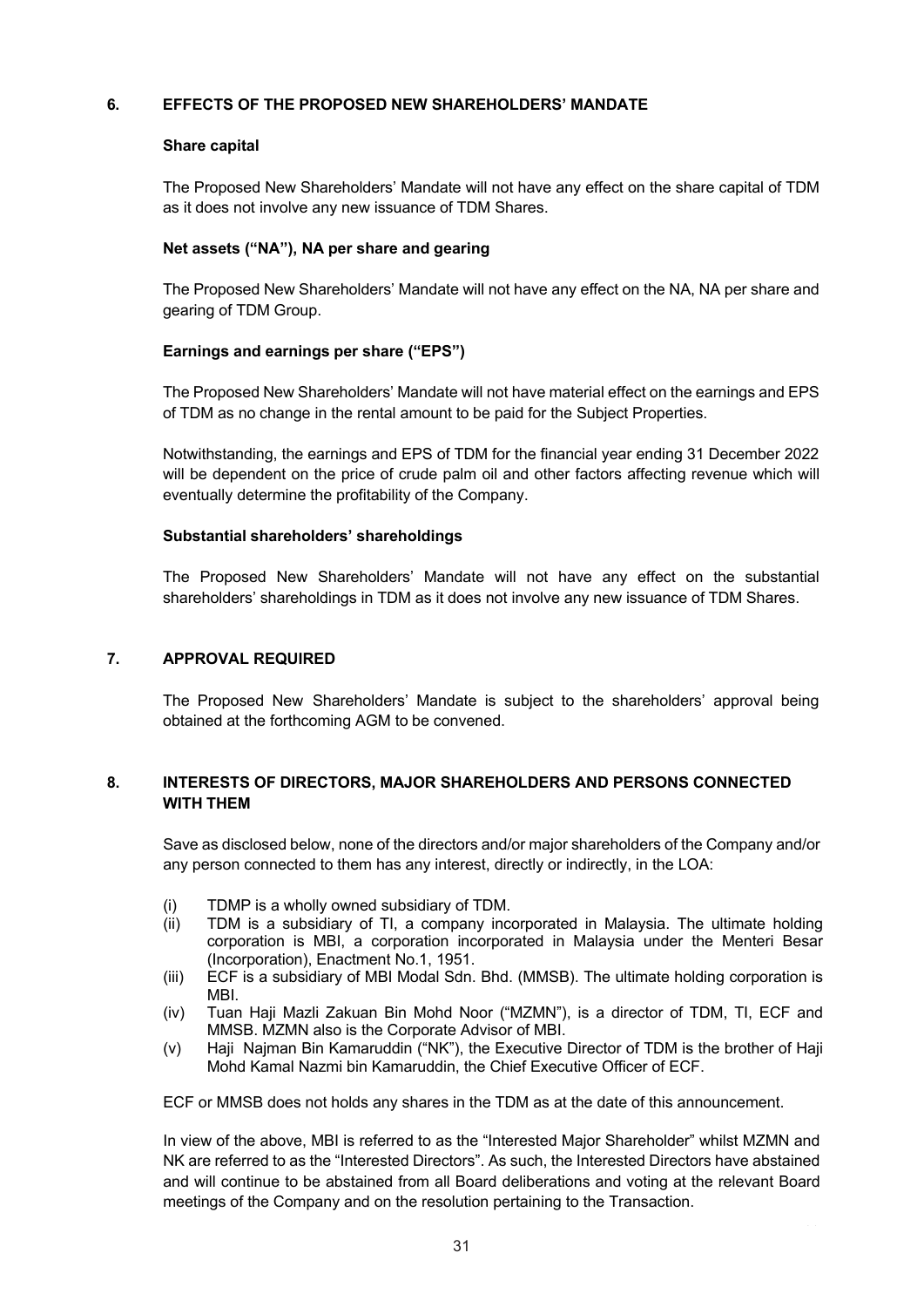## **9. STATEMENT BY DIRECTORS**

The Board (save for the Interested Directors), having considered and deliberated on all aspects including the rationale and benefits of the LOA, is of the opinion that the LOA:-

- (i) is in the best interest of TDM;
- (ii) is fair, reasonable and on normal commercial terms; and
- (iii) is not detrimental to the interest of the non-interested shareholders. The opinion of the Board (save for the Interested Director) was arrived at after having considered, among others, the terms and conditions of the LOA, as well as the rationale of the LOA.

## **10. AGM**

Our Company's forthcoming AGM, the notice of which is enclosed in Annual Report 2021, will be held at **Camelia Ballroom, Paya Bunga Hotel Terengganu, Jalan Tengku Embong Fatimah, Off Jalan Sultan Ismail, 20200 Kuala Terengganu, Terengganu** on **Thursday, 23 June 2022 at 11.00 a.m.**, or at any adjournment thereof, for the purpose of considering and if thought fit, passing the resolution, with or without modifications, to give effect to the Proposed New Shareholders' Mandate.

A member who is entitled to attend and vote at the meeting is entitled to appoint a proxy to attend and vote on his/her behalf. If you decide to appoint a proxy(ies) to attend and vote on your behalf at the AGM, the Form of Proxy should be completed and lodged at the office of our Share Registrar, Tricor Investor & Issuing House Services Sdn. Bhd., at Unit 32-01, Level 32, Tower A, Vertical Business Suite, Avenue 3, Bangsar South, No. 8, Jalan Kerinchi 59200 Kuala Lumpur, Wilayah Persekutuan **not less than 48 hours before the time for holding the meeting or at any adjournment thereof**. The lodging of the Form of Proxy does not preclude you from attending and voting in person at the AGM should you subsequently decide to do so.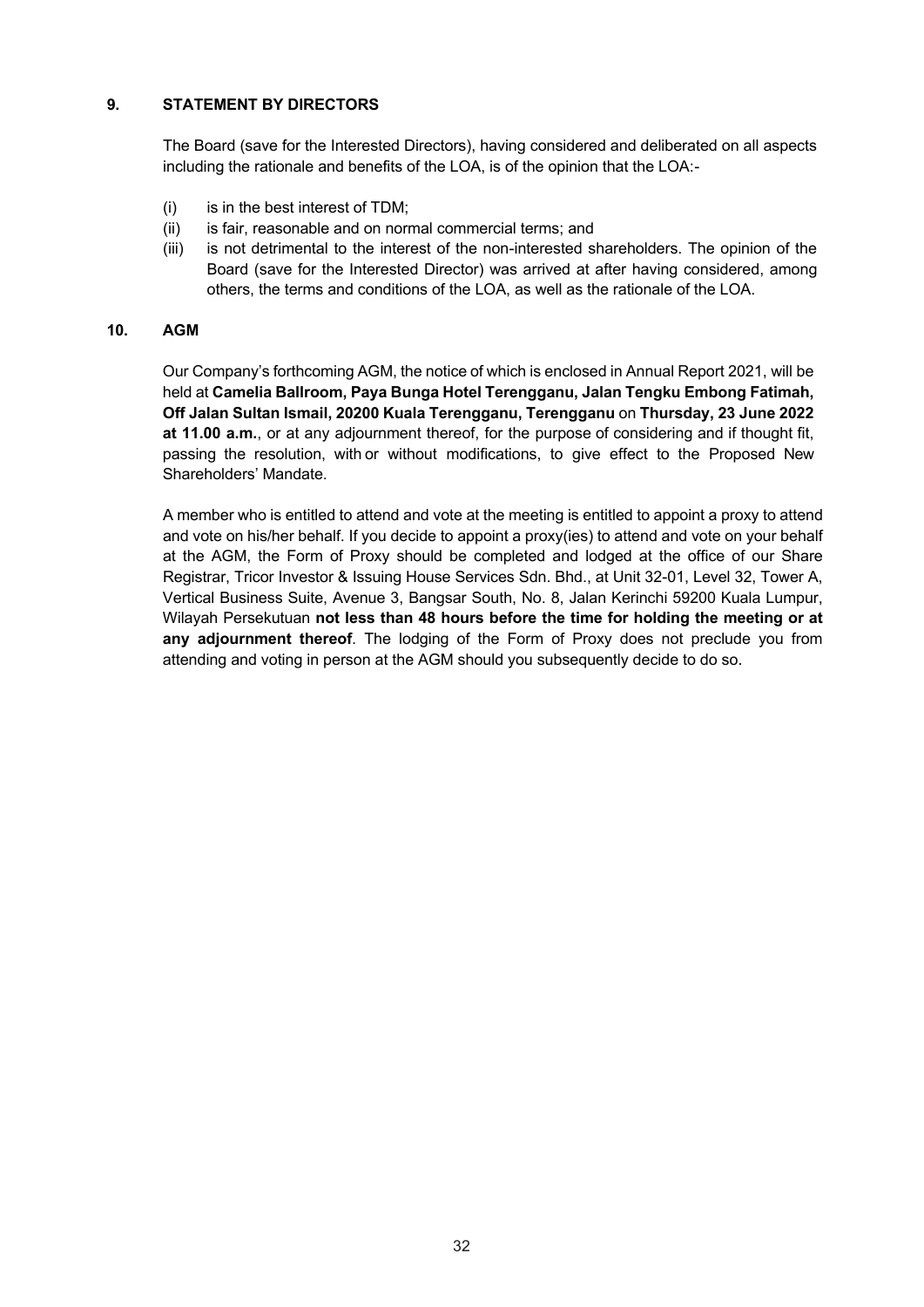## **11. FURTHER INFORMATION**

Shareholders are advised to refer to the attached Appendix 1 of this Circular for further information.

Yours faithfully, For and on behalf of the Board of Directors of **TDM BERHAD**

**HAJI AZLAN BIN MD ALIFIAH** Independent & Non-Executive Director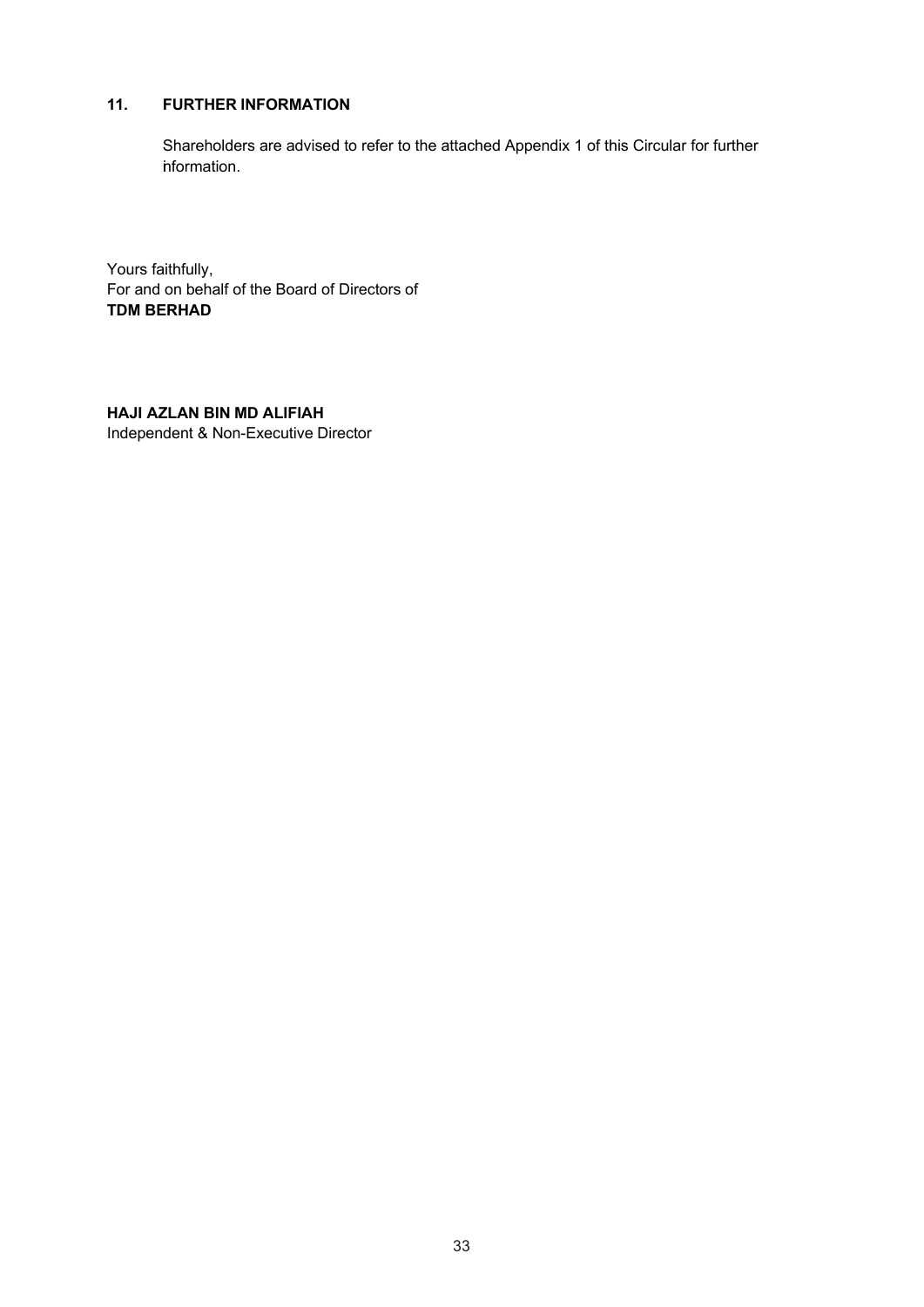#### **FURTHER INFORMATION**

#### **1. RESPONSIBILITY STATEMENT**

This Circular has been seen and approved by our Directors and they individually and collectively accept full responsibility for the accuracy of the information contained herein and confirm that after having made all reasonable enquiries and to the best of their knowledge and belief, there is no statement or information in this Circular which is false or misleading or any fact, the omission of which would make any statement in this Circular false or misleading.

#### **2. MATERIAL LITIGATION**

As at the LPD, save for the following material litigations, neither the Company nor any of its subsidiaries are engaged in any material litigation, claims, or arbitration, either as plaintiff or defendant, and the Board is not aware of any proceedings pending or threatened against the Group or of any facts likely to give rise to any proceedings which may materially and adversely affect the financial position or business operations of the Group:-

## **2.1 Kuantan High Court of Malaya : CA-22NCVC-46-11/2019 Tunas Capital Sdn. Bhd. vs Dr Kuantan Medical Centre Sdn. Bhd.**

Plaintiff claim against Defendant for the sum of RM1,298.415.43 being rental arrears from September 2018 to September 2019 for building known as No 1-9, Jalan Tun Ismail 9, Kuantan, Pahang ("the said premise").

The Plaintiff also claims for the sum of RM187,420.00 being cost of repair and/or rectify the defect the said premise.

The court had fixed new Hearing date from 25 to 27 October 2022.

# **2.2 Pengadilan Negeri Sintang No. 44.pdt. G/LH/2021/PN stg, Kalimantan Barat, Republic of Indonesia**

#### **Ministry of Environment & Forest Indonesia vs PT. Rafi Kamajaya Abadi**

PTRKA (Defendant) has been served with summon and statement of claim dated 27 December by the Ministry of Environment & Forest Indonesia (Plaintiff).

The Plaintiff is claiming against PTRKA/Defendant for the alleged action against the law committed by PTRKA in the fire incident case occurred in 2019. The total damages claimed is IDR270,807,710.959 (approximately RM79,381,562.00).

On top of the above, the Plaintiff is also claiming a total compensation of IDR731,036,640.00 **(approximately RM214,287,963.00)** against the Defendant in order to make good of an area of 2560 hectares affected by the fire incident.

The Court had fixed this matter for the next Mention date on 9 May 2022 and for the parties to produce any additional documentary evidence.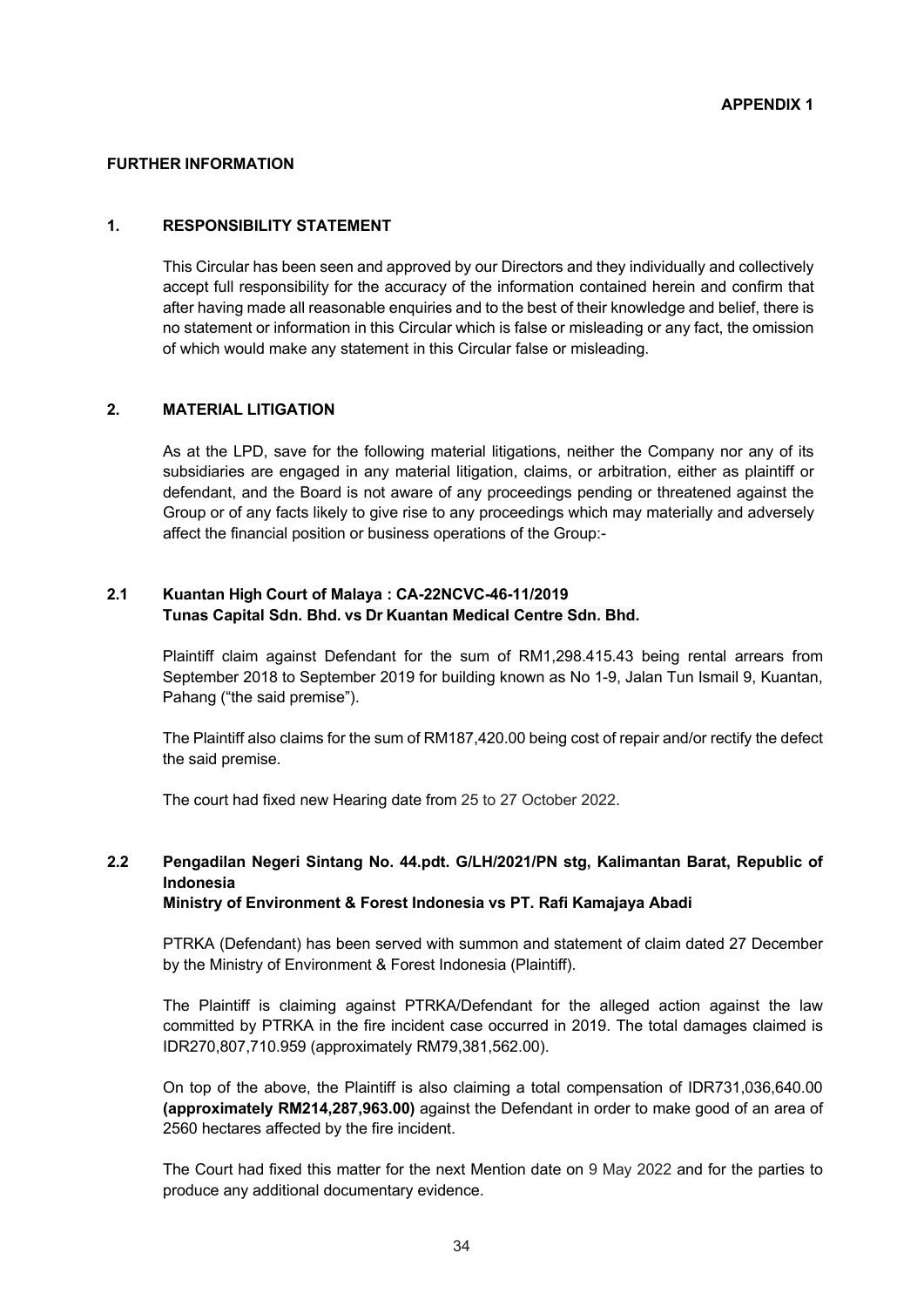## 2.3 **Pengadilan Negeri Sintang No. Reg. Perkara PDM-5/STAG/Eku.2/2/2022, Kalimantan Barat, Republic Indonesia Public Prosecutor of Sintang vs PT. Rafi Kamajaya Abadi**

PTRKA is charged under Article 99(1) and Article 116(1) of Indonesian Laws No. 32 year 2009 on Enviromental Protection and Management where upon conviction will subject to imprisonment of not less than 1 year and not more than 3 years, and fine of not less than IDR1,000,000,000.00 and not more than IDR3,000,000,000.00

The Court has fixed this matter for the next Mention date on 9 May 2022 for the prosecution to file its reply to the defence.

## **3. MATERIAL CONTRACTS**

Save as disclosed below, there are no material contracts (not being contracts entered into in the ordinary course of business), that have been entered into by the Group within the past two (2) years immediately preceding the LPD of this Circular:-

## **3.1 Letter of Offer in respect of the Proposed Disposal by TDM Berhad (TDM) and the minority shareholder of the entire equity interest in PT Rafi Kamajaya Abadi ("RKA") and PT Sawit Rezeki Abadi ("SRA") ("Disposal Companies") ("Offer Letter")**

TDM had, on 21 March 2022, accepted an offer from Ikhasas CPO Sdn Bhd ("Purchaser" or "Ikhasas") to acquire:

- i. 93.75% and 95.00% equity interests in RKA and SRA, respectively from TDM; and
- ii. 6.25% and 5.00% equity interests in RKA and SRA, respectively from the minority shareholder, being Andri as the appointed representative of the legal heirs of Haji Rahman,

for an aggregate cash consideration of RM115,000,000 ("Offer") ("Proposed Disposal").

The appointed representative of the legal heirs of Haji Rahman, had on 18 March 2022 provided undertaking to TDM to, amongst others, tag along/ join TDM in the Proposed Disposal. The Offer is subject to, amongst others, certain conditions, due diligence process and further negotiations on the terms and conditions of the definitive agreement, namely the Sale and Purchase Agreement ("SPA"). There is no assurance that the Proposed Disposal will materialise and the SPA will be entered into by the transacting parties following the acceptance of the Offer Letter, or if they proceed, the final terms and conditions of the Proposed Disposal will be similar to the terms and conditions of the Offer stated in the Offer Letter.

The Purchaser shall pay to TDM a sum of RM2,300,000, representing 2% of the Disposal Consideration, within seven (7) business days from the date of receipt of TDM's acceptance of the Offer, as earnest money which shall be refundable in accordance with Section 2.3 below ("Earnest Money").

The acceptance of the Offer Letter allows the parties to negotiate exclusively during the Exclusivity Period and sets out the understanding and intention of the parties. The Proposed Disposal provides an opportunity for TDM and its subsidiaries to exit its Indonesian operations and focus its resources in its Malaysian operation.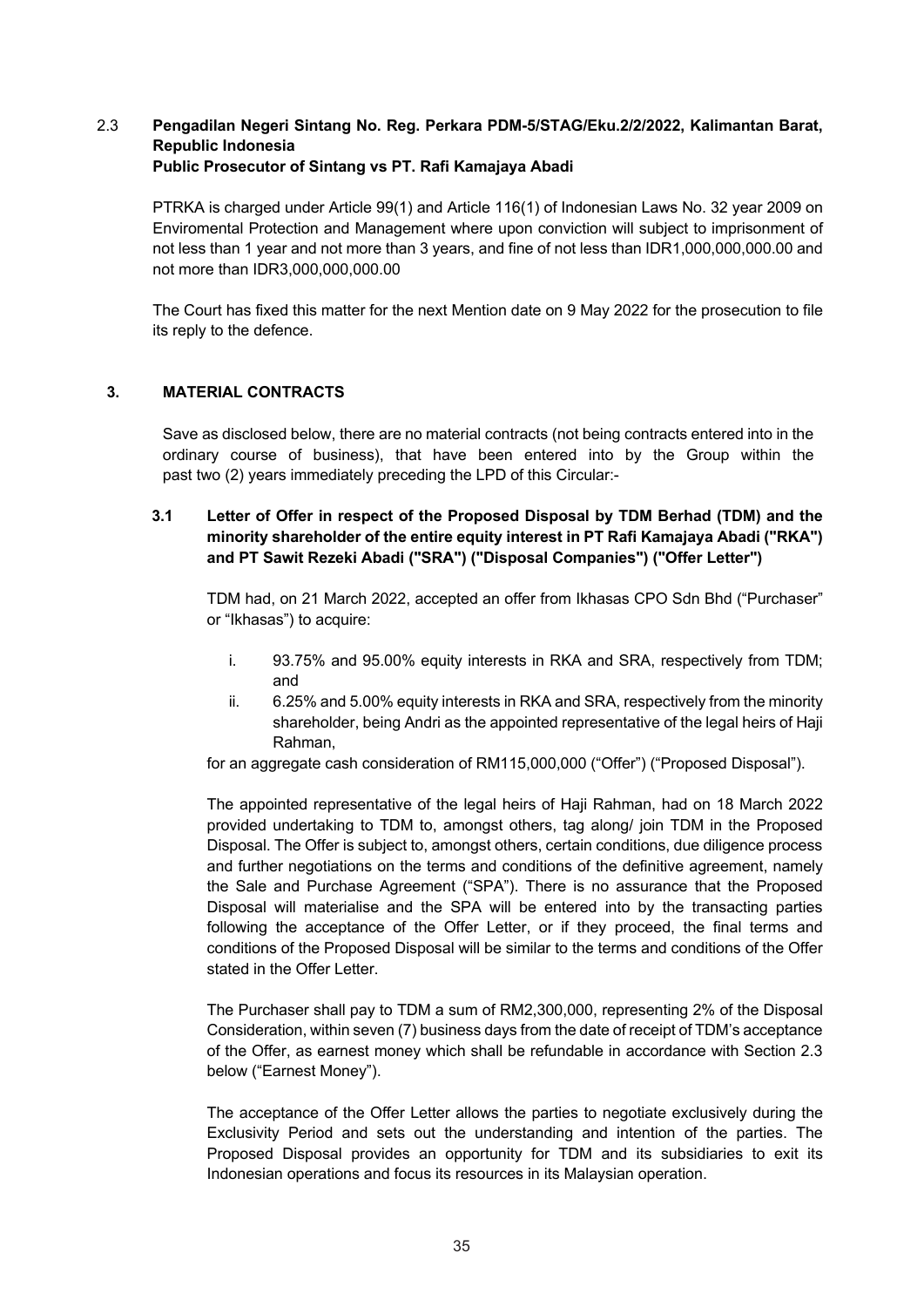## **3.2 Head of Agreement between Mutiara Premier Sdn. Bhd. ("MPSB") and Kumpulan Medic Iman Sdn. Bhd. ("KMI") for the proposed build and lease of a specialist hospital building in Bandar Baru Tunjong, Kota Bharu, Kelantan Darul Naim.**

KMI, a subsidiary of TDM, had on 7 April 2022 entered into the Head of Agreement with MPSB, a wholly owned subsidiary of Pelaburan Hartanah Berhad for the proposed build and lease of a Specialist Hospital Building in Bandar Baru Tunjong, Kota Bharu, Kelantan Darul Naim ("Proposed Project")

Under the Proposed Project, MPSB will construct a specialist hospital building which is able to accommodate 94 beds of single rooms ("Specialist Hospital Building") on a piece of land held under title no. H.S.(D) 10169, PT 130 Mukim Kota, District of Kota Bharu, measuring approximately 9.56 acres and located in Bandar Baru Tunjong, Kota Bharu Kelantan Darul Naim ("Land") with a minimum of 300 parking bays for Phase 1 of the Proposed Project. Upon completion of the construction of the Specialist Hospital Building, MPSB shall lease the Specialist Hospital Building to KMI ("Lease").

At a later stage and subject to viability, MPSB and KMI shall discuss a potential expansion of the Specialist Hospital Building for additional 100 beds and 300 parking bays ("Phase 2 Project") and the requirement for Phase 2 Proposed Project shall be mutually agreed by the parties.

The Head of Agreement sets out the principal terms which shall form a basis of current negotiations and preliminary understanding between MPSB and KMI concerning the terms of the definitive agreements, viz the Agreement to Build and Lease ("ATBL") and the Lease Agreement ("LA") (collectively the "Definitive Agreements").

The ATBL governs the parties' relationship and respective obligations during the construction period of Hospital Building and the LA sets out the principal terms of which form the basis of the parties' intention whereby MPSB shall lease the Specialist Hospital to KMI upon the hand over date. ATBL and LA are to be conditional to each other and shall be finalised and executed simultaneously.

**3.3 Business Transfer Agreement with Tawau Specialist Hospital Sdn Bhd ("TSH") for the acquisition of the business of operating Tawau Specialist Hospital together with the assets related to the Business and assets for ambulatory care services; and Sub-Lease Agreement with Tawau Specialist Hospital Sdn Bhd for the grant by Tawau Specialist Hospital Sdn Bhd to KMI Tawau Medical Centre Sdn Bhd ("KTMC") of a sub-lease of the Hospital Land together with the Hospital building.**

KTMC, a wholly-owned subsidiary of Kumpulan Medic Iman Sdn. Bhd., which in turn is a subsidiary of TDM, had on 30 September 2021 entered into:

c. Business Transfer Agreement with TSH ("BTA") for the acquisition of the business of operating Tawau Specialist Hospital ("Business") which is located at the postal address of TB 4551, Jalan Abaca, P.O. Box 61873, Tawau, Sabah, together with the assets related to the Business and assets for ambulatory care services ("Ambulatory Care Assets") (collectively the "Purchased Assets") at a purchase consideration of RM8,000,000.00, but subject to adjustment; and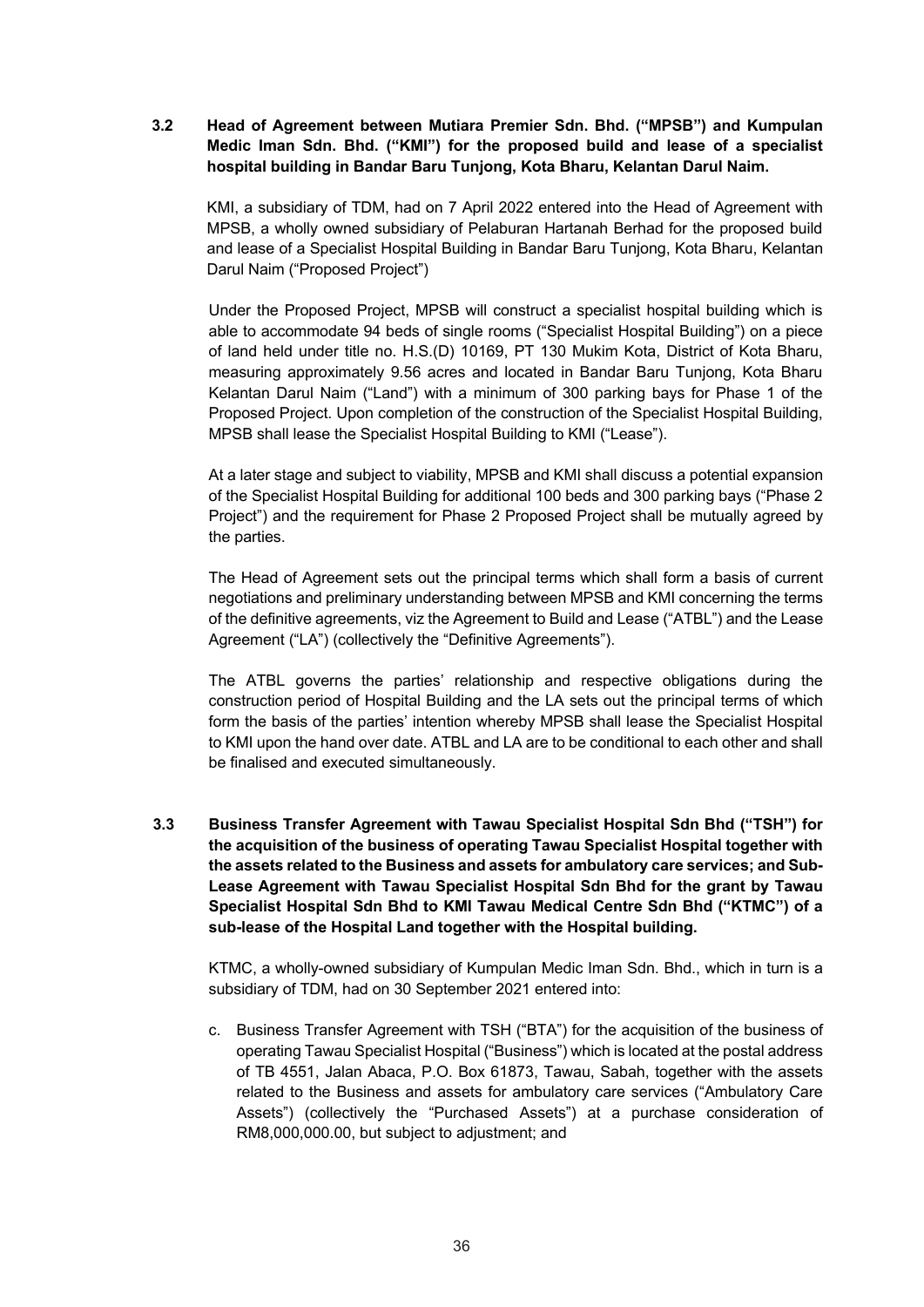d. Sub-Lease Agreement with TSH ("SLA") for the grant by TSH to KTMC of a sublease of the Hospital Land together with the Hospital building ("Sub-Leased Property") for an initial period of 15 years and may be renewed for a further term of 15 years at the option of KTMC ("Sub-Lease").

The acquisition is to catalyse KMI expansion of its regional capabilities in healthcare business into East Malaysia and is expected to increase the overall revenue of the group and its regional capabilities in healthcare.

## **4. DOCUMENTS AVAILABLE FOR INSPECTION**

Copies of the following documents will be made available for inspection at the registered office of our Company at Aras 5, Bangunan UMNO Terengganu, Lot 3224, Jalan Masjid Abidin, 20100 Kuala Terengganu, Terengganu Darul Iman, during normal business hours from Sunday to Thursday (excluding public holidays) from the date of this Circular up to the date of the AGM:-

- i) our Constitution.
- ii) our audited consolidated financial statements for the past two (2) financial years ended 31 December 2020 and 2021.
- iii) Copies of the Lease Renewal Agreement, Lease Formalisation Agreements, valuation reports relating to the Subject Properties.